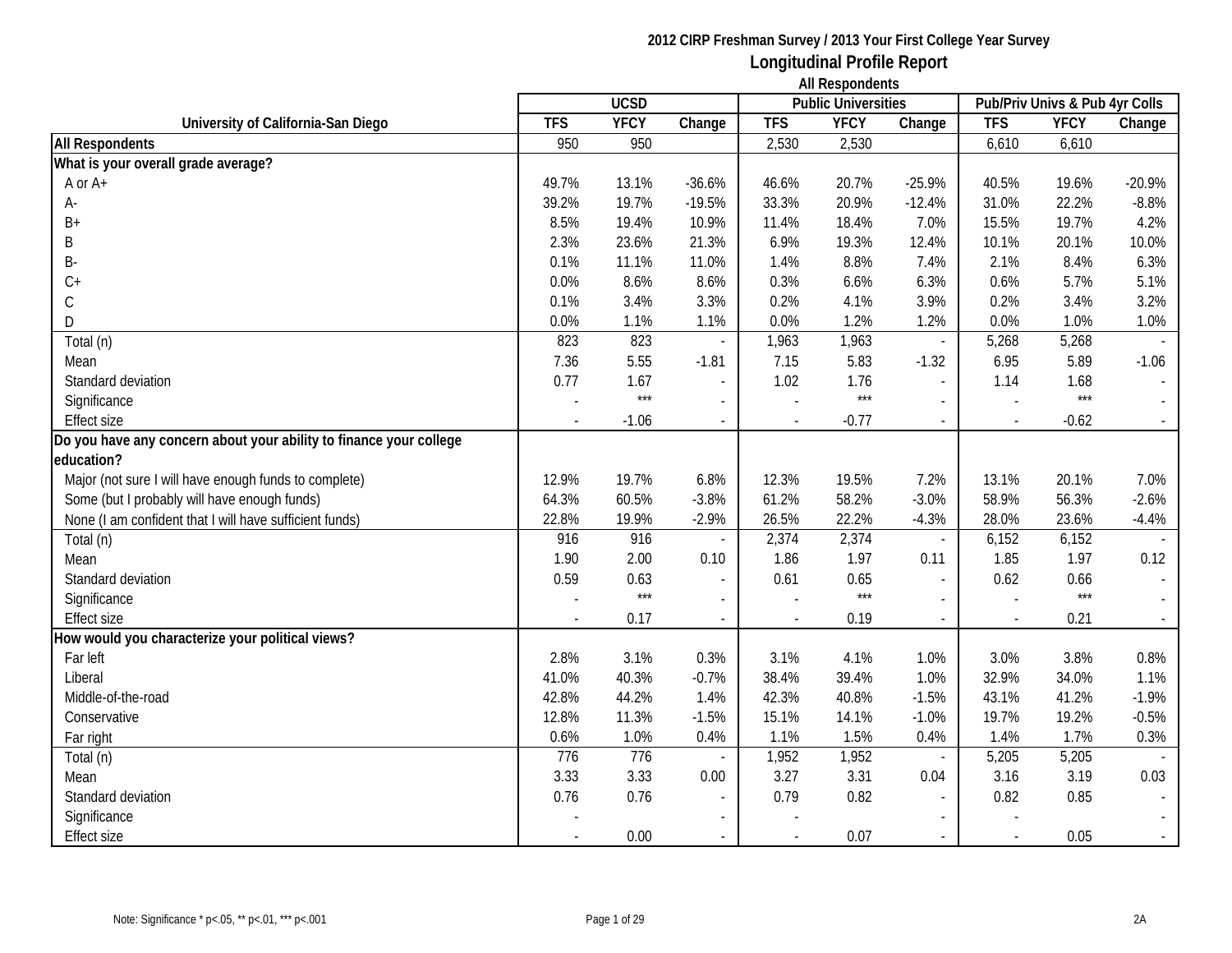|                                                                            |            | <b>UCSD</b> |                          |            | $1.11.103$ ponuonio<br><b>Public Universities</b> |                          |                          | Pub/Priv Univs & Pub 4yr Colls |         |
|----------------------------------------------------------------------------|------------|-------------|--------------------------|------------|---------------------------------------------------|--------------------------|--------------------------|--------------------------------|---------|
| University of California-San Diego                                         | <b>TFS</b> | <b>YFCY</b> | Change                   | <b>TFS</b> | <b>YFCY</b>                                       | Change                   | <b>TFS</b>               | <b>YFCY</b>                    | Change  |
| Rate yourself on each of the following traits as compared with the average |            |             |                          |            |                                                   |                          |                          |                                |         |
| person your age.                                                           |            |             |                          |            |                                                   |                          |                          |                                |         |
|                                                                            |            |             |                          |            |                                                   |                          |                          |                                |         |
| Academic ability                                                           |            |             |                          |            |                                                   |                          |                          |                                |         |
| Highest 10%                                                                | 26.5%      | 16.9%       | $-9.6%$                  | 28.5%      | 21.6%                                             | $-6.9%$                  | 25.8%                    | 20.5%                          | $-5.3%$ |
| Above average                                                              | 57.8%      | 42.4%       | $-15.4%$                 | 55.1%      | 47.6%                                             | $-7.5%$                  | 54.3%                    | 47.8%                          | $-6.5%$ |
| Average                                                                    | 15.0%      | 33.9%       | 18.9%                    | 15.8%      | 27.0%                                             | 11.2%                    | 19.1%                    | 28.6%                          | 9.5%    |
| Below average                                                              | 0.6%       | 5.7%        | 5.1%                     | 0.5%       | 3.4%                                              | 2.9%                     | 0.7%                     | 2.7%                           | 2.0%    |
| Lowest 10%                                                                 | 0.1%       | 1.1%        | 1.0%                     | 0.1%       | 0.5%                                              | 0.4%                     | 0.1%                     | 0.4%                           | 0.3%    |
| Total (n)                                                                  | 793        | 793         |                          | 2,025      | 2,025                                             | $\blacksquare$           | 5,355                    | 5,355                          |         |
| Mean                                                                       | 4.10       | 3.68        | $-0.42$                  | 4.11       | 3.86                                              | $-0.25$                  | 4.05                     | 3.85                           | $-0.20$ |
| Standard deviation                                                         | 0.67       | 0.86        |                          | 0.68       | 0.80                                              |                          | 0.70                     | 0.78                           |         |
| Significance                                                               |            | $***$       |                          |            | $***$                                             |                          |                          | $***$                          |         |
| Effect size                                                                |            | $-0.51$     | $\overline{\phantom{a}}$ |            | $-0.30$                                           | $\overline{\phantom{a}}$ | $\overline{\phantom{a}}$ | $-0.24$                        |         |
| Artistic ability                                                           |            |             |                          |            |                                                   |                          |                          |                                |         |
| Highest 10%                                                                | 4.9%       | 6.1%        | 1.2%                     | 5.8%       | 6.2%                                              | 0.4%                     | 6.2%                     | 6.9%                           | 0.7%    |
| Above average                                                              | 26.4%      | 25.4%       | $-1.0%$                  | 24.8%      | 24.6%                                             | $-0.2%$                  | 25.2%                    | 25.0%                          | $-0.2%$ |
| Average                                                                    | 35.5%      | 37.7%       | 2.2%                     | 33.8%      | 36.8%                                             | 3.0%                     | 32.5%                    | 37.0%                          | 4.5%    |
| Below average                                                              | 25.3%      | 25.7%       | 0.4%                     | 27.2%      | 27.1%                                             | $-0.1%$                  | 26.9%                    | 25.3%                          | $-1.6%$ |
| Lowest 10%                                                                 | 7.8%       | 5.2%        | $-2.6%$                  | 8.4%       | 5.3%                                              | $-3.1%$                  | 9.2%                     | 5.8%                           | $-3.4%$ |
| Total (n)                                                                  | 791        | 791         | $\blacksquare$           | 2,024      | 2,024                                             | $\overline{\phantom{a}}$ | 5,351                    | 5,351                          |         |
| Mean                                                                       | 2.95       | 3.02        | 0.07                     | 2.92       | 2.99                                              | 0.07                     | 2.92                     | 3.02                           | 0.10    |
| Standard deviation                                                         | 1.01       | 0.98        | $\overline{\phantom{a}}$ | 1.04       | 0.99                                              | $\overline{\phantom{a}}$ | 1.06                     | 1.00                           |         |
| Significance                                                               |            |             | $\overline{\phantom{a}}$ |            |                                                   |                          |                          | $\star$                        |         |
| <b>Effect size</b>                                                         |            | 0.09        | $\overline{\phantom{a}}$ |            | 0.09                                              | $\overline{\phantom{a}}$ | $\overline{\phantom{a}}$ | 0.13                           |         |
| Competitiveness                                                            |            |             |                          |            |                                                   |                          |                          |                                |         |
| Highest 10%                                                                | 16.7%      | 16.0%       | $-0.7%$                  | 14.2%      | 15.6%                                             | 1.4%                     | 15.6%                    | 16.1%                          | 0.5%    |
| Above average                                                              | 43.1%      | 35.6%       | $-7.5%$                  | 42.0%      | 37.2%                                             | $-4.8%$                  | 38.5%                    | 36.9%                          | $-1.6%$ |
| Average                                                                    | 30.8%      | 33.2%       | 2.4%                     | 33.5%      | 34.0%                                             | 0.5%                     | 34.6%                    | 35.0%                          | 0.4%    |
| Below average                                                              | 8.2%       | 12.3%       | 4.1%                     | 9.3%       | 11.3%                                             | 2.0%                     | 9.8%                     | 10.2%                          | 0.4%    |
| Lowest 10%                                                                 | 1.1%       | 2.9%        | 1.8%                     | 1.0%       | 1.9%                                              | 0.9%                     | 1.5%                     | 1.8%                           | 0.3%    |
| Total (n)                                                                  | 789        | 789         | $\overline{\phantom{a}}$ | 2,018      | 2,018                                             | $\overline{\phantom{a}}$ | 5,337                    | 5,337                          |         |
| Mean                                                                       | 3.66       | 3.49        | $-0.17$                  | 3.59       | 3.53                                              | $-0.06$                  | 3.57                     | 3.55                           | $-0.02$ |
| Standard deviation                                                         | 0.89       | 1.00        | $\blacksquare$           | 0.88       | 0.95                                              |                          | 0.92                     | 0.94                           |         |
| Significance                                                               |            | $***$       |                          |            | $***$                                             |                          |                          | $***$                          |         |
| Effect size                                                                |            | $-0.20$     |                          |            | $-0.07$                                           | $\blacksquare$           | $\sim$                   | $-0.02$                        |         |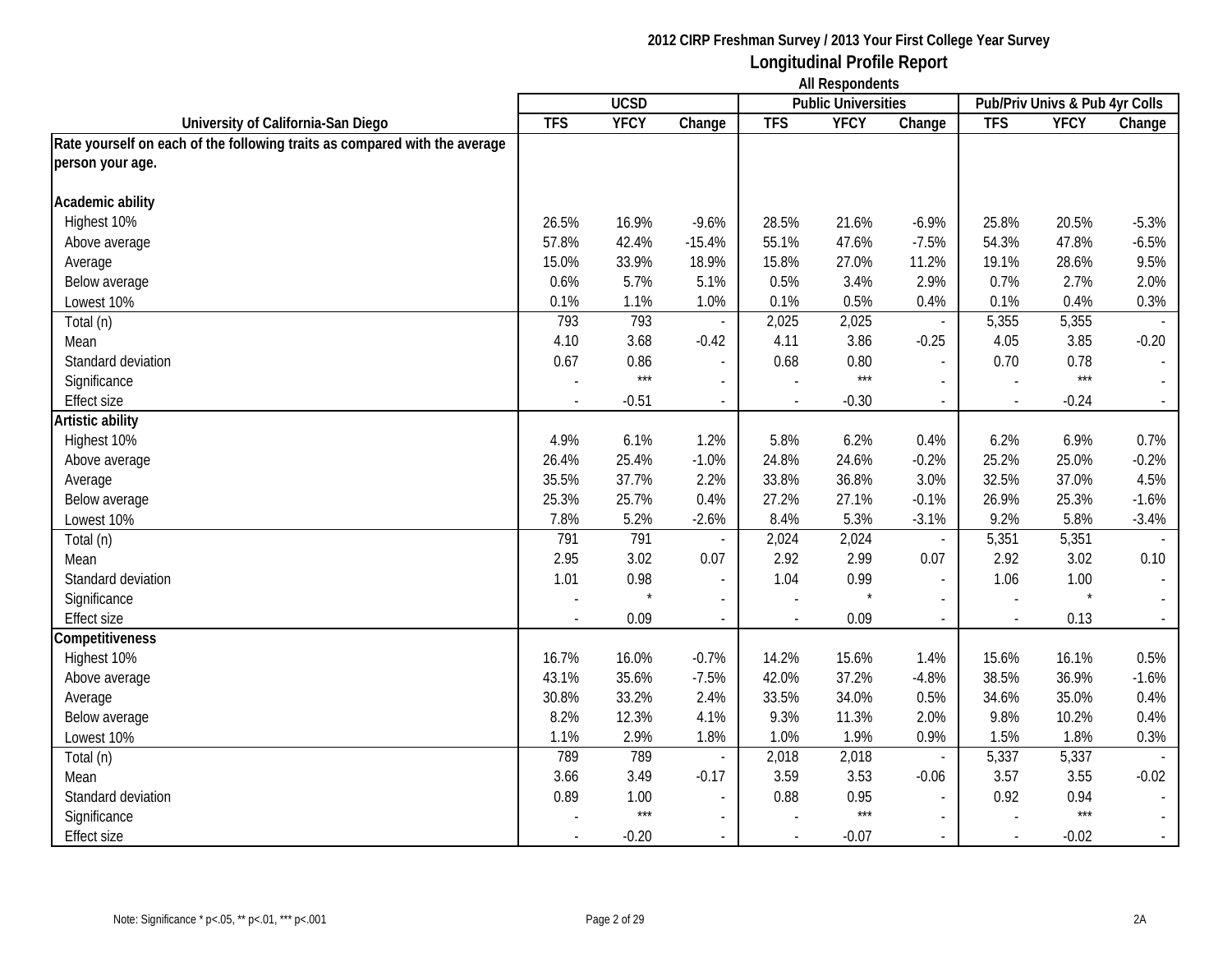**Longitudinal Profile Report All Respondents**

|                                                                            |            | <b>UCSD</b> |                          |                          | 1.0011<br><b>Public Universities</b> |                          |                          | Pub/Priv Univs & Pub 4yr Colls |                             |
|----------------------------------------------------------------------------|------------|-------------|--------------------------|--------------------------|--------------------------------------|--------------------------|--------------------------|--------------------------------|-----------------------------|
| University of California-San Diego                                         | <b>TFS</b> | <b>YFCY</b> | Change                   | <b>TFS</b>               | <b>YFCY</b>                          | Change                   | <b>TFS</b>               | <b>YFCY</b>                    | Change                      |
| Rate yourself on each of the following traits as compared with the average |            |             |                          |                          |                                      |                          |                          |                                |                             |
| person your age.                                                           |            |             |                          |                          |                                      |                          |                          |                                |                             |
|                                                                            |            |             |                          |                          |                                      |                          |                          |                                |                             |
| <b>Computer skills</b>                                                     |            |             |                          |                          |                                      |                          |                          |                                |                             |
| Highest 10%                                                                | 7.5%       | 6.7%        | $-0.8%$                  | 6.3%                     | 7.2%                                 | 0.9%                     | 6.1%                     | 7.5%                           | 1.4%                        |
| Above average                                                              | 32.2%      | 31.4%       | $-0.8%$                  | 28.4%                    | 31.5%                                | 3.1%                     | 27.4%                    | 31.6%                          | 4.2%                        |
| Average                                                                    | 46.0%      | 46.4%       | 0.4%                     | 50.4%                    | 49.0%                                | $-1.4%$                  | 50.4%                    | 49.9%                          | $-0.5%$                     |
| Below average                                                              | 12.6%      | 13.8%       | 1.2%                     | 13.6%                    | 11.2%                                | $-2.4%$                  | 14.1%                    | 10.0%                          | $-4.1%$                     |
| Lowest 10%                                                                 | 1.6%       | 1.8%        | 0.2%                     | 1.4%                     | 1.1%                                 | $-0.3%$                  | 1.9%                     | 1.0%                           | $-0.9%$                     |
| Total (n)                                                                  | 791        | 791         |                          | 2,021                    | 2,021                                | $\blacksquare$           | 5,350                    | 5,350                          |                             |
| Mean                                                                       | 3.31       | 3.27        | $-0.04$                  | 3.25                     | 3.32                                 | 0.07                     | 3.22                     | 3.35                           | 0.13                        |
| Standard deviation                                                         | 0.85       | 0.85        |                          | 0.82                     | 0.81                                 | $\overline{a}$           | 0.83                     | 0.80                           | $\blacksquare$              |
| Significance                                                               |            |             |                          |                          |                                      |                          |                          |                                |                             |
| <b>Effect size</b>                                                         |            | $-0.05$     | $\overline{\phantom{a}}$ |                          | 0.09                                 | $\blacksquare$           |                          | 0.16                           | $\mathcal{L}_{\mathcal{A}}$ |
| Cooperativeness                                                            |            |             |                          |                          |                                      |                          |                          |                                |                             |
| Highest 10%                                                                | 17.4%      | 20.1%       | 2.7%                     | 17.6%                    | 20.8%                                | 3.2%                     | 19.7%                    | 22.3%                          | 2.6%                        |
| Above average                                                              | 52.0%      | 49.5%       | $-2.5%$                  | 51.0%                    | 49.8%                                | $-1.2%$                  | 49.9%                    | 49.1%                          | $-0.8%$                     |
| Average                                                                    | 28.0%      | 26.4%       | $-1.6%$                  | 28.5%                    | 26.1%                                | $-2.4%$                  | 27.9%                    | 25.8%                          | $-2.1%$                     |
| Below average                                                              | 2.1%       | 3.7%        | 1.6%                     | 2.7%                     | 3.1%                                 | 0.4%                     | 2.3%                     | 2.6%                           | 0.3%                        |
| Lowest 10%                                                                 | 0.4%       | 0.4%        | 0.0%                     | 0.2%                     | 0.2%                                 | 0.0%                     | 0.2%                     | 0.2%                           | 0.0%                        |
| Total (n)                                                                  | 792        | 792         |                          | 2,022                    | 2,022                                | $\overline{\phantom{a}}$ | 5,343                    | 5,343                          |                             |
| Mean                                                                       | 3.84       | 3.85        | 0.01                     | 3.83                     | 3.88                                 | 0.05                     | 3.87                     | 3.91                           | 0.04                        |
| Standard deviation                                                         | 0.74       | 0.79        | $\mathbb{L}$             | 0.75                     | 0.77                                 | $\overline{\phantom{a}}$ | 0.75                     | 0.77                           | $\overline{\phantom{a}}$    |
| Significance                                                               |            |             | $\blacksquare$           |                          |                                      | $\blacksquare$           |                          |                                |                             |
| Effect size                                                                |            | 0.01        | $\overline{\phantom{a}}$ | $\overline{\phantom{a}}$ | 0.06                                 | $\overline{\phantom{a}}$ | $\overline{\phantom{a}}$ | 0.05                           | $\blacksquare$              |
| Creativity                                                                 |            |             |                          |                          |                                      |                          |                          |                                |                             |
| Highest 10%                                                                | 11.7%      | 11.0%       | $-0.7%$                  | 13.0%                    | 12.3%                                | $-0.7%$                  | 14.6%                    | 13.8%                          | $-0.8%$                     |
| Above average                                                              | 38.0%      | 37.9%       | $-0.1%$                  | 39.0%                    | 39.8%                                | 0.8%                     | 38.8%                    | 40.6%                          | 1.8%                        |
| Average                                                                    | 36.7%      | 40.4%       | 3.7%                     | 36.4%                    | 37.3%                                | 0.9%                     | 35.8%                    | 36.3%                          | 0.5%                        |
| Below average                                                              | 11.9%      | 9.8%        | $-2.1%$                  | 10.4%                    | 9.7%                                 | $-0.7%$                  | 9.3%                     | 8.4%                           | $-0.9%$                     |
| Lowest 10%                                                                 | 1.6%       | 0.9%        | $-0.7%$                  | 1.2%                     | 0.9%                                 | $-0.3%$                  | 1.5%                     | 0.9%                           | $-0.6%$                     |
| Total (n)                                                                  | 792        | 792         | $\overline{\phantom{a}}$ | 2,023                    | 2,023                                | $\overline{\phantom{a}}$ | 5,347                    | 5,347                          |                             |
| Mean                                                                       | 3.46       | 3.48        | 0.02                     | 3.52                     | 3.53                                 | 0.01                     | 3.56                     | 3.58                           | 0.02                        |
| Standard deviation                                                         | 0.91       | 0.85        | $\overline{\phantom{a}}$ | 0.89                     | 0.86                                 | $\blacksquare$           | 0.90                     | 0.86                           | $\sim$                      |
| Significance                                                               |            |             | $\blacksquare$           |                          |                                      | $\overline{\phantom{a}}$ |                          |                                |                             |
| <b>Effect size</b>                                                         |            | 0.02        |                          |                          | 0.01                                 |                          |                          | 0.02                           | $\omega_{\rm c}$            |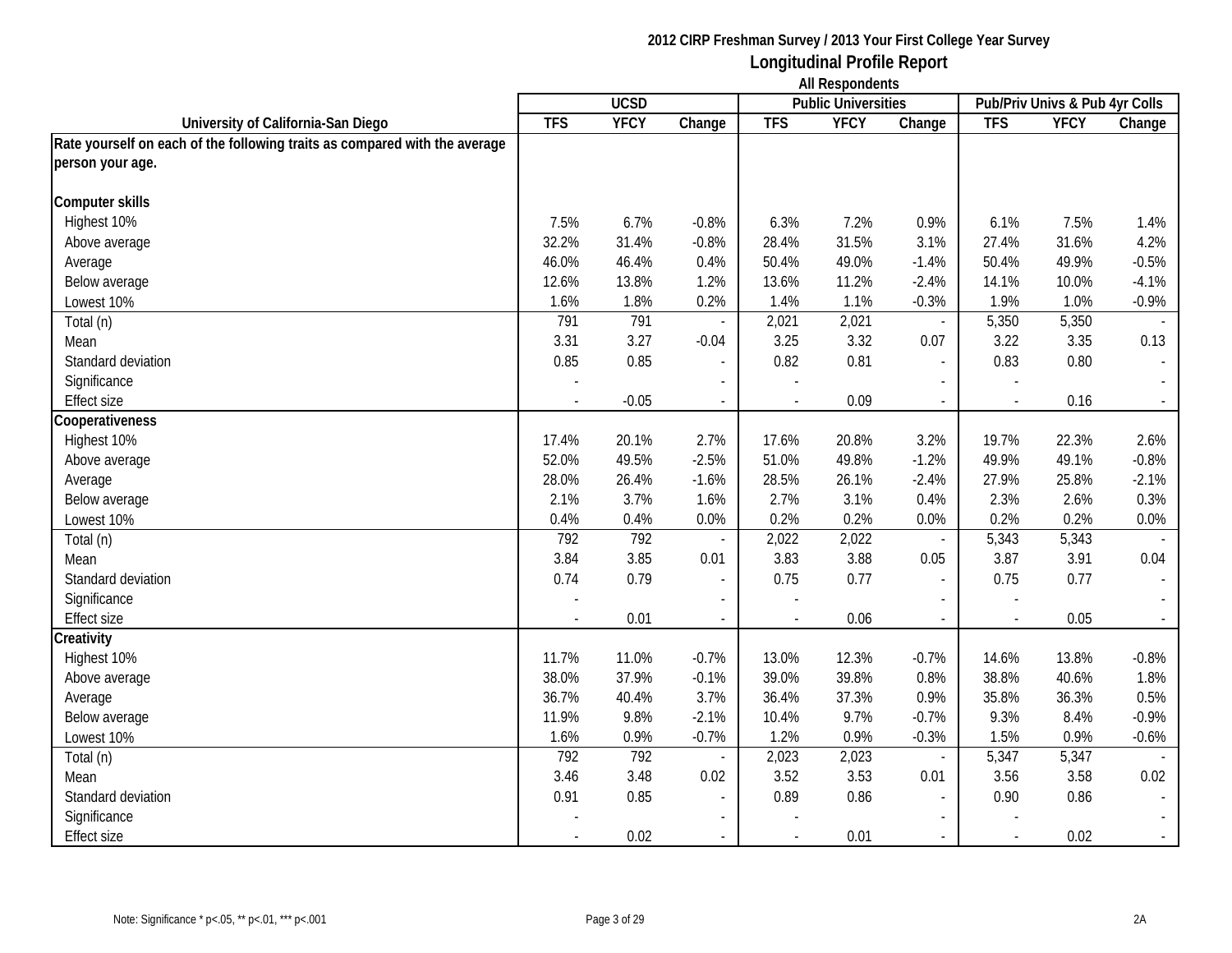|                                                                            |                          | <b>UCSD</b> |                          |                          | AIL NUJUURURJ<br><b>Public Universities</b> |                          |                          | Pub/Priv Univs & Pub 4yr Colls |         |
|----------------------------------------------------------------------------|--------------------------|-------------|--------------------------|--------------------------|---------------------------------------------|--------------------------|--------------------------|--------------------------------|---------|
| University of California-San Diego                                         | <b>TFS</b>               | <b>YFCY</b> | Change                   | <b>TFS</b>               | <b>YFCY</b>                                 | Change                   | <b>TFS</b>               | <b>YFCY</b>                    | Change  |
| Rate yourself on each of the following traits as compared with the average |                          |             |                          |                          |                                             |                          |                          |                                |         |
| person your age.                                                           |                          |             |                          |                          |                                             |                          |                          |                                |         |
|                                                                            |                          |             |                          |                          |                                             |                          |                          |                                |         |
| Drive to achieve                                                           |                          |             |                          |                          |                                             |                          |                          |                                |         |
| Highest 10%                                                                | 36.8%                    | 27.6%       | $-9.2%$                  | 36.6%                    | 31.1%                                       | $-5.5%$                  | 35.8%                    | 30.9%                          | $-4.9%$ |
| Above average                                                              | 42.7%                    | 39.8%       | $-2.9%$                  | 44.9%                    | 40.9%                                       | $-4.0%$                  | 44.7%                    | 41.2%                          | $-3.5%$ |
| Average                                                                    | 17.7%                    | 26.5%       | 8.8%                     | 16.1%                    | 23.4%                                       | 7.3%                     | 17.2%                    | 23.7%                          | 6.5%    |
| Below average                                                              | 2.4%                     | 5.0%        | 2.6%                     | 2.2%                     | 4.1%                                        | 1.9%                     | 2.0%                     | 3.6%                           | 1.6%    |
| Lowest 10%                                                                 | 0.4%                     | 1.0%        | 0.6%                     | 0.3%                     | 0.5%                                        | 0.2%                     | 0.3%                     | 0.5%                           | 0.2%    |
| Total (n)                                                                  | 793                      | 793         |                          | 2,024                    | 2,024                                       | $\overline{\phantom{a}}$ | 5,347                    | 5,347                          |         |
| Mean                                                                       | 4.13                     | 3.88        | $-0.25$                  | 4.15                     | 3.98                                        | $-0.17$                  | 4.14                     | 3.98                           | $-0.16$ |
| Standard deviation                                                         | 0.81                     | 0.91        |                          | 0.79                     | 0.87                                        | $\blacksquare$           | 0.78                     | 0.86                           |         |
| Significance                                                               |                          | $***$       |                          |                          | $***$                                       | $\sim$                   |                          | $***$                          |         |
| <b>Effect size</b>                                                         |                          | $-0.28$     | $\sim$                   |                          | $-0.19$                                     | $\sim$                   |                          | $-0.18$                        |         |
| <b>Emotional health</b>                                                    |                          |             |                          |                          |                                             |                          |                          |                                |         |
| Highest 10%                                                                | 18.2%                    | 16.1%       | $-2.1%$                  | 15.4%                    | 14.9%                                       | $-0.5%$                  | 16.2%                    | 15.7%                          | $-0.5%$ |
| Above average                                                              | 30.8%                    | 29.5%       | $-1.3%$                  | 33.0%                    | 30.4%                                       | $-2.6%$                  | 32.9%                    | 30.7%                          | $-2.2%$ |
| Average                                                                    | 40.0%                    | 36.2%       | $-3.8%$                  | 40.4%                    | 35.4%                                       | $-5.0%$                  | 39.6%                    | 36.5%                          | $-3.1%$ |
| Below average                                                              | 10.2%                    | 15.0%       | 4.8%                     | 9.9%                     | 17.1%                                       | 7.2%                     | 10.3%                    | 15.0%                          | 4.7%    |
| Lowest 10%                                                                 | 0.9%                     | 3.2%        | 2.3%                     | 1.3%                     | 2.3%                                        | 1.0%                     | 1.0%                     | 2.1%                           | 1.1%    |
| Total (n)                                                                  | 793                      | 793         | $\overline{\phantom{a}}$ | 2,022                    | 2,022                                       | $\overline{\phantom{a}}$ | 5,335                    | 5,335                          |         |
| Mean                                                                       | 3.55                     | 3.40        | $-0.15$                  | 3.51                     | 3.38                                        | $-0.13$                  | 3.53                     | 3.43                           | $-0.10$ |
| Standard deviation                                                         | 0.93                     | 1.03        | $\blacksquare$           | 0.91                     | 1.01                                        | $\overline{\phantom{a}}$ | 0.92                     | 0.99                           |         |
| Significance                                                               |                          | $***$       | $\overline{\phantom{a}}$ |                          | $***$                                       | $\blacksquare$           |                          | $***$                          |         |
| <b>Effect size</b>                                                         | $\overline{\phantom{a}}$ | $-0.15$     | $\overline{\phantom{a}}$ | $\overline{\phantom{a}}$ | $-0.13$                                     | $\overline{\phantom{a}}$ | $\overline{\phantom{a}}$ | $-0.10$                        |         |
| Leadership ability                                                         |                          |             |                          |                          |                                             |                          |                          |                                |         |
| Highest 10%                                                                | 12.6%                    | 16.6%       | 4.0%                     | 16.0%                    | 19.4%                                       | 3.4%                     | 18.2%                    | 20.1%                          | 1.9%    |
| Above average                                                              | 36.9%                    | 36.3%       | $-0.6%$                  | 41.2%                    | 39.4%                                       | $-1.8%$                  | 41.4%                    | 39.6%                          | $-1.8%$ |
| Average                                                                    | 37.8%                    | 33.9%       | $-3.9%$                  | 33.9%                    | 31.0%                                       | $-2.9%$                  | 31.9%                    | 31.3%                          | $-0.6%$ |
| Below average                                                              | 10.6%                    | 11.5%       | 0.9%                     | 7.8%                     | 9.2%                                        | 1.4%                     | 7.5%                     | 7.9%                           | 0.4%    |
| Lowest 10%                                                                 | 2.0%                     | 1.6%        | $-0.4%$                  | 1.0%                     | 1.0%                                        | 0.0%                     | 0.9%                     | 1.2%                           | 0.3%    |
| Total (n)                                                                  | 793                      | 793         | $\sim$                   | 2,019                    | 2,019                                       | $\overline{\phantom{a}}$ | 5,337                    | 5,337                          |         |
| Mean                                                                       | 3.48                     | 3.55        | 0.07                     | 3.63                     | 3.67                                        | 0.04                     | 3.68                     | 3.70                           | 0.02    |
| Standard deviation                                                         | 0.91                     | 0.95        | $\overline{\phantom{a}}$ | 0.88                     | 0.92                                        | $\blacksquare$           | 0.89                     | 0.92                           |         |
| Significance                                                               |                          |             | $\sim$                   |                          | $\star$                                     | $\sim$                   |                          |                                |         |
| <b>Effect size</b>                                                         |                          | 0.09        |                          |                          | 0.05                                        | $\sim$                   |                          | 0.03                           |         |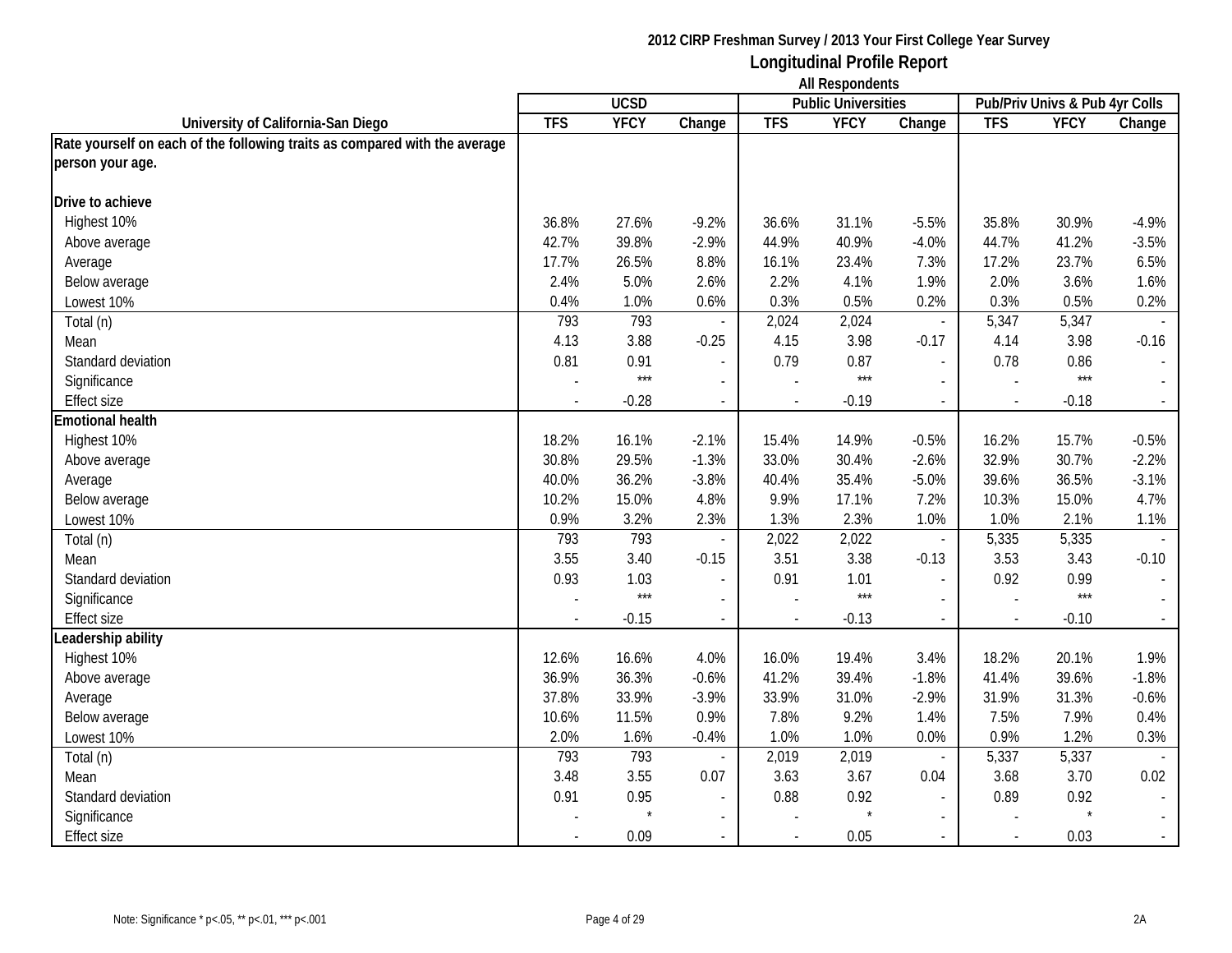|                                                                            |            | <b>UCSD</b> |                          |            | <b>THE HOSPOTIONING</b><br><b>Public Universities</b> |                          |                          | Pub/Priv Univs & Pub 4yr Colls |         |
|----------------------------------------------------------------------------|------------|-------------|--------------------------|------------|-------------------------------------------------------|--------------------------|--------------------------|--------------------------------|---------|
| University of California-San Diego                                         | <b>TFS</b> | <b>YFCY</b> | Change                   | <b>TFS</b> | <b>YFCY</b>                                           | Change                   | <b>TFS</b>               | <b>YFCY</b>                    | Change  |
| Rate yourself on each of the following traits as compared with the average |            |             |                          |            |                                                       |                          |                          |                                |         |
| person your age.                                                           |            |             |                          |            |                                                       |                          |                          |                                |         |
|                                                                            |            |             |                          |            |                                                       |                          |                          |                                |         |
| Mathematical ability                                                       |            |             |                          |            |                                                       |                          |                          |                                |         |
| Highest 10%                                                                | 21.5%      | 13.9%       | $-7.6%$                  | 19.1%      | 15.3%                                                 | $-3.8%$                  | 16.3%                    | 13.9%                          | $-2.4%$ |
| Above average                                                              | 46.1%      | 37.8%       | $-8.3%$                  | 40.8%      | 36.4%                                                 | $-4.4%$                  | 37.4%                    | 34.9%                          | $-2.5%$ |
| Average                                                                    | 25.6%      | 34.5%       | 8.9%                     | 29.8%      | 34.4%                                                 | 4.6%                     | 32.5%                    | 35.5%                          | 3.0%    |
| Below average                                                              | 5.9%       | 11.0%       | 5.1%                     | 8.8%       | 10.8%                                                 | 2.0%                     | 11.6%                    | 12.7%                          | 1.1%    |
| Lowest 10%                                                                 | 0.9%       | 2.9%        | 2.0%                     | 1.5%       | 3.0%                                                  | 1.5%                     | 2.3%                     | 3.0%                           | 0.7%    |
| Total (n)                                                                  | 792        | 792         |                          | 2,020      | 2,020                                                 | $\overline{\phantom{a}}$ | 5,339                    | 5,339                          |         |
| Mean                                                                       | 3.81       | 3.49        | $-0.32$                  | 3.67       | 3.50                                                  | $-0.17$                  | 3.54                     | 3.44                           | $-0.10$ |
| Standard deviation                                                         | 0.87       | 0.96        | $\overline{\phantom{a}}$ | 0.93       | 0.98                                                  | $\overline{\phantom{a}}$ | 0.97                     | 0.98                           |         |
| Significance                                                               |            | $***$       |                          |            | $***$                                                 |                          |                          | $***$                          |         |
| Effect size                                                                |            | $-0.40$     | $\overline{\phantom{a}}$ |            | $-0.21$                                               | $\overline{\phantom{a}}$ | $\overline{\phantom{a}}$ | $-0.13$                        |         |
| Physical health                                                            |            |             |                          |            |                                                       |                          |                          |                                |         |
| Highest 10%                                                                | 14.4%      | 14.0%       | $-0.4%$                  | 13.3%      | 12.5%                                                 | $-0.8%$                  | 14.5%                    | 12.6%                          | $-1.9%$ |
| Above average                                                              | 33.1%      | 32.9%       | $-0.2%$                  | 34.2%      | 33.0%                                                 | $-1.2%$                  | 34.7%                    | 31.9%                          | $-2.8%$ |
| Average                                                                    | 41.2%      | 38.4%       | $-2.8%$                  | 41.2%      | 40.3%                                                 | $-0.9%$                  | 41.0%                    | 41.7%                          | 0.7%    |
| Below average                                                              | 10.5%      | 12.6%       | 2.1%                     | 10.6%      | 13.0%                                                 | 2.4%                     | 9.0%                     | 12.7%                          | 3.7%    |
| Lowest 10%                                                                 | 0.9%       | 2.1%        | 1.2%                     | 0.7%       | 1.2%                                                  | 0.5%                     | 0.9%                     | 1.1%                           | 0.2%    |
| Total (n)                                                                  | 794        | 794         | $\overline{\phantom{a}}$ | 2,020      | 2,020                                                 | $\Box$                   | 5,332                    | 5,332                          |         |
| Mean                                                                       | 3.50       | 3.44        | $-0.06$                  | 3.49       | 3.43                                                  | $-0.06$                  | 3.53                     | 3.42                           | $-0.11$ |
| Standard deviation                                                         | 0.89       | 0.95        | $\overline{\phantom{a}}$ | 0.88       | 0.91                                                  | $\overline{\phantom{a}}$ | 0.88                     | 0.90                           |         |
| Significance                                                               |            |             | $\overline{a}$           |            |                                                       |                          |                          |                                |         |
| <b>Effect size</b>                                                         |            | $-0.07$     | $\overline{\phantom{a}}$ |            | $-0.07$                                               | $\overline{\phantom{a}}$ | $\overline{\phantom{a}}$ | $-0.13$                        |         |
| Popularity                                                                 |            |             |                          |            |                                                       |                          |                          |                                |         |
| Highest 10%                                                                | 3.3%       | 3.2%        | $-0.1%$                  | 2.5%       | 3.2%                                                  | 0.7%                     | 3.5%                     | 4.2%                           | 0.7%    |
| Above average                                                              | 18.8%      | 22.1%       | 3.3%                     | 17.9%      | 19.0%                                                 | 1.1%                     | 19.4%                    | 20.0%                          | 0.6%    |
| Average                                                                    | 57.3%      | 48.9%       | $-8.4%$                  | 58.4%      | 52.4%                                                 | $-6.0%$                  | 58.5%                    | 53.4%                          | $-5.1%$ |
| Below average                                                              | 17.9%      | 20.6%       | 2.7%                     | 18.2%      | 21.3%                                                 | 3.1%                     | 15.7%                    | 18.7%                          | 3.0%    |
| Lowest 10%                                                                 | 2.8%       | 5.3%        | 2.5%                     | 3.1%       | 4.1%                                                  | 1.0%                     | 2.9%                     | 3.7%                           | 0.8%    |
| Total (n)                                                                  | 793        | 793         | $\overline{\phantom{a}}$ | 2,020      | 2,020                                                 | $\overline{\phantom{a}}$ | 5,327                    | 5,327                          |         |
| Mean                                                                       | 3.02       | 2.97        | $-0.05$                  | 2.98       | 2.96                                                  | $-0.02$                  | 3.05                     | 3.03                           | $-0.02$ |
| Standard deviation                                                         | 0.78       | 0.87        | $\overline{\phantom{0}}$ | 0.76       | 0.83                                                  |                          | 0.78                     | 0.84                           |         |
| Significance                                                               |            |             |                          |            |                                                       |                          |                          |                                |         |
| Effect size                                                                |            | $-0.06$     |                          |            | $-0.02$                                               |                          | $\blacksquare$           | $-0.02$                        |         |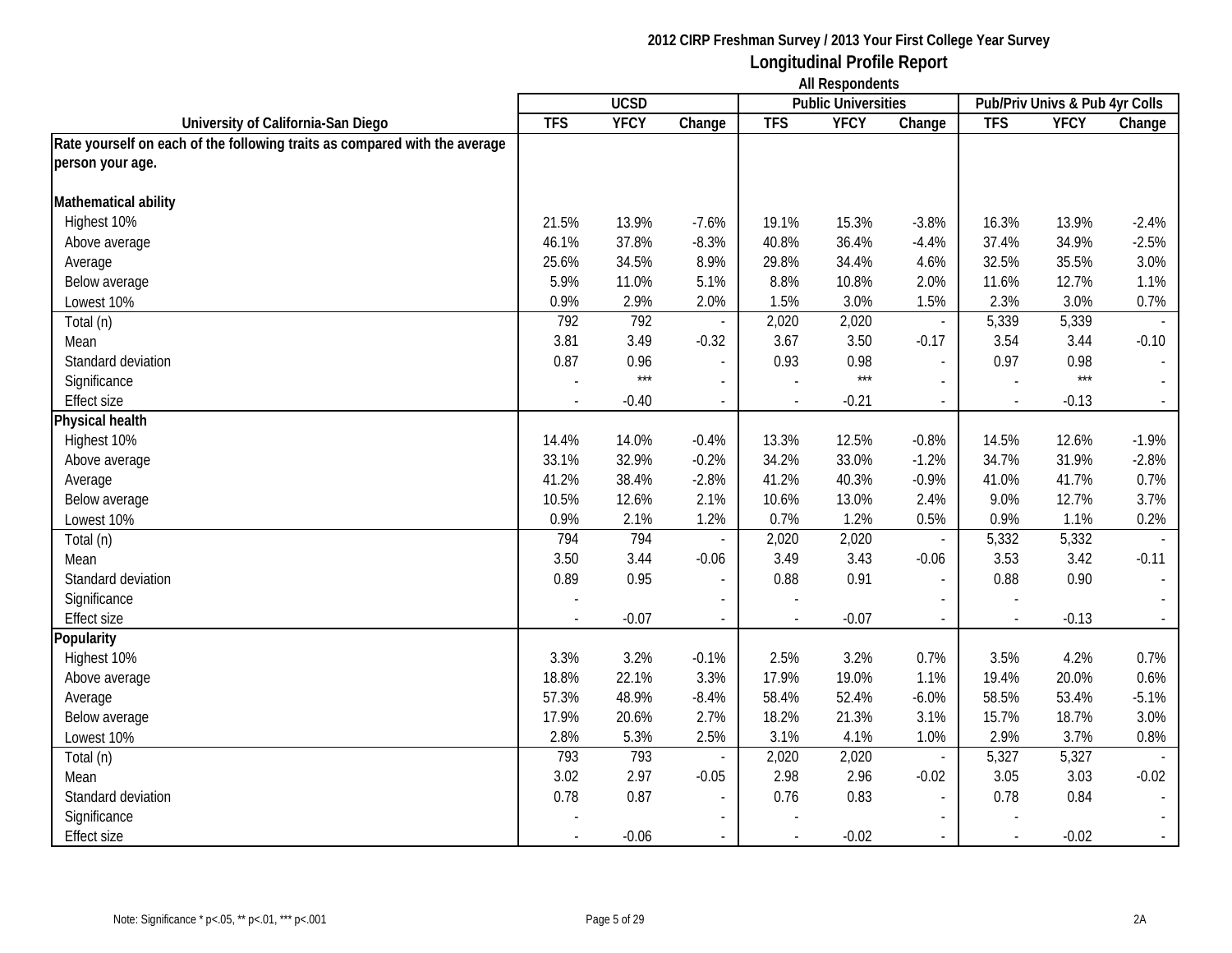|                                                                            | <b>All Respondents</b>   |             |                          |                          |                            |                          |                          |                                |         |
|----------------------------------------------------------------------------|--------------------------|-------------|--------------------------|--------------------------|----------------------------|--------------------------|--------------------------|--------------------------------|---------|
|                                                                            |                          | <b>UCSD</b> |                          |                          | <b>Public Universities</b> |                          |                          | Pub/Priv Univs & Pub 4yr Colls |         |
| University of California-San Diego                                         | <b>TFS</b>               | <b>YFCY</b> | Change                   | <b>TFS</b>               | <b>YFCY</b>                | Change                   | <b>TFS</b>               | <b>YFCY</b>                    | Change  |
| Rate yourself on each of the following traits as compared with the average |                          |             |                          |                          |                            |                          |                          |                                |         |
| person your age.                                                           |                          |             |                          |                          |                            |                          |                          |                                |         |
| Public speaking ability                                                    |                          |             |                          |                          |                            |                          |                          |                                |         |
| Highest 10%                                                                | 8.6%                     | 6.8%        | $-1.8%$                  | 8.9%                     | 9.3%                       | 0.4%                     | 10.5%                    | 10.5%                          | 0.0%    |
| Above average                                                              | 24.5%                    | 26.8%       | 2.3%                     | 26.4%                    | 28.6%                      | 2.2%                     | 26.3%                    | 29.4%                          | 3.1%    |
| Average                                                                    | 35.8%                    | 40.5%       | 4.7%                     | 37.3%                    | 39.3%                      | 2.0%                     | 37.6%                    | 38.3%                          | 0.7%    |
| Below average                                                              | 25.9%                    | 21.7%       | $-4.2%$                  | 22.6%                    | 19.1%                      | $-3.5%$                  | 21.1%                    | 18.1%                          | $-3.0%$ |
| Lowest 10%                                                                 | 5.2%                     | 4.2%        | $-1.0%$                  | 4.7%                     | 3.8%                       | $-0.9%$                  | 4.5%                     | 3.7%                           | $-0.8%$ |
| Total (n)                                                                  | 791                      | 791         |                          | 2,019                    | 2,019                      | $\overline{\phantom{a}}$ | 5,334                    | 5,334                          |         |
| Mean                                                                       | 3.05                     | 3.10        | 0.05                     | 3.12                     | 3.20                       | 0.08                     | 3.17                     | 3.25                           | 0.08    |
| Standard deviation                                                         | 1.03                     | 0.96        |                          | 1.01                     | 0.98                       | $\overline{\phantom{a}}$ | 1.02                     | 0.99                           |         |
| Significance                                                               |                          |             | $\overline{\phantom{a}}$ |                          |                            | $\overline{\phantom{a}}$ |                          |                                |         |
| <b>Effect size</b>                                                         | $\overline{\phantom{a}}$ | 0.06        | $\sim$                   | $\overline{\phantom{a}}$ | 0.10                       | $\sim$                   | $\overline{\phantom{a}}$ | 0.10                           | $\sim$  |
| Self-confidence (intellectual)                                             |                          |             |                          |                          |                            |                          |                          |                                |         |
| Highest 10%                                                                | 18.1%                    | 12.5%       | $-5.6%$                  | 18.1%                    | 15.4%                      | $-2.7%$                  | 18.3%                    | 16.2%                          | $-2.1%$ |
| Above average                                                              | 40.4%                    | 34.8%       | $-5.6%$                  | 43.3%                    | 38.3%                      | $-5.0%$                  | 41.3%                    | 38.7%                          | $-2.6%$ |
| Average                                                                    | 32.5%                    | 38.4%       | 5.9%                     | 31.1%                    | 35.1%                      | 4.0%                     | 33.0%                    | 34.5%                          | 1.5%    |
| Below average                                                              | 7.6%                     | 12.3%       | 4.7%                     | 6.3%                     | 9.8%                       | 3.5%                     | 6.6%                     | 9.1%                           | 2.5%    |
| Lowest 10%                                                                 | 1.4%                     | 2.0%        | 0.6%                     | 1.1%                     | 1.4%                       | 0.3%                     | 0.9%                     | 1.4%                           | 0.5%    |
| Total (n)                                                                  | 790                      | 790         |                          | 2,018                    | 2,018                      | $\overline{\phantom{a}}$ | 5,329                    | 5,329                          |         |
| Mean                                                                       | 3.66                     | 3.44        | $-0.22$                  | 3.71                     | 3.57                       | $-0.14$                  | 3.69                     | 3.59                           | $-0.10$ |
| Standard deviation                                                         | 0.91                     | 0.93        | $\overline{\phantom{a}}$ | 0.87                     | 0.91                       | $\overline{\phantom{a}}$ | 0.87                     | 0.91                           |         |
| Significance                                                               |                          | $***$       |                          |                          | $***$                      | $\overline{a}$           |                          | $***$                          |         |
| <b>Effect size</b>                                                         |                          | $-0.24$     | $\overline{\phantom{a}}$ |                          | $-0.16$                    | $\overline{\phantom{a}}$ | $\overline{a}$           | $-0.11$                        |         |
| Self-confidence (social)                                                   |                          |             |                          |                          |                            |                          |                          |                                |         |
| Highest 10%                                                                | 8.9%                     | 8.9%        | 0.0%                     | 8.6%                     | 8.9%                       | 0.3%                     | 10.2%                    | 10.4%                          | 0.2%    |
| Above average                                                              | 27.6%                    | 26.5%       | $-1.1%$                  | 27.5%                    | 26.3%                      | $-1.2%$                  | 29.2%                    | 28.3%                          | $-0.9%$ |
| Average                                                                    | 41.3%                    | 40.8%       | $-0.5%$                  | 41.3%                    | 39.3%                      | $-2.0%$                  | 40.0%                    | 38.2%                          | $-1.8%$ |
| Below average                                                              | 19.6%                    | 19.6%       | 0.0%                     | 19.6%                    | 21.7%                      | 2.1%                     | 18.0%                    | 19.8%                          | 1.8%    |
| Lowest 10%                                                                 | 2.7%                     | 4.3%        | 1.6%                     | 3.0%                     | 3.8%                       | 0.8%                     | 2.6%                     | 3.3%                           | 0.7%    |
| Total (n)                                                                  | 790                      | 790         |                          | 2,019                    | 2,019                      | $\overline{\phantom{a}}$ | 5,330                    | 5,330                          |         |
| Mean                                                                       | 3.20                     | 3.16        | $-0.04$                  | 3.19                     | 3.15                       | $-0.04$                  | 3.26                     | 3.23                           | $-0.03$ |
| Standard deviation                                                         | 0.94                     | 0.98        |                          | 0.95                     | 0.98                       | $\overline{a}$           | 0.96                     | 0.99                           |         |
| Significance                                                               |                          |             |                          |                          |                            |                          |                          |                                |         |
| <b>Effect size</b>                                                         |                          | $-0.05$     |                          |                          | $-0.05$                    |                          |                          | $-0.03$                        |         |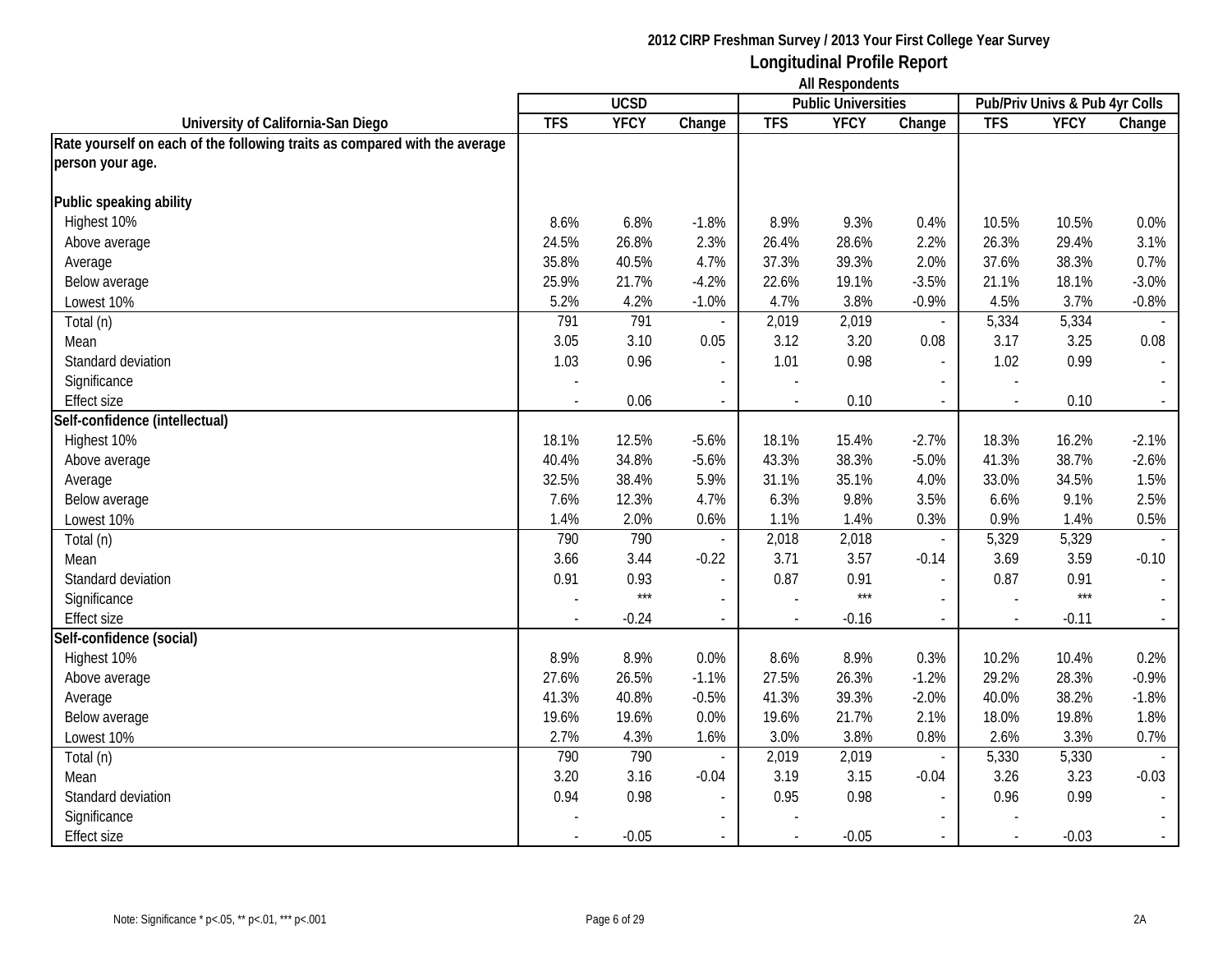|                                                                            |            | <b>UCSD</b>  |                          |            | <b>THE INDUPOTION</b><br><b>Public Universities</b> |                          |                          | Pub/Priv Univs & Pub 4yr Colls |         |
|----------------------------------------------------------------------------|------------|--------------|--------------------------|------------|-----------------------------------------------------|--------------------------|--------------------------|--------------------------------|---------|
| University of California-San Diego                                         | <b>TFS</b> | <b>YFCY</b>  | Change                   | <b>TFS</b> | <b>YFCY</b>                                         | Change                   | <b>TFS</b>               | <b>YFCY</b>                    | Change  |
| Rate yourself on each of the following traits as compared with the average |            |              |                          |            |                                                     |                          |                          |                                |         |
| person your age.                                                           |            |              |                          |            |                                                     |                          |                          |                                |         |
|                                                                            |            |              |                          |            |                                                     |                          |                          |                                |         |
| Self-understanding                                                         |            |              |                          |            |                                                     |                          |                          |                                |         |
| Highest 10%                                                                | 18.4%      | 19.1%        | 0.7%                     | 17.2%      | 19.7%                                               | 2.5%                     | 18.6%                    | 20.3%                          | 1.7%    |
| Above average                                                              | 36.4%      | 36.5%        | 0.1%                     | 37.5%      | 37.0%                                               | $-0.5%$                  | 37.1%                    | 36.9%                          | $-0.2%$ |
| Average                                                                    | 38.5%      | 35.1%        | $-3.4%$                  | 39.3%      | 34.8%                                               | $-4.5%$                  | 38.9%                    | 35.3%                          | $-3.6%$ |
| Below average                                                              | 5.8%       | 7.7%         | 1.9%                     | 5.3%       | 7.2%                                                | 1.9%                     | 4.7%                     | 6.5%                           | 1.8%    |
| Lowest 10%                                                                 | 0.9%       | 1.5%         | 0.6%                     | 0.7%       | 1.3%                                                | 0.6%                     | 0.7%                     | 1.0%                           | 0.3%    |
| Total (n)                                                                  | 789        | 789          |                          | 2,018      | 2,018                                               | $\overline{\phantom{a}}$ | 5,323                    | 5,323                          |         |
| Mean                                                                       | 3.66       | 3.64         | $-0.02$                  | 3.65       | 3.67                                                | 0.02                     | 3.68                     | 3.69                           | 0.01    |
| Standard deviation                                                         | 0.87       | 0.93         |                          | 0.85       | 0.92                                                | $\mathcal{L}$            | 0.85                     | 0.90                           |         |
| Significance                                                               |            |              |                          |            |                                                     |                          |                          |                                |         |
| Effect size                                                                |            | $-0.02$      |                          |            | 0.02                                                | $\overline{\phantom{a}}$ |                          | 0.01                           |         |
| Spirituality                                                               |            |              |                          |            |                                                     |                          |                          |                                |         |
| Highest 10%                                                                | 9.6%       | 13.9%        | 4.3%                     | 9.7%       | 13.0%                                               | 3.3%                     | 12.0%                    | 13.7%                          | 1.7%    |
| Above average                                                              | 24.9%      | 21.9%        | $-3.0%$                  | 23.8%      | 23.1%                                               | $-0.7%$                  | 25.7%                    | 26.7%                          | 1.0%    |
| Average                                                                    | 36.3%      | 40.1%        | 3.8%                     | 36.5%      | 38.2%                                               | 1.7%                     | 36.8%                    | 37.6%                          | 0.8%    |
| Below average                                                              | 18.6%      | 14.5%        | $-4.1%$                  | 17.9%      | 15.9%                                               | $-2.0%$                  | 16.2%                    | 13.9%                          | $-2.3%$ |
| Lowest 10%                                                                 | 10.6%      | 9.6%         | $-1.0%$                  | 12.1%      | 9.8%                                                | $-2.3%$                  | 9.3%                     | 8.1%                           | $-1.2%$ |
| Total (n)                                                                  | 791        | 791          | $\overline{\phantom{a}}$ | 2,014      | 2,014                                               | $\overline{\phantom{a}}$ | 5,303                    | 5,303                          |         |
| Mean                                                                       | 3.04       | 3.16         | 0.12                     | 3.01       | 3.14                                                | 0.13                     | 3.15                     | 3.24                           | 0.09    |
| Standard deviation                                                         | 1.12       | 1.13         | $\overline{\phantom{a}}$ | 1.14       | 1.13                                                | $\blacksquare$           | 1.12                     | 1.10                           |         |
| Significance                                                               |            | $\star\star$ |                          |            | $\star\star$                                        |                          |                          | $\star\star$                   |         |
| <b>Effect size</b>                                                         |            | 0.12         | $\blacksquare$           |            | 0.13                                                | $\overline{\phantom{a}}$ | $\overline{\phantom{a}}$ | 0.09                           |         |
| <b>Jnderstanding of others</b>                                             |            |              |                          |            |                                                     |                          |                          |                                |         |
| Highest 10%                                                                | 20.5%      | 20.8%        | 0.3%                     | 19.5%      | 22.1%                                               | 2.6%                     | 21.7%                    | 22.9%                          | 1.2%    |
| Above average                                                              | 49.8%      | 46.2%        | $-3.6%$                  | 49.8%      | 46.6%                                               | $-3.2%$                  | 48.7%                    | 45.9%                          | $-2.8%$ |
| Average                                                                    | 27.1%      | 28.8%        | 1.7%                     | 27.8%      | 27.1%                                               | $-0.7%$                  | 27.0%                    | 27.7%                          | 0.7%    |
| Below average                                                              | 2.3%       | 3.7%         | 1.4%                     | 2.7%       | 3.8%                                                | 1.1%                     | 2.4%                     | 2.9%                           | 0.5%    |
| Lowest 10%                                                                 | 0.3%       | 0.5%         | 0.2%                     | 0.2%       | 0.4%                                                | 0.2%                     | 0.2%                     | 0.6%                           | 0.4%    |
| Total (n)                                                                  | 785        | 785          |                          | 2,012      | 2,012                                               | $\overline{\phantom{a}}$ | 5,313                    | 5,313                          |         |
| Mean                                                                       | 3.88       | 3.83         | $-0.05$                  | 3.86       | 3.86                                                | 0.00                     | 3.89                     | 3.88                           | $-0.01$ |
| Standard deviation                                                         | 0.76       | 0.81         |                          | 0.76       | 0.82                                                |                          | 0.77                     | 0.81                           |         |
| Significance                                                               |            |              |                          |            |                                                     |                          |                          |                                |         |
| Effect size                                                                |            | $-0.06$      |                          |            | 0.00                                                | $\blacksquare$           | $\sim$                   | $-0.01$                        |         |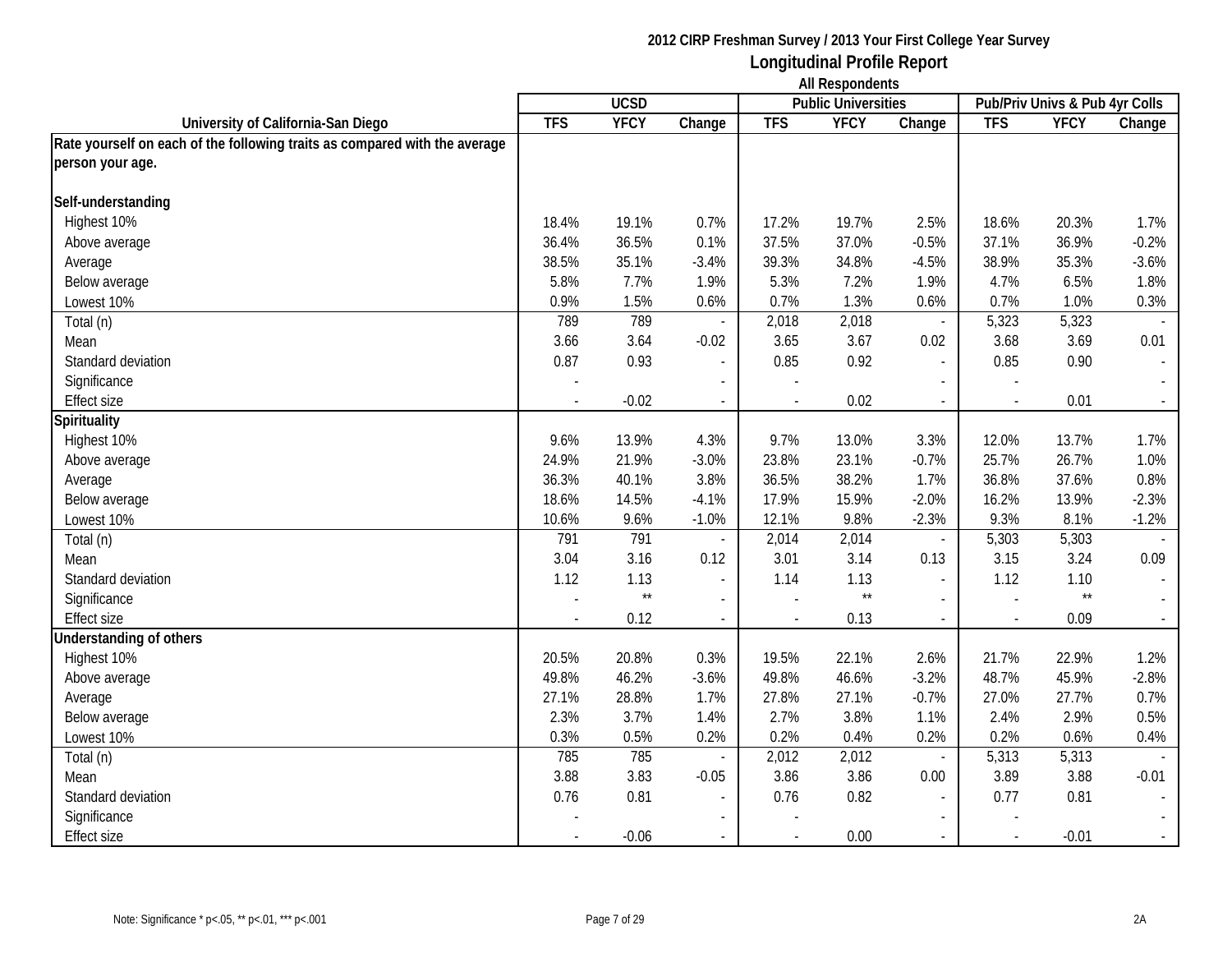|                                                                            |            | <b>UCSD</b> |                          |            | $1.11.103$ ponuonio<br><b>Public Universities</b> |                          |                          | Pub/Priv Univs & Pub 4yr Colls |         |
|----------------------------------------------------------------------------|------------|-------------|--------------------------|------------|---------------------------------------------------|--------------------------|--------------------------|--------------------------------|---------|
| University of California-San Diego                                         | <b>TFS</b> | <b>YFCY</b> | Change                   | <b>TFS</b> | <b>YFCY</b>                                       | Change                   | <b>TFS</b>               | <b>YFCY</b>                    | Change  |
| Rate yourself on each of the following traits as compared with the average |            |             |                          |            |                                                   |                          |                          |                                |         |
| person your age.                                                           |            |             |                          |            |                                                   |                          |                          |                                |         |
| <b>Writing ability</b>                                                     |            |             |                          |            |                                                   |                          |                          |                                |         |
| Highest 10%                                                                | 10.8%      | 8.4%        | $-2.4%$                  | 13.5%      | 12.9%                                             | $-0.6%$                  | 13.6%                    | 14.1%                          | 0.5%    |
| Above average                                                              | 32.2%      | 33.0%       | 0.8%                     | 38.8%      | 40.3%                                             | 1.5%                     | 38.1%                    | 39.7%                          | 1.6%    |
| Average                                                                    | 41.6%      | 43.4%       | 1.8%                     | 36.2%      | 36.0%                                             | $-0.2%$                  | 37.4%                    | 36.5%                          | $-0.9%$ |
| Below average                                                              | 13.4%      | 12.9%       | $-0.5%$                  | 10.0%      | 9.3%                                              | $-0.7%$                  | 9.9%                     | 8.5%                           | $-1.4%$ |
| Lowest 10%                                                                 | 2.0%       | 2.3%        | 0.3%                     | 1.4%       | 1.5%                                              | 0.1%                     | 1.1%                     | 1.2%                           | 0.1%    |
| Total (n)                                                                  | 790        | 790         | $\overline{\phantom{a}}$ | 2,015      | 2,015                                             | $\overline{\phantom{a}}$ | 5,318                    | 5,318                          |         |
| Mean                                                                       | 3.36       | 3.32        | $-0.04$                  | 3.53       | 3.54                                              | 0.01                     | 3.53                     | 3.57                           | 0.04    |
| Standard deviation                                                         | 0.91       | 0.88        | $\sim$                   | 0.90       | 0.89                                              | $\mathcal{L}$            | 0.89                     | 0.88                           |         |
| Significance                                                               |            |             |                          |            |                                                   |                          |                          |                                |         |
| <b>Effect size</b>                                                         |            | $-0.05$     | $\overline{\phantom{a}}$ |            | 0.01                                              | $\overline{\phantom{a}}$ |                          | 0.05                           |         |
| Ability to see the world from someone else's perspective                   |            |             |                          |            |                                                   |                          |                          |                                |         |
| Highest 10%                                                                | 23.2%      | 29.0%       | 5.8%                     | 22.4%      | 27.1%                                             | 4.7%                     | 22.4%                    | 25.8%                          | 3.4%    |
| Above average                                                              | 50.4%      | 46.9%       | $-3.5%$                  | 50.7%      | 48.8%                                             | $-1.9%$                  | 49.5%                    | 48.2%                          | $-1.3%$ |
| Average                                                                    | 25.4%      | 22.6%       | $-2.8%$                  | 25.0%      | 22.6%                                             | $-2.4%$                  | 26.2%                    | 24.2%                          | $-2.0%$ |
| Below average                                                              | 1.0%       | 1.0%        | 0.0%                     | 1.7%       | 1.2%                                              | $-0.5%$                  | 1.7%                     | 1.3%                           | $-0.4%$ |
| Lowest 10%                                                                 | 0.0%       | 0.5%        | 0.5%                     | 0.0%       | 0.3%                                              | 0.3%                     | 0.2%                     | 0.4%                           | 0.2%    |
| Total (n)                                                                  | 814        | 814         | $\sim$                   | 2,058      | 2,058                                             | $\blacksquare$           | 5,507                    | 5,507                          |         |
| Mean                                                                       | 3.96       | 4.03        | 0.07                     | 3.94       | 4.01                                              | 0.07                     | 3.92                     | 3.98                           | 0.06    |
| Standard deviation                                                         | 0.72       | 0.77        | $\blacksquare$           | 0.74       | 0.76                                              | $\blacksquare$           | 0.75                     | 0.77                           |         |
| Significance                                                               |            | $\star$     | $\sim$                   |            |                                                   | $\blacksquare$           |                          | $\star$                        |         |
| <b>Effect size</b>                                                         |            | 0.09        | $\blacksquare$           |            | 0.09                                              | $\blacksquare$           | $\overline{\phantom{a}}$ | 0.07                           |         |
| Tolerance of others with different beliefs                                 |            |             |                          |            |                                                   |                          |                          |                                |         |
| Highest 10%                                                                | 34.6%      | 33.7%       | $-0.9%$                  | 34.8%      | 32.9%                                             | $-1.9%$                  | 33.4%                    | 31.6%                          | $-1.8%$ |
| Above average                                                              | 46.9%      | 46.0%       | $-0.9%$                  | 46.5%      | 46.2%                                             | $-0.3%$                  | 45.2%                    | 45.9%                          | 0.7%    |
| Average                                                                    | 16.6%      | 18.6%       | 2.0%                     | 16.2%      | 18.4%                                             | 2.2%                     | 19.0%                    | 20.5%                          | 1.5%    |
| Below average                                                              | 1.5%       | 1.6%        | 0.1%                     | 1.9%       | 2.3%                                              | 0.4%                     | 2.1%                     | 1.8%                           | $-0.3%$ |
| Lowest 10%                                                                 | 0.5%       | 0.1%        | $-0.4%$                  | 0.5%       | 0.1%                                              | $-0.4%$                  | 0.3%                     | 0.3%                           | 0.0%    |
| Total (n)                                                                  | 813        | 813         | $\overline{\phantom{a}}$ | 2,056      | 2,056                                             | $\overline{\phantom{a}}$ | 5,501                    | 5,501                          |         |
| Mean                                                                       | 4.14       | 4.12        | $-0.02$                  | 4.13       | 4.09                                              | $-0.04$                  | 4.09                     | 4.07                           | $-0.02$ |
| Standard deviation                                                         | 0.77       | 0.76        | $\sim$                   | 0.78       | 0.78                                              |                          | 0.79                     | 0.78                           |         |
| Significance                                                               |            |             |                          |            |                                                   |                          |                          |                                |         |
| Effect size                                                                |            | $-0.02$     |                          |            | $-0.05$                                           |                          |                          | $-0.02$                        |         |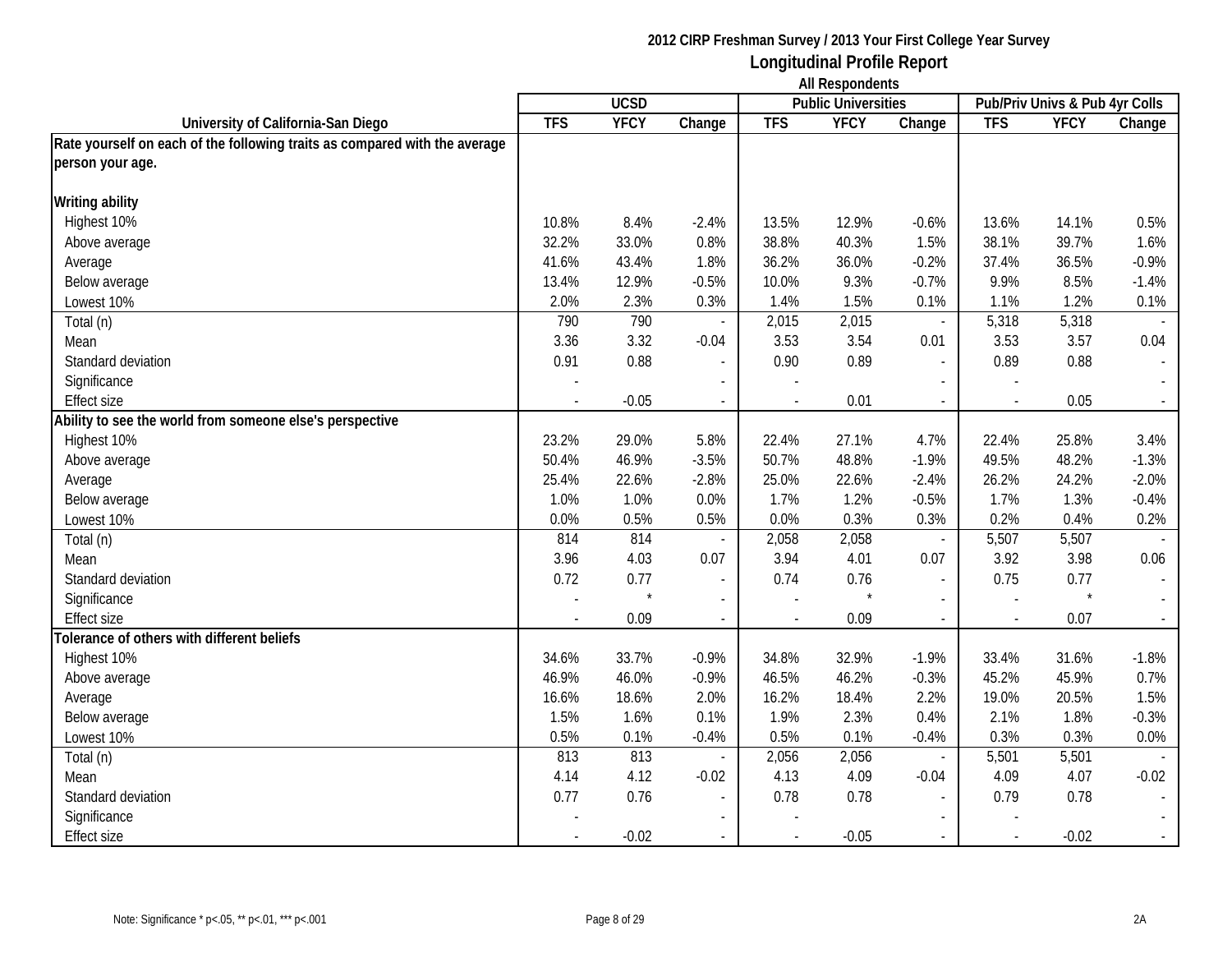|                                                                            |                          | <b>UCSD</b>  |                          |            | m nooponuonio<br><b>Public Universities</b> |                          |            | Pub/Priv Univs & Pub 4yr Colls |                             |
|----------------------------------------------------------------------------|--------------------------|--------------|--------------------------|------------|---------------------------------------------|--------------------------|------------|--------------------------------|-----------------------------|
| University of California-San Diego                                         | <b>TFS</b>               | <b>YFCY</b>  | Change                   | <b>TFS</b> | <b>YFCY</b>                                 | Change                   | <b>TFS</b> | <b>YFCY</b>                    | Change                      |
| Rate yourself on each of the following traits as compared with the average |                          |              |                          |            |                                             |                          |            |                                |                             |
| person your age.                                                           |                          |              |                          |            |                                             |                          |            |                                |                             |
|                                                                            |                          |              |                          |            |                                             |                          |            |                                |                             |
| Openness to having my own views challenged                                 |                          |              |                          |            |                                             |                          |            |                                |                             |
| Highest 10%                                                                | 18.0%                    | 21.4%        | 3.4%                     | 17.8%      | 20.6%                                       | 2.8%                     | 17.9%      | 20.2%                          | 2.3%                        |
| Above average                                                              | 37.3%                    | 41.6%        | 4.3%                     | 37.1%      | 41.6%                                       | 4.5%                     | 36.5%      | 40.9%                          | 4.4%                        |
| Average                                                                    | 36.8%                    | 31.0%        | $-5.8%$                  | 37.0%      | 32.1%                                       | $-4.9%$                  | 37.0%      | 33.0%                          | $-4.0%$                     |
| Below average                                                              | 7.0%                     | 5.4%         | $-1.6%$                  | 7.1%       | 5.2%                                        | $-1.9%$                  | 7.5%       | 5.3%                           | $-2.2%$                     |
| Lowest 10%                                                                 | 1.0%                     | 0.6%         | $-0.4%$                  | 1.0%       | 0.5%                                        | $-0.5%$                  | 1.1%       | 0.6%                           | $-0.5%$                     |
| Total (n)                                                                  | 813                      | 813          |                          | 2,056      | 2,056                                       | $\overline{\phantom{a}}$ | 5,501      | 5,501                          |                             |
| Mean                                                                       | 3.64                     | 3.78         | 0.14                     | 3.64       | 3.76                                        | 0.12                     | 3.63       | 3.75                           | 0.12                        |
| Standard deviation                                                         | 0.89                     | 0.86         |                          | 0.89       | 0.85                                        | $\overline{a}$           | 0.90       | 0.86                           |                             |
| Significance                                                               |                          | $***$        | $\mathbf{r}$             |            | $***$                                       |                          |            | $***$                          |                             |
| <b>Effect size</b>                                                         |                          | 0.14         | $\sim$                   |            | 0.12                                        | $\sim$                   |            | 0.12                           | $\sim$                      |
| Ability to discuss and negotiate controversial issues                      |                          |              |                          |            |                                             |                          |            |                                |                             |
| Highest 10%                                                                | 24.1%                    | 22.9%        | $-1.2%$                  | 24.9%      | 22.5%                                       | $-2.4%$                  | 24.8%      | 23.0%                          | $-1.8%$                     |
| Above average                                                              | 35.3%                    | 40.3%        | 5.0%                     | 38.7%      | 42.4%                                       | 3.7%                     | 38.7%      | 41.0%                          | 2.3%                        |
| Average                                                                    | 33.1%                    | 30.0%        | $-3.1%$                  | 29.5%      | 29.5%                                       | 0.0%                     | 29.8%      | 30.7%                          | 0.9%                        |
| Below average                                                              | 6.9%                     | 5.4%         | $-1.5%$                  | 6.2%       | 4.8%                                        | $-1.4%$                  | 6.2%       | 4.8%                           | $-1.4%$                     |
| Lowest 10%                                                                 | 0.5%                     | 1.4%         | 0.9%                     | 0.7%       | 0.8%                                        | 0.1%                     | 0.5%       | 0.7%                           | 0.2%                        |
| Total (n)                                                                  | 812                      | 812          | $\overline{\phantom{a}}$ | 2,055      | 2,055                                       | $\overline{\phantom{a}}$ | 5,494      | 5,494                          |                             |
| Mean                                                                       | 3.76                     | 3.78         | 0.02                     | 3.81       | 3.81                                        | 0.00                     | 3.81       | 3.81                           | 0.00                        |
| Standard deviation                                                         | 0.91                     | 0.91         | $\overline{\phantom{a}}$ | 0.90       | 0.86                                        | $\overline{a}$           | 0.90       | 0.87                           |                             |
| Significance                                                               | $\overline{\phantom{a}}$ |              | $\overline{\phantom{a}}$ |            |                                             |                          |            |                                |                             |
| <b>Effect size</b>                                                         | $\overline{\phantom{a}}$ | 0.02         | $\blacksquare$           |            | 0.00                                        | $\overline{\phantom{a}}$ |            | 0.00                           | $\omega_{\rm c}$            |
| Ability to work cooperatively with diverse people                          |                          |              |                          |            |                                             |                          |            |                                |                             |
| Highest 10%                                                                | 38.9%                    | 30.9%        | $-8.0%$                  | 38.0%      | 31.6%                                       | $-6.4%$                  | 38.2%      | 31.6%                          | $-6.6%$                     |
| Above average                                                              | 39.7%                    | 45.6%        | 5.9%                     | 42.1%      | 45.9%                                       | 3.8%                     | 42.5%      | 46.6%                          | 4.1%                        |
| Average                                                                    | 19.5%                    | 21.8%        | 2.3%                     | 18.0%      | 21.1%                                       | 3.1%                     | 17.5%      | 20.6%                          | 3.1%                        |
| Below average                                                              | 1.6%                     | 1.4%         | $-0.2%$                  | 1.7%       | 1.2%                                        | $-0.5%$                  | 1.6%       | 1.0%                           | $-0.6%$                     |
| Lowest 10%                                                                 | 0.2%                     | 0.4%         | 0.2%                     | 0.2%       | 0.1%                                        | $-0.1%$                  | 0.2%       | 0.3%                           | 0.1%                        |
| Total (n)                                                                  | 809                      | 809          | $\overline{\phantom{a}}$ | 2,053      | 2,053                                       | $\overline{\phantom{a}}$ | 5,494      | 5,494                          |                             |
| Mean                                                                       | 4.15                     | 4.05         | $-0.10$                  | 4.16       | 4.08                                        | $-0.08$                  | 4.17       | 4.08                           | $-0.09$                     |
| Standard deviation                                                         | 0.81                     | 0.78         | $\sim$                   | 0.79       | 0.76                                        |                          | 0.78       | 0.76                           | $\mathcal{L}_{\mathcal{A}}$ |
| Significance                                                               |                          | $\star\star$ | $\sim$                   |            | $\star\star$                                |                          |            | $^{\star\star}$                |                             |
| <b>Effect size</b>                                                         |                          | $-0.11$      | $\overline{\phantom{a}}$ |            | $-0.09$                                     |                          |            | $-0.10$                        | $\sim$                      |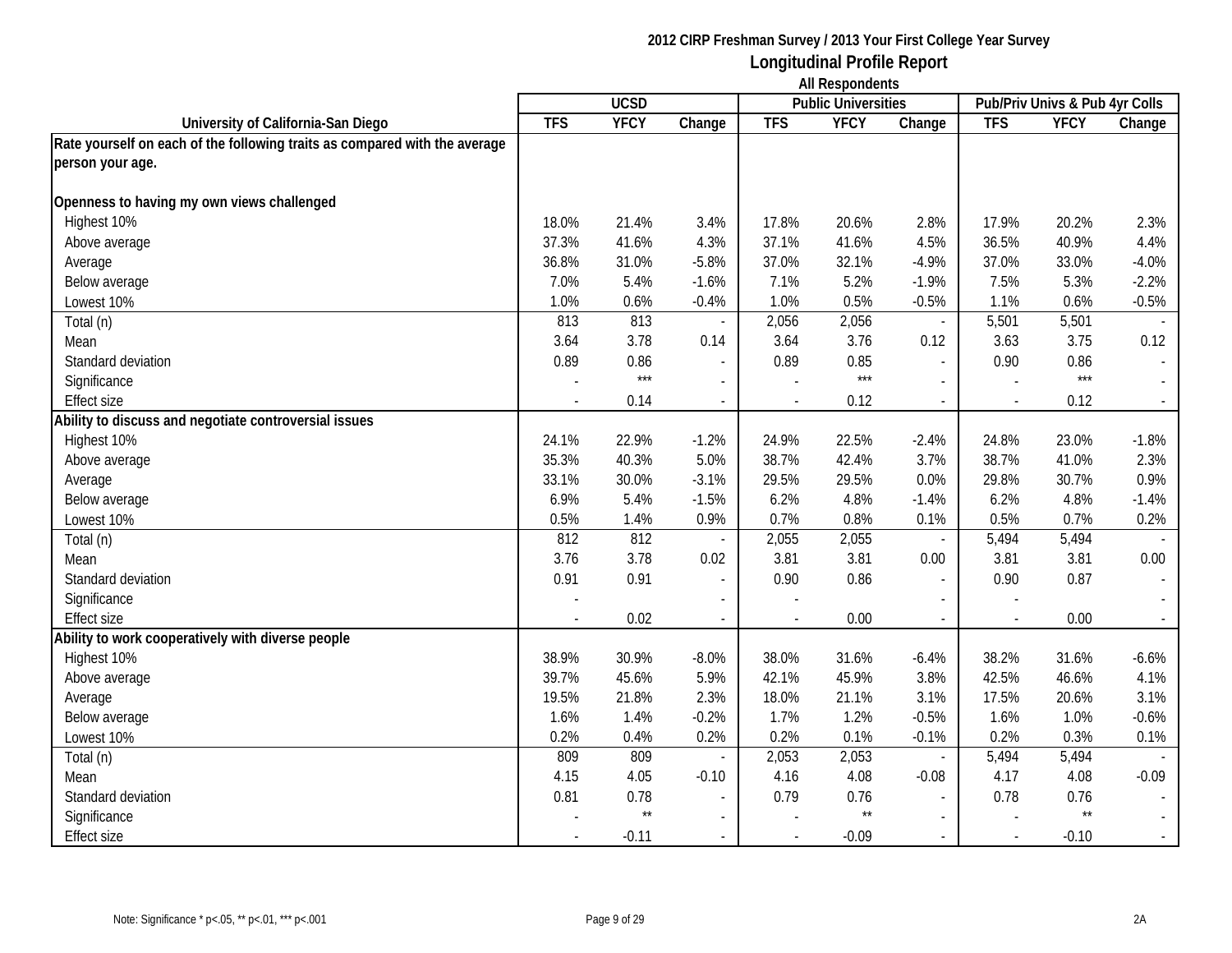|                                                          |                | <b>UCSD</b> |               |            | <b>THE INVOLUTION</b><br><b>Public Universities</b> |                                     |                          | Pub/Priv Univs & Pub 4yr Colls |          |
|----------------------------------------------------------|----------------|-------------|---------------|------------|-----------------------------------------------------|-------------------------------------|--------------------------|--------------------------------|----------|
| University of California-San Diego                       | <b>TFS</b>     | <b>YFCY</b> | Change        | <b>TFS</b> | <b>YFCY</b>                                         | Change                              | <b>TFS</b>               | <b>YFCY</b>                    | Change   |
| Since this entering college, how often have you:         |                |             |               |            |                                                     |                                     |                          |                                |          |
| Attended a religious service                             |                |             |               |            |                                                     |                                     |                          |                                |          |
| Frequently                                               | 26.7%          | 16.0%       | $-10.7%$      | 30.6%      | 18.2%                                               | $-12.4%$                            | 39.0%                    | 24.4%                          | $-14.6%$ |
| Occasionally                                             | 28.3%          | 23.2%       | $-5.1%$       | 31.1%      | 23.7%                                               | $-7.4%$                             | 31.6%                    | 27.2%                          | $-4.4%$  |
| Not at all                                               | 44.9%          | 60.9%       | 16.0%         | 38.3%      | 58.1%                                               | 19.8%                               | 29.4%                    | 48.4%                          | 19.0%    |
| Total (n)                                                | 815            | 815         |               | 2,036      | 2,036                                               | $\overline{\phantom{a}}$            | 5,469                    | 5,469                          |          |
| Mean                                                     | 1.82           | 1.55        | $-0.27$       | 1.92       | 1.60                                                | $-0.32$                             | 2.10                     | 1.76                           | $-0.34$  |
| Standard deviation                                       | 0.83           | 0.75        |               | 0.83       | 0.78                                                | $\overline{\phantom{a}}$            | 0.82                     | 0.82                           |          |
| Significance                                             |                | $***$       |               |            | $***$                                               |                                     |                          | $***$                          |          |
| <b>Effect size</b>                                       | $\overline{a}$ | $-0.36$     | $\sim$        |            | $-0.43$                                             | $\sim$                              | $\sim$                   | $-0.45$                        |          |
| Been bored in class                                      |                |             |               |            |                                                     |                                     |                          |                                |          |
| Frequently                                               | 38.9%          | 41.0%       | 2.1%          | 36.6%      | 38.9%                                               | 2.3%                                | 35.7%                    | 38.1%                          | 2.4%     |
| Occasionally                                             | 56.6%          | 55.2%       | $-1.4%$       | 57.6%      | 56.9%                                               | $-0.7%$                             | 58.5%                    | 58.0%                          | $-0.5%$  |
| Not at all                                               | 4.6%           | 3.8%        | $-0.8%$       | 5.9%       | 4.2%                                                | $-1.7%$                             | 5.8%                     | 3.9%                           | $-1.9%$  |
| Total (n)                                                | 813            | 813         |               | 2,038      | 2,038                                               | $\overline{\phantom{a}}$            | 5,473                    | 5,473                          |          |
| Mean                                                     | 2.34           | 2.37        | 0.03          | 2.31       | 2.35                                                | 0.04                                | 2.30                     | 2.34                           | 0.04     |
| Standard deviation                                       | 0.56           | 0.56        |               | 0.57       | 0.56                                                | $\blacksquare$                      | 0.57                     | 0.55                           |          |
|                                                          |                |             |               |            |                                                     |                                     | $\overline{\phantom{a}}$ |                                |          |
| Significance<br><b>Effect size</b>                       |                | 0.05        | $\mathcal{L}$ |            | 0.06                                                |                                     |                          | 0.06                           |          |
| Demonstrated for a cause (e.g., boycott, rally, protest) |                |             |               |            |                                                     | $\overline{\phantom{a}}$            | $\blacksquare$           |                                |          |
| Frequently                                               | 2.2%           | 2.1%        | $-0.1%$       | 2.6%       | 2.3%                                                | $-0.3%$                             | 3.5%                     | 2.6%                           | $-0.9%$  |
| Occasionally                                             | 20.7%          | 12.2%       | $-8.5%$       | 22.3%      | 15.6%                                               | $-6.7%$                             | 23.2%                    | 16.9%                          | $-6.3%$  |
| Not at all                                               | 77.1%          | 85.7%       | 8.6%          | 75.1%      | 82.0%                                               | 6.9%                                | 73.3%                    | 80.6%                          | 7.3%     |
| Total (n)                                                | 813            | 813         |               | 2,033      | 2,033                                               | $\overline{\phantom{a}}$            | 5,446                    | 5,446                          |          |
| Mean                                                     | 1.25           | 1.16        | $-0.09$       | 1.28       | 1.20                                                |                                     | 1.30                     | 1.22                           | $-0.08$  |
| Standard deviation                                       | 0.48           | 0.42        |               | 0.50       | 0.46                                                | $-0.08$<br>$\overline{\phantom{a}}$ | 0.53                     | 0.47                           |          |
| Significance                                             |                | $***$       |               |            | $***$                                               | $\sim$                              |                          | $***$                          |          |
| <b>Effect size</b>                                       |                | $-0.16$     | $\mathcal{L}$ | $\sim$     | $-0.14$                                             | $\overline{\phantom{a}}$            | $\overline{a}$           | $-0.14$                        |          |
| <b>Tutored another student</b>                           |                |             |               |            |                                                     |                                     |                          |                                |          |
| Frequently                                               | 26.3%          | 9.3%        | $-17.0%$      | 21.5%      | 8.7%                                                | $-12.8%$                            | 20.4%                    | 8.3%                           | $-12.1%$ |
| Occasionally                                             | 53.1%          | 47.8%       | $-5.3%$       | 50.4%      | 44.1%                                               | $-6.3%$                             | 48.4%                    | 41.0%                          | $-7.4%$  |
| Not at all                                               | 20.6%          | 42.9%       | 22.3%         | 28.2%      | 47.2%                                               | 19.0%                               | 31.2%                    | 50.7%                          | 19.5%    |
| Total (n)                                                | 814            | 814         |               | 2,037      | 2,037                                               | $\overline{\phantom{a}}$            | 5,468                    | 5,468                          |          |
| Mean                                                     | 2.06           | 1.66        | $-0.40$       | 1.93       | 1.61                                                | $-0.32$                             | 1.89                     | 1.58                           | $-0.31$  |
| Standard deviation                                       | 0.68           | 0.64        |               | 0.70       | 0.64                                                | $\overline{\phantom{a}}$            | 0.71                     | 0.64                           |          |
| Significance                                             |                | $***$       |               |            | $***$                                               | $\sim$                              |                          | $***$                          |          |
| Effect size                                              |                | $-0.49$     |               |            | $-0.40$                                             | $\sim$                              | $\mathbb{Z}^2$           | $-0.38$                        |          |
|                                                          |                |             |               |            |                                                     |                                     |                          |                                |          |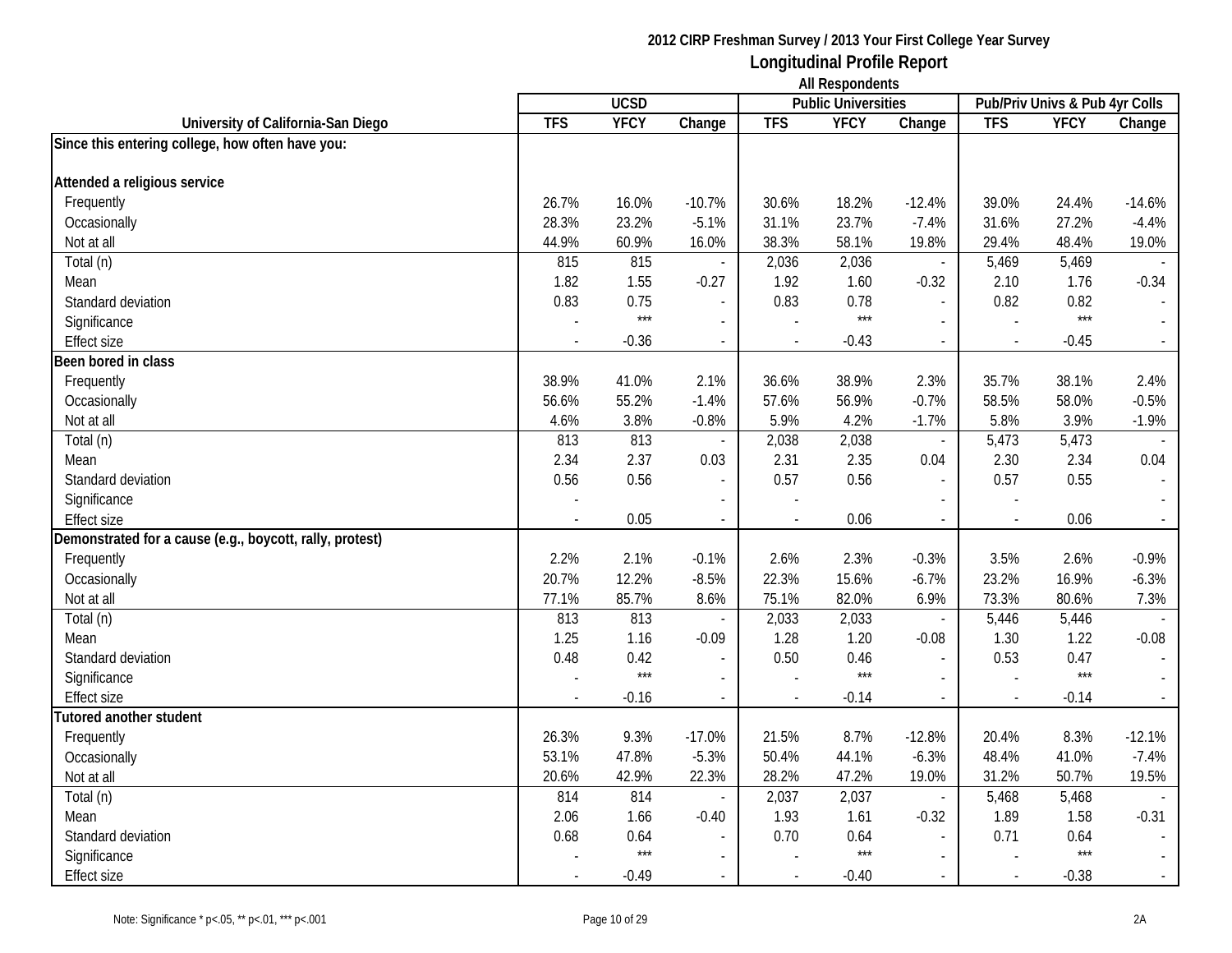|                                                  |                |             |                          | <b>All Respondents</b> |                            |                          |                                |             |          |
|--------------------------------------------------|----------------|-------------|--------------------------|------------------------|----------------------------|--------------------------|--------------------------------|-------------|----------|
|                                                  |                | <b>UCSD</b> |                          |                        | <b>Public Universities</b> |                          | Pub/Priv Univs & Pub 4yr Colls |             |          |
| University of California-San Diego               | <b>TFS</b>     | <b>YFCY</b> | Change                   | <b>TFS</b>             | <b>YFCY</b>                | Change                   | <b>TFS</b>                     | <b>YFCY</b> | Change   |
| Since this entering college, how often have you: |                |             |                          |                        |                            |                          |                                |             |          |
| Studied with other students                      |                |             |                          |                        |                            |                          |                                |             |          |
| Frequently                                       | 37.6%          | 36.8%       | $-0.8%$                  | 37.2%                  | 36.7%                      | $-0.5%$                  | 36.5%                          | 36.9%       | 0.4%     |
| Occasionally                                     | 54.7%          | 57.5%       | 2.8%                     | 52.4%                  | 57.1%                      | 4.7%                     | 53.1%                          | 56.1%       | 3.0%     |
| Not at all                                       | 7.7%           | 5.8%        | $-1.9%$                  | 10.4%                  | 6.1%                       | $-4.3%$                  | 10.4%                          | 7.0%        | $-3.4%$  |
| Total (n)                                        | 816            | 816         | $\sim$                   | 2,041                  | 2,041                      | $\overline{\phantom{a}}$ | 5,464                          | 5,464       |          |
| Mean                                             | 2.30           | 2.31        | 0.01                     | 2.27                   | 2.31                       | 0.04                     | 2.26                           | 2.30        | 0.04     |
| Standard deviation                               | 0.60           | 0.57        | $\blacksquare$           | 0.64                   | 0.58                       | $\overline{\phantom{a}}$ | 0.63                           | 0.59        |          |
| Significance                                     |                |             |                          |                        |                            |                          |                                |             |          |
| <b>Effect size</b>                               |                | 0.01        | $\overline{\phantom{a}}$ | $\sim$                 | 0.05                       | $\overline{a}$           | $\sim$                         | 0.05        |          |
| Been a guest in a professor's home               |                |             |                          |                        |                            |                          |                                |             |          |
| Frequently                                       | 1.7%           | 0.4%        | $-1.3%$                  | 2.1%                   | 0.6%                       | $-1.5%$                  | 2.7%                           | 1.3%        | $-1.4%$  |
| Occasionally                                     | 17.1%          | 5.3%        | $-11.8%$                 | 18.8%                  | 7.0%                       | $-11.8%$                 | 17.0%                          | 10.3%       | $-6.7%$  |
| Not at all                                       | 81.2%          | 94.3%       | 13.1%                    | 79.1%                  | 92.4%                      | 13.3%                    | 80.3%                          | 88.4%       | 8.1%     |
| $\overline{\mathrm{Total}}$ (n)                  | 814            | 814         |                          | 2,034                  | 2,034                      | $\overline{\phantom{a}}$ | 5,455                          | 5,455       |          |
| Mean                                             | 1.21           | 1.06        | $-0.15$                  | 1.23                   | 1.08                       | $-0.15$                  | 1.22                           | 1.13        | $-0.09$  |
| Standard deviation                               | 0.44           | 0.25        | $\overline{a}$           | 0.47                   | 0.30                       | $\overline{\phantom{a}}$ | 0.48                           | 0.37        |          |
| Significance                                     |                | $***$       |                          |                        | $***$                      |                          |                                | $***$       |          |
| <b>Effect size</b>                               |                | $-0.30$     | $\overline{a}$           | $\overline{a}$         | $-0.30$                    | $\overline{a}$           | $\sim$                         | $-0.18$     |          |
| Smoked cigarettes                                |                |             |                          |                        |                            |                          |                                |             |          |
| Frequently                                       | 0.6%           | 1.7%        | 1.1%                     | 0.8%                   | 1.9%                       | 1.1%                     | 1.0%                           | 2.1%        | 1.1%     |
| Occasionally                                     | 2.8%           | 8.5%        | 5.7%                     | 4.5%                   | 8.3%                       | 3.8%                     | 5.4%                           | 9.5%        | 4.1%     |
| Not at all                                       | 96.6%          | 89.8%       | $-6.8%$                  | 94.6%                  | 89.8%                      | $-4.8%$                  | 93.6%                          | 88.4%       | $-5.2%$  |
| Total (n)                                        | 815            | 815         | $\overline{\phantom{a}}$ | 2,037                  | 2,037                      | $\overline{\phantom{a}}$ | 5,461                          | 5,461       |          |
| Mean                                             | 1.04           | 1.12        | 0.08                     | 1.06                   | 1.12                       | 0.06                     | 1.07                           | 1.14        | 0.07     |
| Standard deviation                               | 0.23           | 0.37        | $\overline{a}$           | 0.27                   | 0.38                       |                          | 0.30                           | 0.40        |          |
| Significance                                     |                | $***$       | $\overline{a}$           |                        | $***$                      | $\overline{a}$           |                                | $***$       |          |
| <b>Effect size</b>                               | $\overline{a}$ | 0.24        | $\blacksquare$           | $\sim$                 | 0.18                       | $\overline{\phantom{a}}$ | $\mathbb{L}$                   | 0.21        | $\sim$   |
| Drank beer                                       |                |             |                          |                        |                            |                          |                                |             |          |
| Frequently                                       | 2.0%           | 4.9%        | 2.9%                     | 2.3%                   | 8.0%                       | 5.7%                     | 2.9%                           | 9.2%        | 6.3%     |
| Occasionally                                     | 17.4%          | 25.9%       | 8.5%                     | 21.1%                  | 30.2%                      | 9.1%                     | 22.3%                          | 28.9%       | 6.6%     |
| Not at all                                       | 80.6%          | 69.2%       | $-11.4%$                 | 76.7%                  | 61.8%                      | $-14.9%$                 | 74.8%                          | 61.9%       | $-12.9%$ |
| Total (n)                                        | 814            | 814         |                          | 2,035                  | 2,035                      | $\overline{\phantom{a}}$ | 5,441                          | 5,441       |          |
| Mean                                             | 1.21           | 1.36        | 0.15                     | 1.26                   | 1.46                       | 0.20                     | 1.28                           | 1.47        | 0.19     |
| Standard deviation                               | 0.46           | 0.57        | $\overline{a}$           | 0.49                   | 0.64                       |                          | 0.51                           | 0.66        |          |
| Significance                                     |                | $***$       | $\overline{\phantom{a}}$ |                        | $***$                      | $\overline{\phantom{a}}$ |                                | $***$       |          |
| Effect size                                      |                | 0.28        | $\blacksquare$           | $\sim$                 | 0.37                       | $\blacksquare$           | $\overline{a}$                 | 0.36        |          |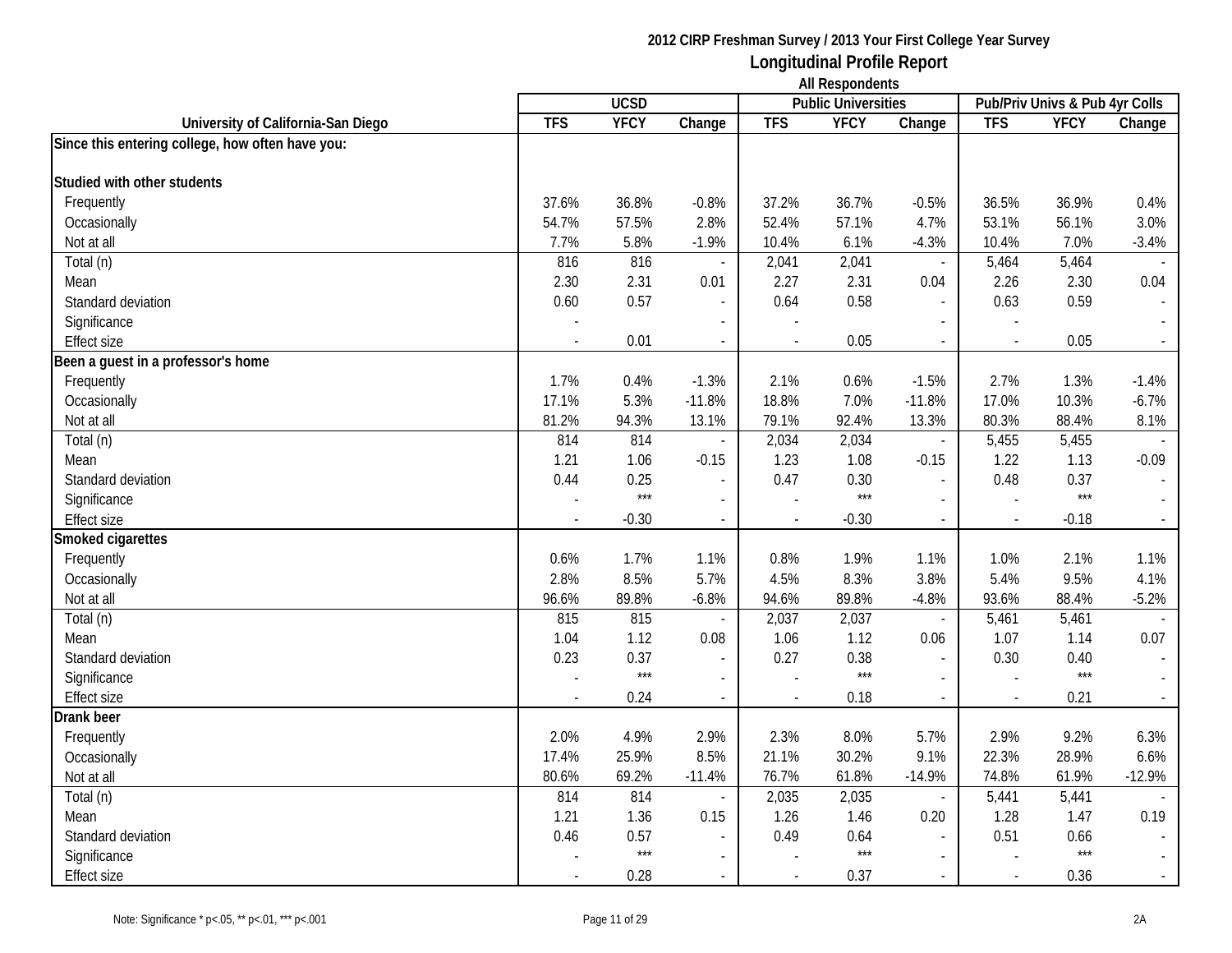|                                                  | <b>UCSD</b> |             |                          |            | <b>THE INVOLUTION</b><br><b>Public Universities</b> |                          | Pub/Priv Univs & Pub 4yr Colls |             |          |
|--------------------------------------------------|-------------|-------------|--------------------------|------------|-----------------------------------------------------|--------------------------|--------------------------------|-------------|----------|
| University of California-San Diego               | <b>TFS</b>  | <b>YFCY</b> | Change                   | <b>TFS</b> | <b>YFCY</b>                                         | Change                   | <b>TFS</b>                     | <b>YFCY</b> | Change   |
| Since entering this college, how often have you: |             |             |                          |            |                                                     |                          |                                |             |          |
|                                                  |             |             |                          |            |                                                     |                          |                                |             |          |
| Drank wine or liquor                             |             |             |                          |            |                                                     |                          |                                |             |          |
| Frequently                                       | 2.1%        | 5.8%        | 3.7%                     | 3.0%       | 10.0%                                               | 7.0%                     | 3.3%                           | 10.9%       | 7.6%     |
| Occasionally                                     | 21.0%       | 30.6%       | 9.6%                     | 26.0%      | 34.6%                                               | 8.6%                     | 28.3%                          | 33.6%       | 5.3%     |
| Not at all                                       | 76.9%       | 63.6%       | $-13.3%$                 | 71.0%      | 55.4%                                               | $-15.6%$                 | 68.5%                          | 55.5%       | $-13.0%$ |
| Total (n)                                        | 811         | 811         | ÷,                       | 2,031      | 2,031                                               | $\overline{\phantom{a}}$ | 5,433                          | 5,433       |          |
| Mean                                             | 1.25        | 1.42        | 0.17                     | 1.32       | 1.55                                                | 0.23                     | 1.35                           | 1.55        | 0.20     |
| Standard deviation                               | 0.48        | 0.60        | $\overline{\phantom{a}}$ | 0.53       | 0.67                                                | $\blacksquare$           | 0.54                           | 0.68        |          |
| Significance                                     |             | $***$       |                          |            | $***$                                               |                          |                                | $***$       |          |
| <b>Effect size</b>                               |             | 0.30        | $\overline{\phantom{a}}$ |            | 0.41                                                | $\overline{\phantom{a}}$ | $\overline{\phantom{a}}$       | 0.35        |          |
| Felt overwhelmed by all you had to do            |             |             |                          |            |                                                     |                          |                                |             |          |
| Frequently                                       | 29.4%       | 47.3%       | 17.9%                    | 34.2%      | 43.1%                                               | 8.9%                     | 34.8%                          | 42.6%       | 7.8%     |
| Occasionally                                     | 58.9%       | 50.1%       | $-8.8%$                  | 56.3%      | 53.4%                                               | $-2.9%$                  | 55.6%                          | 53.0%       | $-2.6%$  |
| Not at all                                       | 11.7%       | 2.6%        | $-9.1%$                  | 9.5%       | 3.5%                                                | $-6.0\%$                 | 9.7%                           | 4.4%        | $-5.3%$  |
| Total (n)                                        | 812         | 812         |                          | 2,036      | 2,036                                               | $\blacksquare$           | 5,458                          | 5,458       |          |
| Mean                                             | 2.18        | 2.45        | 0.27                     | 2.25       | 2.40                                                | 0.15                     | 2.25                           | 2.38        | 0.13     |
| Standard deviation                               | 0.62        | 0.55        | $\overline{\phantom{a}}$ | 0.61       | 0.56                                                | $\blacksquare$           | 0.62                           | 0.57        |          |
| Significance                                     |             | $***$       | $\blacksquare$           |            | $***$                                               | $\overline{\phantom{a}}$ | $\sim$                         | $***$       |          |
| <b>Effect size</b>                               |             | 0.39        | $\overline{\phantom{a}}$ |            | 0.22                                                | $\sim$                   | $\sim$                         | 0.19        | $\sim$   |
| Felt depressed                                   |             |             |                          |            |                                                     |                          |                                |             |          |
| Frequently                                       | 7.5%        | 18.7%       | 11.2%                    | 8.2%       | 17.1%                                               | 8.9%                     | 8.4%                           | 14.8%       | 6.4%     |
| Occasionally                                     | 46.1%       | 52.0%       | 5.9%                     | 44.8%      | 51.0%                                               | 6.2%                     | 41.7%                          | 49.3%       | 7.6%     |
| Not at all                                       | 46.4%       | 29.3%       | $-17.1%$                 | 47.0%      | 31.9%                                               | $-15.1%$                 | 49.9%                          | 35.9%       | $-14.0%$ |
| Total (n)                                        | 812         | 812         |                          | 2,032      | 2,032                                               | $\overline{\phantom{a}}$ | 5,450                          | 5,450       |          |
| Mean                                             | 1.61        | 1.89        | 0.28                     | 1.61       | 1.85                                                | 0.24                     | 1.58                           | 1.79        | 0.21     |
| Standard deviation                               | 0.62        | 0.69        | $\blacksquare$           | 0.63       | 0.68                                                | $\overline{\phantom{a}}$ | 0.64                           | 0.68        |          |
| Significance                                     |             | $***$       | $\blacksquare$           |            | $***$                                               | $\sim$                   |                                | $***$       |          |
| <b>Effect size</b>                               |             | 0.40        | $\blacksquare$           |            | 0.34                                                | $\overline{\phantom{a}}$ | $\overline{a}$                 | 0.30        |          |
| Performed volunteer work                         |             |             |                          |            |                                                     |                          |                                |             |          |
| Frequently                                       | 46.6%       | 11.9%       | $-34.7%$                 | 44.5%      | 13.4%                                               | $-31.1%$                 | 44.9%                          | 14.8%       | $-30.1%$ |
| Occasionally                                     | 47.5%       | 40.3%       | $-7.2%$                  | 48.6%      | 43.7%                                               | $-4.9%$                  | 47.5%                          | 49.6%       | 2.1%     |
| Not at all                                       | 5.9%        | 47.8%       | 41.9%                    | 6.9%       | 42.9%                                               | 36.0%                    | 7.7%                           | 35.6%       | 27.9%    |
| Total (n)                                        | 812         | 812         | $\sim$                   | 2,035      | 2,035                                               | $\overline{\phantom{a}}$ | 5,454                          | 5,454       |          |
| Mean                                             | 2.41        | 1.64        | $-0.77$                  | 2.38       | 1.71                                                | $-0.67$                  | 2.37                           | 1.79        | $-0.58$  |
| Standard deviation                               | 0.60        | 0.69        | $\overline{\phantom{a}}$ | 0.61       | 0.69                                                | $\overline{\phantom{a}}$ | 0.62                           | 0.68        |          |
| Significance                                     |             | $***$       | $\overline{a}$           |            | $***$                                               | $\sim$                   |                                | $***$       |          |
| Effect size                                      |             | $-0.95$     | $\overline{\phantom{a}}$ |            | $-0.83$                                             | $\sim$                   | $\mathbb{Z}^2$                 | $-0.71$     |          |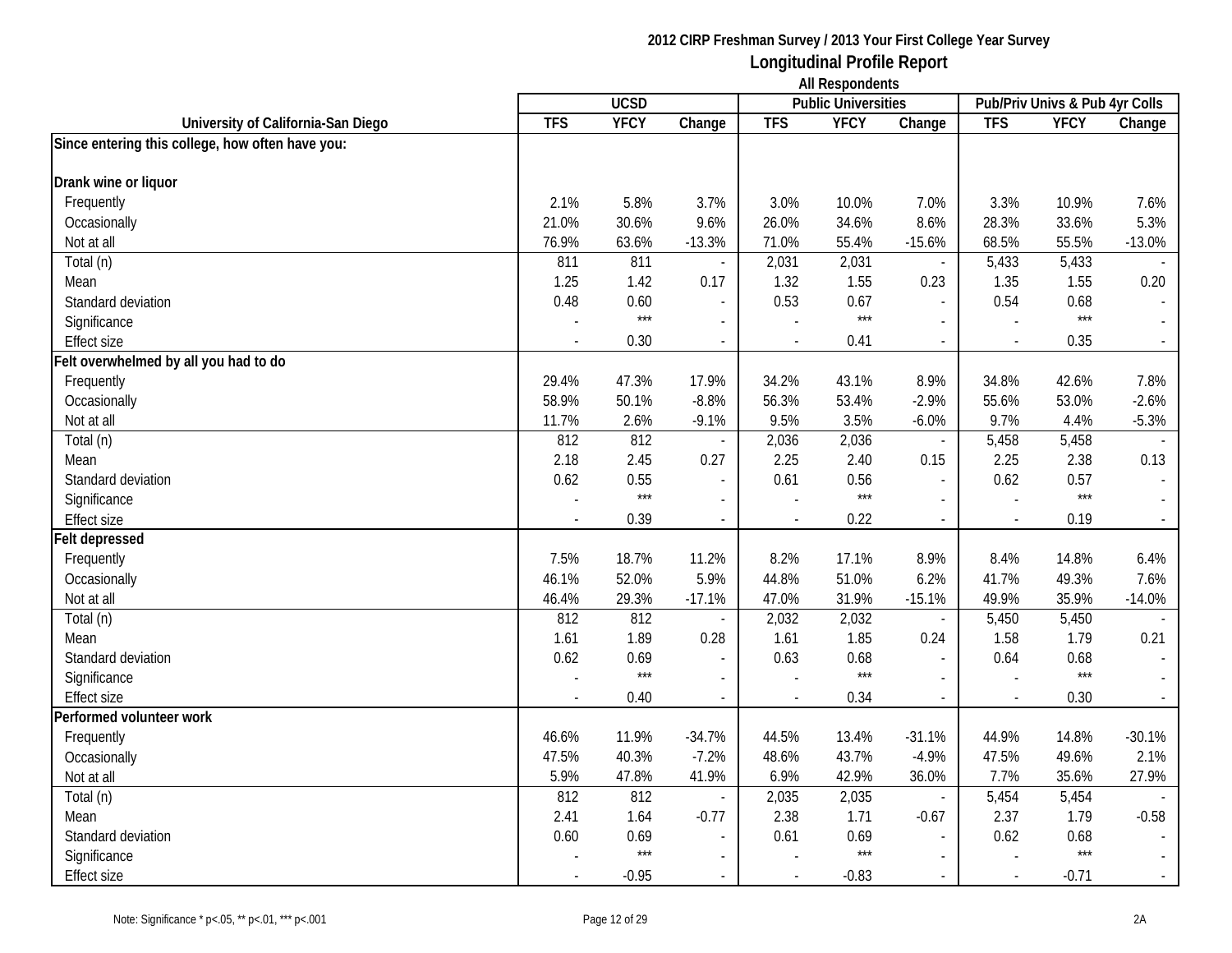|                                                          |                | <b>UCSD</b> |                |            | <b>THE INVOLUTION</b><br><b>Public Universities</b> |                          |                          | Pub/Priv Univs & Pub 4yr Colls |          |
|----------------------------------------------------------|----------------|-------------|----------------|------------|-----------------------------------------------------|--------------------------|--------------------------|--------------------------------|----------|
| University of California-San Diego                       | <b>TFS</b>     | <b>YFCY</b> | Change         | <b>TFS</b> | <b>YFCY</b>                                         | Change                   | <b>TFS</b>               | <b>YFCY</b>                    | Change   |
| Since entering this college, how often have you:         |                |             |                |            |                                                     |                          |                          |                                |          |
|                                                          |                |             |                |            |                                                     |                          |                          |                                |          |
| Asked a professor for advice after class                 |                |             |                |            |                                                     |                          |                          |                                |          |
| Frequently                                               | 33.8%          | 6.9%        | $-26.9%$       | 33.8%      | 10.7%                                               | $-23.1%$                 | 33.7%                    | 14.6%                          | $-19.1%$ |
| Occasionally                                             | 54.4%          | 49.2%       | $-5.2%$        | 53.8%      | 55.8%                                               | 2.0%                     | 54.2%                    | 60.6%                          | 6.4%     |
| Not at all                                               | 11.8%          | 43.9%       | 32.1%          | 12.3%      | 33.5%                                               | 21.2%                    | 12.1%                    | 24.8%                          | 12.7%    |
| Total (n)                                                | 811            | 811         |                | 2,034      | 2,034                                               | $\overline{\phantom{a}}$ | 5,453                    | 5,453                          |          |
| Mean                                                     | 2.22           | 1.63        | $-0.59$        | 2.21       | 1.77                                                | $-0.44$                  | 2.22                     | 1.90                           | $-0.32$  |
| Standard deviation                                       | 0.64           | 0.61        |                | 0.64       | 0.63                                                |                          | 0.64                     | 0.62                           |          |
| Significance                                             |                | $***$       |                |            | $***$                                               |                          |                          | $***$                          |          |
| <b>Effect size</b>                                       | $\overline{a}$ | $-0.79$     | $\sim$         |            | $-0.59$                                             | $\sim$                   | $\sim$                   | $-0.43$                        |          |
| Voted in a student election                              |                |             |                |            |                                                     |                          |                          |                                |          |
| Frequently                                               | 21.2%          | 9.1%        | $-12.1%$       | 18.8%      | 8.2%                                                | $-10.6%$                 | 22.0%                    | 10.0%                          | $-12.0%$ |
| Occasionally                                             | 47.5%          | 40.8%       | $-6.7%$        | 49.7%      | 43.1%                                               | $-6.6%$                  | 48.4%                    | 42.6%                          | $-5.8%$  |
| Not at all                                               | 31.3%          | 50.1%       | 18.8%          | 31.5%      | 48.7%                                               | 17.2%                    | 29.6%                    | 47.5%                          | 17.9%    |
| Total (n)                                                | 812            | 812         |                | 2,032      | 2,032                                               | $\blacksquare$           | 5,433                    | 5,433                          |          |
| Mean                                                     | 1.90           | 1.59        | $-0.31$        | 1.87       | 1.60                                                | $-0.27$                  | 1.92                     | 1.63                           | $-0.29$  |
| Standard deviation                                       | 0.72           | 0.65        |                | 0.70       | 0.64                                                | $\overline{\phantom{a}}$ | 0.71                     | 0.66                           |          |
| Significance                                             |                | $***$       | $\blacksquare$ |            | $***$                                               | $\sim$                   | $\overline{\phantom{a}}$ | $***$                          |          |
| <b>Effect size</b>                                       |                | $-0.36$     | $\mathcal{L}$  |            | $-0.32$                                             | $\overline{\phantom{a}}$ | $\overline{\phantom{a}}$ | $-0.34$                        |          |
| Worked on a local, state, or national political campaign |                |             |                |            |                                                     |                          |                          |                                |          |
| Frequently                                               | 1.0%           | 1.6%        | 0.6%           | 1.4%       | 1.9%                                                | 0.5%                     | 1.9%                     | 1.9%                           | 0.0%     |
| Occasionally                                             | 7.2%           | 7.4%        | 0.2%           | 6.5%       | 7.2%                                                | 0.7%                     | 6.5%                     | 7.4%                           | 0.9%     |
| Not at all                                               | 91.8%          | 91.0%       | $-0.8%$        | 92.1%      | 90.9%                                               | $-1.2%$                  | 91.6%                    | 90.6%                          | $-1.0%$  |
| Total (n)                                                | 809            | 809         |                | 2,023      | 2,023                                               | $\overline{\phantom{a}}$ | 5,436                    | 5,436                          |          |
| Mean                                                     | 1.09           | 1.11        | 0.02           | 1.09       | 1.11                                                | 0.02                     | 1.10                     | 1.11                           | 0.01     |
| Standard deviation                                       | 0.32           | 0.36        | $\mathcal{L}$  | 0.33       | 0.37                                                | $\overline{\phantom{a}}$ | 0.36                     | 0.37                           |          |
| Significance                                             |                |             |                |            |                                                     |                          |                          |                                |          |
| <b>Effect size</b>                                       |                | 0.04        | $\blacksquare$ |            | 0.04                                                |                          | $\overline{a}$           | 0.02                           |          |
| Socialized with someone of another racial/ethnic group   |                |             |                |            |                                                     |                          |                          |                                |          |
| Frequently                                               | 77.9%          | 68.4%       | $-9.5%$        | 72.2%      | 59.2%                                               | $-13.0%$                 | 74.3%                    | 63.2%                          | $-11.1%$ |
| Occasionally                                             | 17.4%          | 26.4%       | 9.0%           | 23.3%      | 35.2%                                               | 11.9%                    | 22.1%                    | 31.9%                          | 9.8%     |
| Not at all                                               | 4.7%           | 5.2%        | 0.5%           | 4.5%       | 5.6%                                                | 1.1%                     | 3.6%                     | 4.9%                           | 1.3%     |
| Total (n)                                                | 811            | 811         | $\sim$         | 2,028      | 2,028                                               | $\overline{\phantom{a}}$ | 5,439                    | 5,439                          |          |
| Mean                                                     | 2.73           | 2.63        | $-0.10$        | 2.68       | 2.54                                                | $-0.14$                  | 2.71                     | 2.58                           | $-0.13$  |
| Standard deviation                                       | 0.54           | 0.58        |                | 0.56       | 0.60                                                | $\overline{\phantom{a}}$ | 0.53                     | 0.58                           |          |
| Significance                                             |                | $***$       |                |            | $***$                                               | $\sim$                   |                          | $***$                          |          |
| Effect size                                              |                | $-0.14$     |                |            | $-0.20$                                             | $\sim$                   | $\sim$                   | $-0.19$                        |          |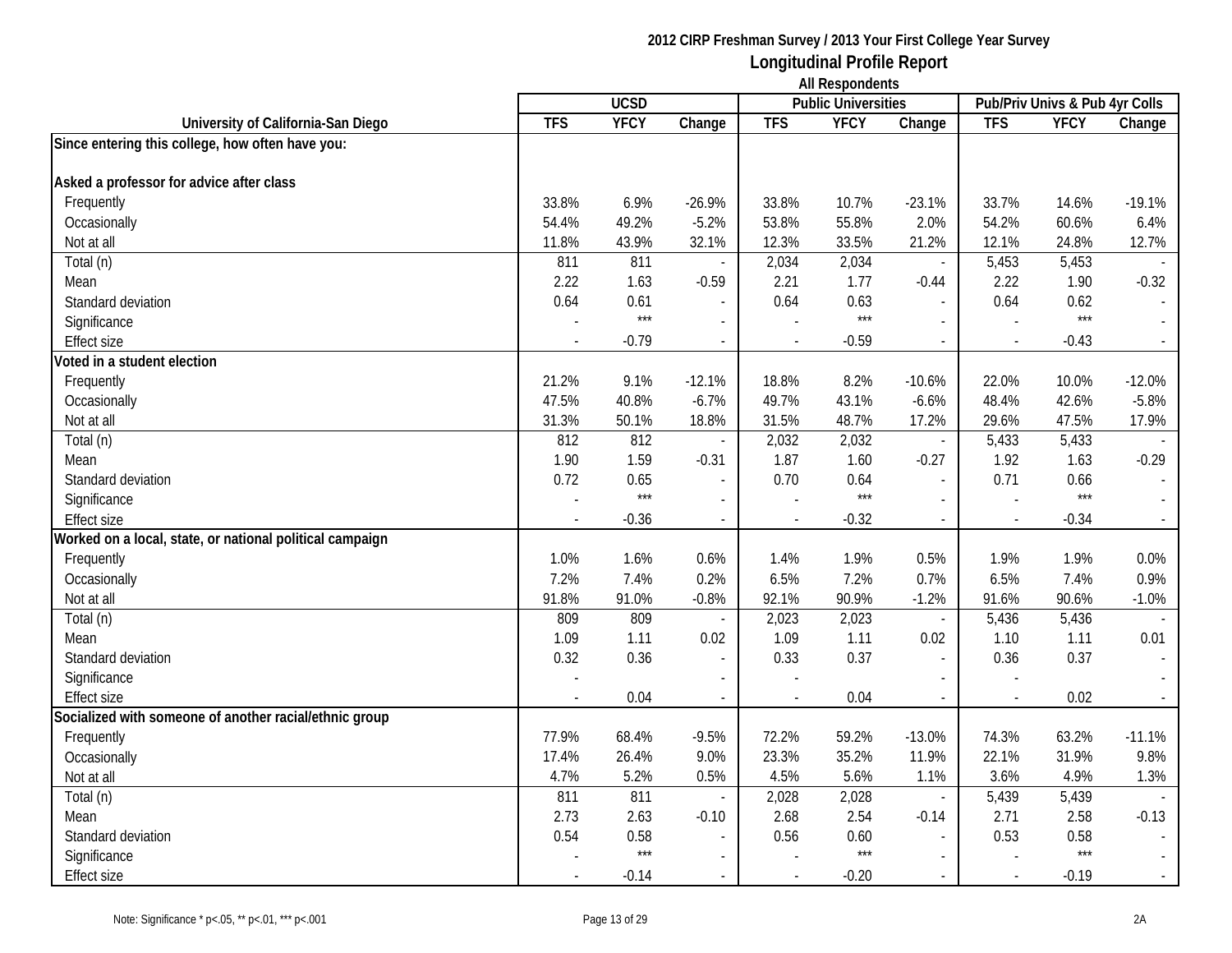|                                                  |            | <b>UCSD</b>   |                          |                | <b>Public Universities</b> |                          |            | Pub/Priv Univs & Pub 4yr Colls |                          |
|--------------------------------------------------|------------|---------------|--------------------------|----------------|----------------------------|--------------------------|------------|--------------------------------|--------------------------|
| University of California-San Diego               | <b>TFS</b> | <b>YFCY</b>   | Change                   | <b>TFS</b>     | <b>YFCY</b>                | Change                   | <b>TFS</b> | <b>YFCY</b>                    | Change                   |
| Since entering this college, how often have you: |            |               |                          |                |                            |                          |            |                                |                          |
| Come late to class                               |            |               |                          |                |                            |                          |            |                                |                          |
| Frequently                                       | 8.9%       | 9.7%          | 0.8%                     | 6.7%           | 6.4%                       | $-0.3%$                  | 6.2%       | 6.2%                           | 0.0%                     |
| Occasionally                                     | 44.6%      | 60.4%         | 15.8%                    | 42.8%          | 50.3%                      | 7.5%                     | 43.1%      | 49.2%                          | 6.1%                     |
| Not at all                                       | 46.5%      | 30.0%         | $-16.5%$                 | 50.5%          | 43.3%                      | $-7.2%$                  | 50.7%      | 44.6%                          | $-6.1%$                  |
|                                                  | 808        | 808           |                          |                | 2,030                      |                          | 5,438      | 5,438                          |                          |
| Total (n)                                        |            |               |                          | 2,030          |                            | $\overline{\phantom{a}}$ |            |                                |                          |
| Mean                                             | 1.62       | 1.80          | 0.18                     | 1.56           | 1.63                       | 0.07                     | 1.56       | 1.62                           | 0.06                     |
| Standard deviation                               | 0.64       | 0.60<br>$***$ |                          | 0.62           | 0.60<br>$***$              | $\overline{a}$           | 0.61       | 0.60<br>$***$                  | $\blacksquare$           |
| Significance                                     |            |               |                          |                |                            |                          |            |                                | $\sim$                   |
| <b>Effect size</b>                               |            | 0.26          |                          | $\overline{a}$ | 0.10                       | $\overline{a}$           |            | 0.09                           | $\sim$                   |
| Performed community service as part of class     |            |               |                          |                |                            |                          |            |                                |                          |
| Frequently                                       | 15.6%      | 1.5%          | $-14.1%$                 | 15.4%          | 3.3%                       | $-12.1%$                 | 18.7%      | 6.0%                           | $-12.7%$                 |
| Occasionally                                     | 31.9%      | 12.9%         | $-19.0%$                 | 33.4%          | 14.7%                      | $-18.7%$                 | 35.8%      | 23.4%                          | $-12.4%$                 |
| Not at all                                       | 52.5%      | 85.7%         | 33.2%                    | 51.2%          | 82.1%                      | 30.9%                    | 45.5%      | 70.6%                          | 25.1%                    |
| Total (n)                                        | 809        | 809           |                          | 2,023          | 2,023                      | $\overline{\phantom{0}}$ | 5,438      | 5,438                          |                          |
| Mean                                             | 1.63       | 1.16          | $-0.47$                  | 1.64           | 1.21                       | $-0.43$                  | 1.73       | 1.35                           | $-0.38$                  |
| Standard deviation                               | 0.74       | 0.40          |                          | 0.73           | 0.48                       | $\overline{\phantom{a}}$ | 0.76       | 0.59                           |                          |
| Significance                                     |            | $***$         |                          |                | $***$                      | $\overline{\phantom{0}}$ |            | $***$                          |                          |
| <b>Effect size</b>                               |            | $-0.60$       |                          |                | $-0.55$                    |                          |            | $-0.48$                        | $\sim$                   |
| Discussed religion                               |            |               |                          |                |                            |                          |            |                                |                          |
| Frequently                                       | 27.3%      | 20.1%         | $-7.2%$                  | 30.1%          | 20.7%                      | $-9.4%$                  | 35.5%      | 26.7%                          | $-8.8%$                  |
| Occasionally                                     | 48.6%      | 55.0%         | 6.4%                     | 50.3%          | 57.8%                      | 7.5%                     | 47.6%      | 54.3%                          | 6.7%                     |
| Not at all                                       | 24.1%      | 24.8%         | 0.7%                     | 19.6%          | 21.5%                      | 1.9%                     | 16.9%      | 19.0%                          | 2.1%                     |
| Total (n)                                        | 809        | 809           |                          | 2,027          | 2,027                      | $\overline{\phantom{a}}$ | 5,444      | 5,444                          |                          |
| Mean                                             | 2.03       | 1.95          | $-0.08$                  | 2.11           | 1.99                       | $-0.12$                  | 2.19       | 2.08                           | $-0.11$                  |
| Standard deviation                               | 0.72       | 0.67          | $\overline{\phantom{a}}$ | 0.70           | 0.65                       | $\overline{\phantom{a}}$ | 0.70       | 0.67                           | $\overline{\phantom{a}}$ |
| Significance                                     |            | $\star\star$  |                          |                | $^{\star\star}$            | $\overline{\phantom{0}}$ |            | $\star\star$                   | $\sim$                   |
| <b>Effect size</b>                               |            | $-0.10$       |                          | $\blacksquare$ | $-0.15$                    | $\overline{\phantom{a}}$ |            | $-0.14$                        | $\sim$                   |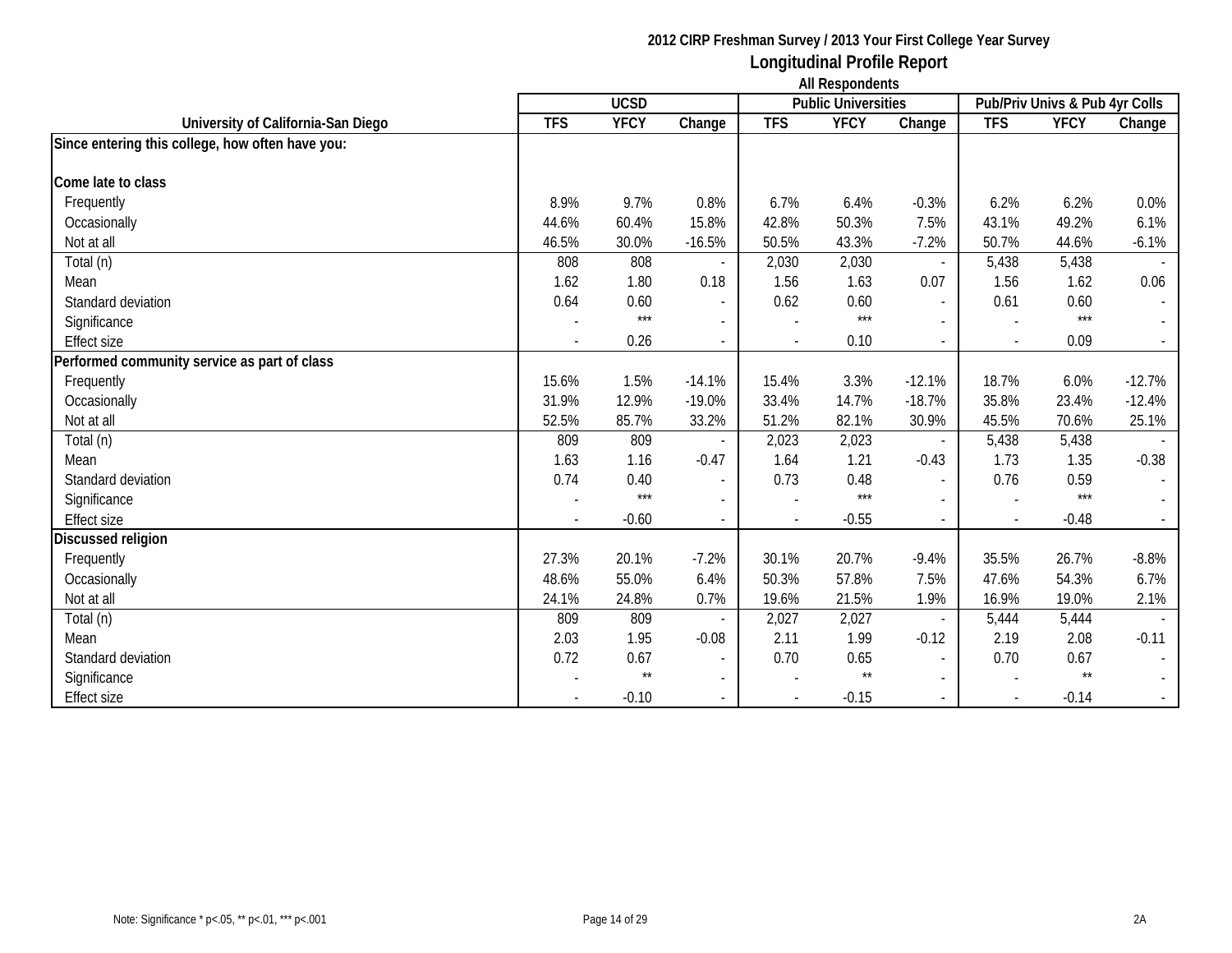|                                                                      |                          | <b>UCSD</b> |                          |                | <b>Public Universities</b> |                          |                          | Pub/Priv Univs & Pub 4yr Colls |          |
|----------------------------------------------------------------------|--------------------------|-------------|--------------------------|----------------|----------------------------|--------------------------|--------------------------|--------------------------------|----------|
| University of California-San Diego                                   | <b>TFS</b>               | <b>YFCY</b> | Change                   | <b>TFS</b>     | <b>YFCY</b>                | Change                   | <b>TFS</b>               | <b>YFCY</b>                    | Change   |
| Since entering college, how often have you:                          |                          |             |                          |                |                            |                          |                          |                                |          |
|                                                                      |                          |             |                          |                |                            |                          |                          |                                |          |
| <b>Discussed politics</b>                                            |                          |             |                          |                |                            |                          |                          |                                |          |
| Frequently                                                           | 32.1%                    | 16.8%       | $-15.3%$                 | 33.7%          | 18.9%                      | $-14.8%$                 | 34.7%                    | 21.5%                          | $-13.2%$ |
| Occasionally                                                         | 52.1%                    | 54.6%       | 2.5%                     | 51.8%          | 58.4%                      | 6.6%                     | 50.1%                    | 58.3%                          | 8.2%     |
| Not at all                                                           | 15.8%                    | 28.6%       | 12.8%                    | 14.5%          | 22.7%                      | 8.2%                     | 15.2%                    | 20.2%                          | 5.0%     |
| Total (n)                                                            | 808                      | 808         |                          | 2,026          | 2,026                      |                          | 5,434                    | 5,434                          |          |
| Mean                                                                 | 2.16                     | 1.88        | $-0.28$                  | 2.19           | 1.96                       | $-0.23$                  | 2.20                     | 2.01                           | $-0.19$  |
| Standard deviation                                                   | 0.67                     | 0.66        | $\blacksquare$           | 0.67           | 0.64                       | $\sim$                   | 0.68                     | 0.65                           |          |
| Significance                                                         |                          | $***$       | $\overline{\phantom{a}}$ |                | $***$                      |                          |                          | $***$                          |          |
| <b>Effect size</b>                                                   | $\overline{a}$           | $-0.36$     | $\blacksquare$           | $\sim$         | $-0.29$                    | $\overline{\phantom{a}}$ | $\overline{\phantom{a}}$ | $-0.24$                        |          |
| Helped raise money for a cause or campaign                           |                          |             |                          |                |                            |                          |                          |                                |          |
| Frequently                                                           | 14.4%                    | 5.8%        | $-8.6%$                  | 14.4%          | 7.0%                       | $-7.4%$                  | 14.8%                    | 8.3%                           | $-6.5%$  |
| Occasionally                                                         | 37.3%                    | 24.3%       | $-13.0%$                 | 39.2%          | 25.7%                      | $-13.5%$                 | 40.7%                    | 27.9%                          | $-12.8%$ |
| Not at all                                                           | 48.4%                    | 69.9%       | 21.5%                    | 46.4%          | 67.3%                      | 20.9%                    | 44.5%                    | 63.8%                          | 19.3%    |
| Total (n)                                                            | 808                      | 808         |                          | 2,024          | 2,024                      |                          | 5,424                    | 5,424                          |          |
| Mean                                                                 | 1.66                     | 1.36        | $-0.30$                  | 1.68           | 1.40                       | $-0.28$                  | 1.70                     | 1.45                           | $-0.25$  |
| Standard deviation                                                   | 0.72                     | 0.59        | $\sim$                   | 0.71           | 0.62                       | $\overline{a}$           | 0.71                     | 0.64                           |          |
| Significance                                                         |                          | $***$       | $\overline{\phantom{a}}$ |                | $***$                      |                          |                          | $***$                          |          |
| <b>Effect size</b>                                                   | $\overline{\phantom{a}}$ | $-0.37$     | $\overline{\phantom{a}}$ | $\blacksquare$ | $-0.34$                    | $\overline{\phantom{a}}$ | $\sim$                   | $-0.31$                        |          |
| Publicly communicated your opinion about a cause (e.g., blog, email, |                          |             |                          |                |                            |                          |                          |                                |          |
| petition)                                                            |                          |             |                          |                |                            |                          |                          |                                |          |
| Frequently                                                           | 12.5%                    | 7.4%        | $-5.1%$                  | 12.9%          | 8.4%                       | $-4.5%$                  | 13.7%                    | 9.9%                           | $-3.8%$  |
| Occasionally                                                         | 34.2%                    | 27.8%       | $-6.4%$                  | 32.4%          | 29.0%                      | $-3.4%$                  | 31.7%                    | 30.8%                          | $-0.9%$  |
| Not at all                                                           | 53.2%                    | 64.8%       | 11.6%                    | 54.7%          | 62.6%                      | 7.9%                     | 54.5%                    | 59.3%                          | 4.8%     |
| Total (n)                                                            | 806                      | 806         |                          | 2,025          | 2,025                      |                          | 5,434                    | 5,434                          |          |
| Mean                                                                 | 1.59                     | 1.43        | $-0.16$                  | 1.58           | 1.46                       | $-0.12$                  | 1.59                     | 1.51                           | $-0.08$  |
| Standard deviation                                                   | 0.70                     | 0.63        |                          | 0.71           | 0.65                       | $\sim$                   | 0.72                     | 0.67                           |          |
| Significance                                                         |                          | $***$       | $\overline{\phantom{a}}$ |                | $***$                      | $\overline{\phantom{a}}$ |                          | $***$                          |          |
| <b>Effect size</b>                                                   |                          | $-0.21$     | $\blacksquare$           |                | $-0.16$                    | $\overline{\phantom{a}}$ | $\sim$                   | $-0.11$                        |          |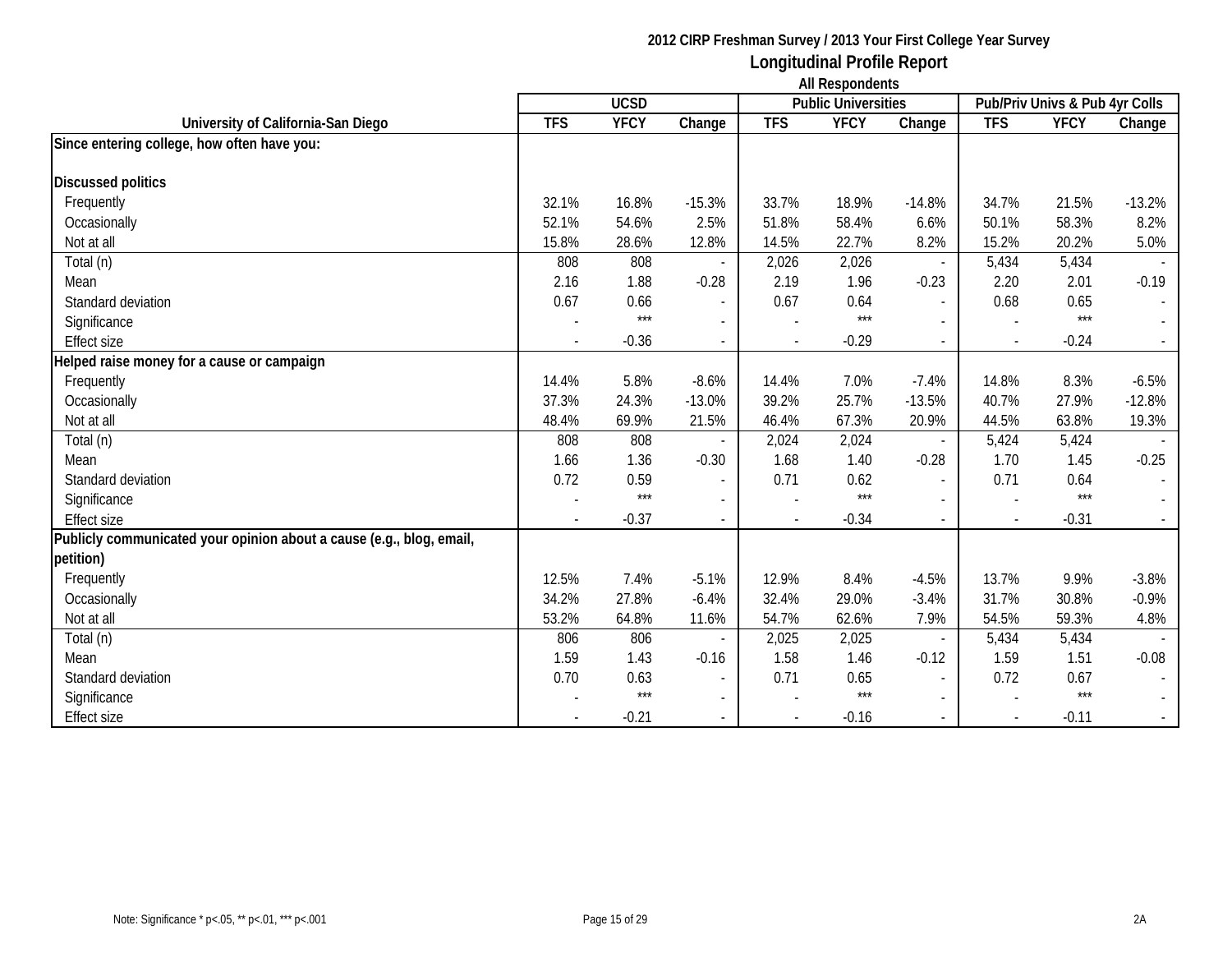|                                                                            | <b>All Respondents</b> |             |                          |            |                            |                          |            |                                |                             |
|----------------------------------------------------------------------------|------------------------|-------------|--------------------------|------------|----------------------------|--------------------------|------------|--------------------------------|-----------------------------|
|                                                                            |                        | <b>UCSD</b> |                          |            | <b>Public Universities</b> |                          |            | Pub/Priv Univs & Pub 4yr Colls |                             |
| University of California-San Diego                                         | <b>TFS</b>             | <b>YFCY</b> | Change                   | <b>TFS</b> | <b>YFCY</b>                | Change                   | <b>TFS</b> | <b>YFCY</b>                    | Change                      |
| Since entering this college, how much time have you spent during a typical |                        |             |                          |            |                            |                          |            |                                |                             |
| week doing the following activities?                                       |                        |             |                          |            |                            |                          |            |                                |                             |
| Studying/homework                                                          |                        |             |                          |            |                            |                          |            |                                |                             |
| Over 20 hours                                                              | 13.2%                  | 7.3%        | $-5.9%$                  | 11.1%      | 10.5%                      | $-0.6%$                  | 8.6%       | 9.8%                           | 1.2%                        |
| 16 to 20 hours                                                             | 10.5%                  | 9.3%        | $-1.2%$                  | 9.0%       | 13.4%                      | 4.4%                     | 8.5%       | 12.3%                          | 3.8%                        |
| 11 to 15 hours                                                             | 17.4%                  | 23.1%       | 5.7%                     | 16.4%      | 21.3%                      | 4.9%                     | 14.7%      | 19.1%                          | 4.4%                        |
| 6 to 10 hours                                                              | 24.5%                  | 35.4%       | 10.9%                    | 24.9%      | 32.9%                      | 8.0%                     | 24.5%      | 32.6%                          | 8.1%                        |
| 3 to 5 hours                                                               | 21.0%                  | 19.8%       | $-1.2%$                  | 22.1%      | 17.5%                      | $-4.6%$                  | 24.8%      | 21.3%                          | $-3.5%$                     |
| 1 to 2 hours                                                               | 10.2%                  | 4.2%        | $-6.0%$                  | 11.4%      | 3.7%                       | $-7.7%$                  | 13.4%      | 4.0%                           | $-9.4%$                     |
| Less than one hour                                                         | 2.6%                   | 0.8%        | $-1.8%$                  | 4.2%       | 0.4%                       | $-3.8%$                  | 4.5%       | 0.6%                           | $-3.9%$                     |
| None                                                                       | 0.7%                   | 0.1%        | $-0.6%$                  | 0.9%       | 0.2%                       | $-0.7%$                  | 0.8%       | 0.3%                           | $-0.5%$                     |
| Total (n)                                                                  | 743                    | 743         |                          | 1,780      | 1,780                      | $\sim$                   | 4,819      | 4,819                          |                             |
| Mean                                                                       | 5.26                   | 5.32        | 0.06                     | 5.07       | 5.53                       | 0.46                     | 4.89       | 5.41                           | 0.52                        |
| Standard deviation                                                         | 1.63                   | 1.27        | $\overline{\phantom{a}}$ | 1.65       | 1.35                       | $\overline{a}$           | 1.61       | 1.37                           | $\blacksquare$              |
| Significance                                                               |                        |             | $\blacksquare$           |            |                            |                          |            |                                |                             |
| <b>Effect size</b>                                                         |                        | 0.03        | $\sim$                   |            | 0.25                       | $\overline{\phantom{a}}$ |            | 0.29                           | $\mathcal{L}_{\mathcal{A}}$ |
| Socializing with friends                                                   |                        |             |                          |            |                            |                          |            |                                |                             |
| Over 20 hours                                                              | 8.9%                   | 7.7%        | $-1.2%$                  | 7.7%       | 9.6%                       | 1.9%                     | 8.5%       | 11.1%                          | 2.6%                        |
| 16 to 20 hours                                                             | 6.8%                   | 4.9%        | $-1.9%$                  | 6.6%       | 8.2%                       | 1.6%                     | 7.6%       | 9.3%                           | 1.7%                        |
| 11 to 15 hours                                                             | 15.4%                  | 15.4%       | 0.0%                     | 15.1%      | 17.2%                      | 2.1%                     | 15.7%      | 16.3%                          | 0.6%                        |
| 6 to 10 hours                                                              | 30.9%                  | 32.4%       | 1.5%                     | 29.7%      | 30.5%                      | 0.8%                     | 29.1%      | 29.7%                          | 0.6%                        |
| 3 to 5 hours                                                               | 24.7%                  | 28.4%       | 3.7%                     | 26.6%      | 23.9%                      | $-2.7%$                  | 25.6%      | 22.7%                          | $-2.9%$                     |
| 1 to 2 hours                                                               | 11.2%                  | 6.8%        | $-4.4%$                  | 11.7%      | 7.2%                       | $-4.5%$                  | 10.6%      | 7.5%                           | $-3.1%$                     |
| Less than one hour                                                         | 1.6%                   | 3.5%        | 1.9%                     | 2.1%       | 2.5%                       | 0.4%                     | 2.5%       | 2.6%                           | 0.1%                        |
| None                                                                       | 0.4%                   | 0.9%        | 0.5%                     | 0.6%       | 0.8%                       | 0.2%                     | 0.4%       | 0.8%                           | 0.4%                        |
| Total (n)                                                                  | 740                    | 740         |                          | 1,776      | 1,776                      |                          | 4,806      | 4,806                          |                             |
| Mean                                                                       | 5.02                   | 4.92        | $-0.10$                  | 4.92       | 5.13                       | 0.21                     | 5.01       | 5.20                           | 0.19                        |
| Standard deviation                                                         | 1.46                   | 1.44        | $\overline{\phantom{a}}$ | 1.46       | 1.50                       | $\overline{a}$           | 1.48       | 1.55                           |                             |
| Significance                                                               |                        |             | $\blacksquare$           |            |                            |                          |            |                                |                             |
| <b>Effect size</b>                                                         |                        | $-0.06$     |                          |            | 0.12                       |                          |            | 0.11                           | $\sim$                      |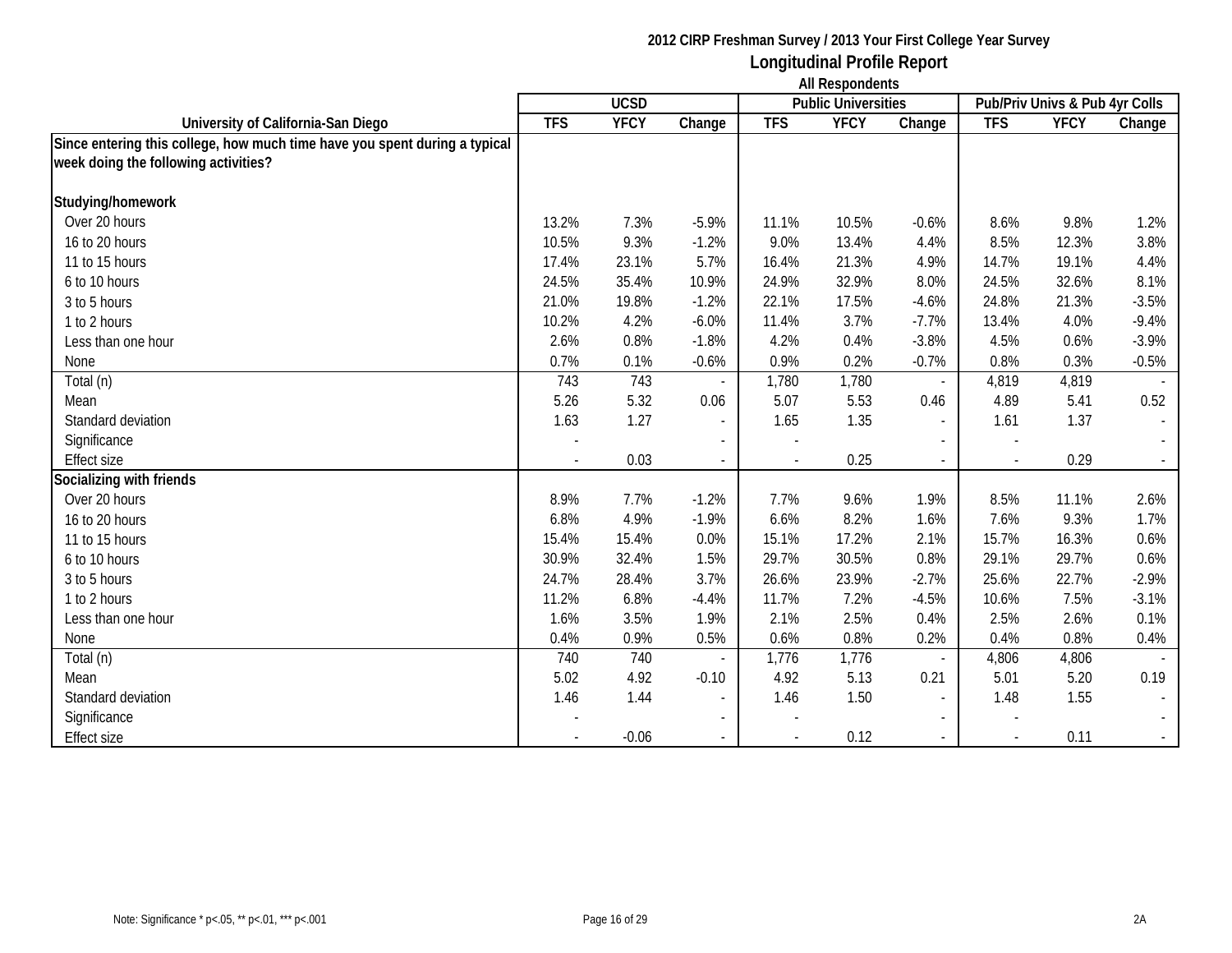|                                                                            | <b>All Respondents</b> |             |              |            |                            |                          |            |                                |          |
|----------------------------------------------------------------------------|------------------------|-------------|--------------|------------|----------------------------|--------------------------|------------|--------------------------------|----------|
|                                                                            |                        | <b>UCSD</b> |              |            | <b>Public Universities</b> |                          |            | Pub/Priv Univs & Pub 4yr Colls |          |
| University of California-San Diego                                         | <b>TFS</b>             | <b>YFCY</b> | Change       | <b>TFS</b> | <b>YFCY</b>                | Change                   | <b>TFS</b> | <b>YFCY</b>                    | Change   |
| Since entering this college, how much time have you spent during a typical |                        |             |              |            |                            |                          |            |                                |          |
| week doing the following activities?                                       |                        |             |              |            |                            |                          |            |                                |          |
| <b>Exercising or sports</b>                                                |                        |             |              |            |                            |                          |            |                                |          |
| Over 20 hours                                                              | 5.8%                   | 1.2%        | $-4.6%$      | 6.0%       | 1.7%                       | $-4.3%$                  | 7.5%       | 2.6%                           | $-4.9%$  |
| 16 to 20 hours                                                             | 5.9%                   | 2.8%        | $-3.1%$      | 6.5%       | 2.4%                       | $-4.1%$                  | 6.7%       | 3.1%                           | $-3.6%$  |
| 11 to 15 hours                                                             | 11.4%                  | 3.8%        | $-7.6%$      | 15.1%      | 4.1%                       | $-11.0%$                 | 14.1%      | 5.0%                           | $-9.1%$  |
| 6 to 10 hours                                                              | 18.6%                  | 14.7%       | $-3.9%$      | 19.6%      | 15.4%                      | $-4.2%$                  | 19.6%      | 16.6%                          | $-3.0%$  |
| 3 to 5 hours                                                               | 19.8%                  | 29.6%       | 9.8%         | 18.7%      | 30.2%                      | 11.5%                    | 19.6%      | 28.6%                          | 9.0%     |
| 1 to 2 hours                                                               | 20.1%                  | 25.0%       | 4.9%         | 16.7%      | 24.4%                      | 7.7%                     | 16.3%      | 22.7%                          | 6.4%     |
| Less than one hour                                                         | 12.0%                  | 15.5%       | 3.5%         | 11.4%      | 13.8%                      | 2.4%                     | 10.5%      | 13.2%                          | 2.7%     |
| None                                                                       | 6.5%                   | 7.4%        | 0.9%         | 6.1%       | 8.0%                       | 1.9%                     | 5.7%       | 8.2%                           | 2.5%     |
| Total (n)                                                                  | 743                    | 743         |              | 1,780      | 1,780                      | $\overline{\phantom{a}}$ | 4,808      | 4,808                          |          |
| Mean                                                                       | 4.19                   | 3.57        | $-0.62$      | 4.36       | 3.61                       | $-0.75$                  | 4.44       | 3.72                           | $-0.72$  |
| Standard deviation                                                         | 1.83                   | 1.45        | $\sim$       | 1.84       | 1.47                       | $\overline{a}$           | 1.86       | 1.57                           |          |
| Significance                                                               |                        | $***$       | $\mathbf{r}$ |            | $***$                      |                          |            | $***$                          |          |
| <b>Effect size</b>                                                         |                        | $-0.34$     |              |            | $-0.41$                    |                          |            | $-0.40$                        | $\sim$ . |
| Partying                                                                   |                        |             |              |            |                            |                          |            |                                |          |
| Over 20 hours                                                              | 0.7%                   | 0.7%        | 0.0%         | 0.4%       | 0.3%                       | $-0.1%$                  | 0.4%       | 0.6%                           | 0.2%     |
| 16 to 20 hours                                                             | 0.3%                   | 0.3%        | 0.0%         | 0.4%       | 0.4%                       | 0.0%                     | 0.6%       | 0.6%                           | 0.0%     |
| 11 to 15 hours                                                             | 0.5%                   | 1.1%        | 0.6%         | 0.6%       | 1.7%                       | 1.1%                     | 1.3%       | 1.8%                           | 0.5%     |
| 6 to 10 hours                                                              | 3.5%                   | 3.9%        | 0.4%         | 4.3%       | 8.0%                       | 3.7%                     | 4.1%       | 9.1%                           | 5.0%     |
| 3 to 5 hours                                                               | 7.1%                   | 11.6%       | 4.5%         | 9.1%       | 15.3%                      | 6.2%                     | 10.8%      | 16.5%                          | 5.7%     |
| 1 to 2 hours                                                               | 13.6%                  | 17.1%       | 3.5%         | 13.6%      | 15.7%                      | 2.1%                     | 14.8%      | 14.9%                          | 0.1%     |
| Less than one hour                                                         | 21.1%                  | 19.4%       | $-1.7%$      | 17.8%      | 15.4%                      | $-2.4%$                  | 18.1%      | 13.9%                          | $-4.2%$  |
| None                                                                       | 53.2%                  | 46.0%       | $-7.2%$      | 53.7%      | 43.2%                      | $-10.5%$                 | 49.9%      | 42.5%                          | $-7.4%$  |
| Total (n)                                                                  | 743                    | 743         |              | 1,779      | 1,779                      |                          | 4,804      | 4,804                          |          |
| Mean                                                                       | 1.93                   | 2.16        | 0.23         | 1.98       | 2.38                       | 0.40                     | 2.09       | 2.46                           | 0.37     |
| Standard deviation                                                         | 1.29                   | 1.38        | $\sim$       | 1.33       | 1.51                       | $\overline{\phantom{a}}$ | 1.39       | 1.58                           |          |
| Significance                                                               |                        | $***$       | $\sim$       |            | $***$                      | $\blacksquare$           |            | $***$                          | $\sim$   |
| <b>Effect size</b>                                                         |                        | 0.16        | $\sim$       |            | 0.28                       | $\overline{\phantom{a}}$ |            | 0.26                           | $\sim$   |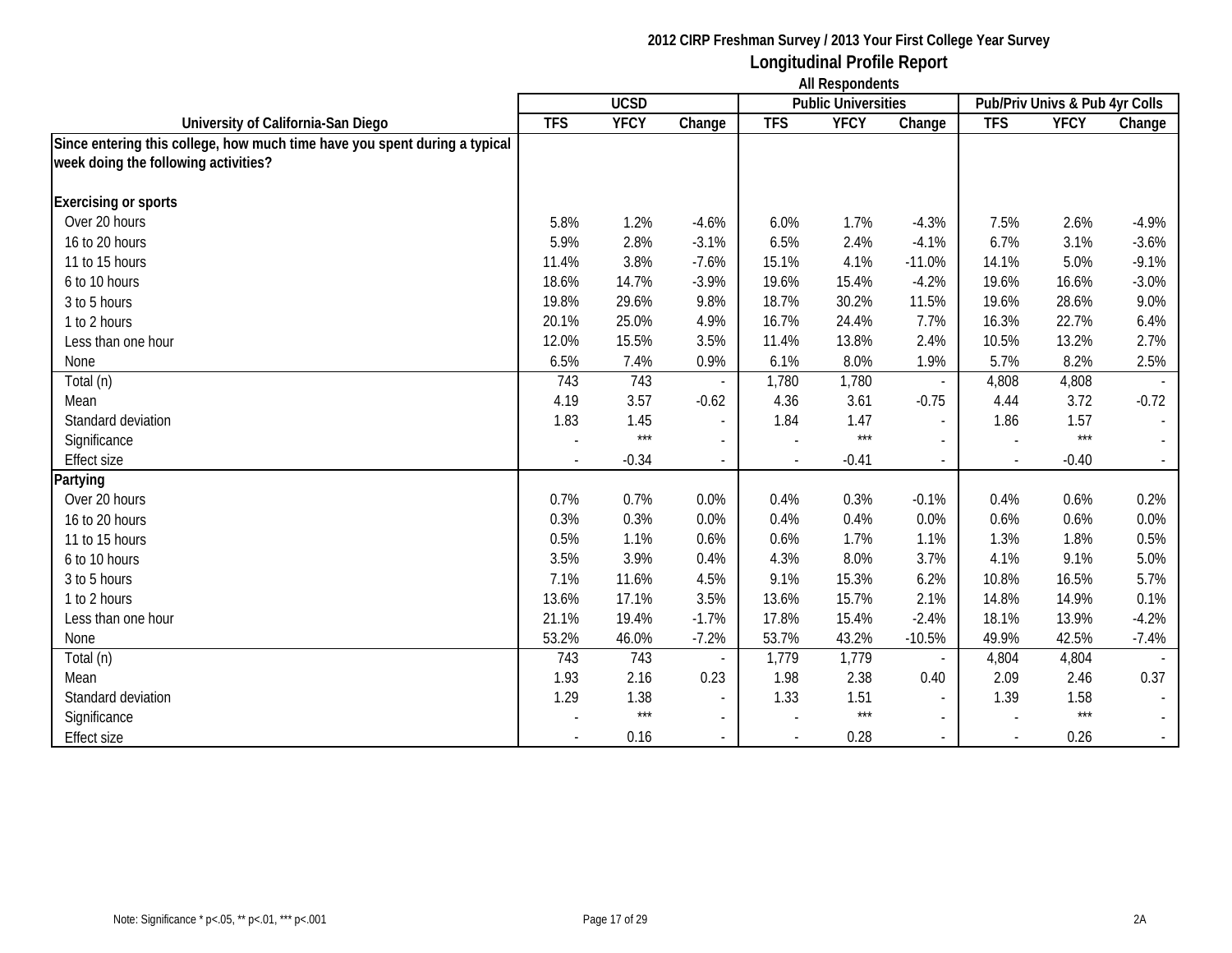|                                                                            | <b>All Respondents</b> |             |                          |            |                            |                          |            |                                |         |
|----------------------------------------------------------------------------|------------------------|-------------|--------------------------|------------|----------------------------|--------------------------|------------|--------------------------------|---------|
|                                                                            |                        | <b>UCSD</b> |                          |            | <b>Public Universities</b> |                          |            | Pub/Priv Univs & Pub 4yr Colls |         |
| University of California-San Diego                                         | <b>TFS</b>             | <b>YFCY</b> | Change                   | <b>TFS</b> | <b>YFCY</b>                | Change                   | <b>TFS</b> | <b>YFCY</b>                    | Change  |
| Since entering this college, how much time have you spent during a typical |                        |             |                          |            |                            |                          |            |                                |         |
| week doing the following activities?                                       |                        |             |                          |            |                            |                          |            |                                |         |
| Student clubs and groups                                                   |                        |             |                          |            |                            |                          |            |                                |         |
| Over 20 hours                                                              | 2.3%                   | 0.9%        | $-1.4%$                  | 2.4%       | 0.8%                       | $-1.6%$                  | 2.9%       | 1.2%                           | $-1.7%$ |
| 16 to 20 hours                                                             | 2.0%                   | 1.1%        | $-0.9%$                  | 2.2%       | 1.3%                       | $-0.9%$                  | 2.3%       | 1.2%                           | $-1.1%$ |
| 11 to 15 hours                                                             | 4.2%                   | 3.1%        | $-1.1%$                  | 4.4%       | 3.2%                       | $-1.2%$                  | 4.6%       | 3.1%                           | $-1.5%$ |
| 6 to 10 hours                                                              | 10.7%                  | 10.4%       | $-0.3%$                  | 10.3%      | 10.7%                      | 0.4%                     | 10.6%      | 10.2%                          | $-0.4%$ |
| 3 to 5 hours                                                               | 21.7%                  | 18.4%       | $-3.3%$                  | 21.6%      | 22.7%                      | 1.1%                     | 21.3%      | 20.6%                          | $-0.7%$ |
| 1 to 2 hours                                                               | 26.9%                  | 19.6%       | $-7.3%$                  | 28.7%      | 20.5%                      | $-8.2%$                  | 28.0%      | 20.8%                          | $-7.2%$ |
| Less than one hour                                                         | 16.0%                  | 11.1%       | $-4.9%$                  | 13.2%      | 9.9%                       | $-3.3%$                  | 12.5%      | 10.4%                          | $-2.1%$ |
| None                                                                       | 16.2%                  | 35.3%       | 19.1%                    | 17.2%      | 30.9%                      | 13.7%                    | 17.9%      | 32.5%                          | 14.6%   |
| Total (n)                                                                  | 739                    | 739         |                          | 1,768      | 1,768                      | $\blacksquare$           | 4,781      | 4,781                          |         |
| Mean                                                                       | 3.27                   | 2.76        | $-0.51$                  | 3.29       | 2.91                       | $-0.38$                  | 3.31       | 2.86                           | $-0.45$ |
| Standard deviation                                                         | 1.63                   | 1.66        | $\overline{\phantom{a}}$ | 1.65       | 1.64                       | $\blacksquare$           | 1.70       | 1.66                           |         |
| Significance                                                               |                        | ***         |                          |            | $***$                      |                          |            | $***$                          |         |
| <b>Effect size</b>                                                         |                        | $-0.24$     | $\sim$                   |            | $-0.18$                    | $\overline{\phantom{a}}$ |            | $-0.22$                        | $\sim$  |
| <b>Watching TV</b>                                                         |                        |             |                          |            |                            |                          |            |                                |         |
| Over 20 hours                                                              | 1.5%                   | 0.7%        | $-0.8%$                  | 1.6%       | 0.8%                       | $-0.8%$                  | 2.0%       | 0.9%                           | $-1.1%$ |
| 16 to 20 hours                                                             | 1.5%                   | 1.2%        | $-0.3%$                  | 1.5%       | 1.1%                       | $-0.4%$                  | 1.6%       | 1.2%                           | $-0.4%$ |
| 11 to 15 hours                                                             | 4.7%                   | 3.1%        | $-1.6%$                  | 4.3%       | 2.7%                       | $-1.6%$                  | 5.0%       | 2.5%                           | $-2.5%$ |
| 6 to 10 hours                                                              | 11.9%                  | 8.4%        | $-3.5%$                  | 12.5%      | 10.0%                      | $-2.5%$                  | 13.5%      | 9.3%                           | $-4.2%$ |
| 3 to 5 hours                                                               | 23.0%                  | 19.9%       | $-3.1%$                  | 24.3%      | 21.4%                      | $-2.9%$                  | 25.8%      | 21.3%                          | $-4.5%$ |
| 1 to 2 hours                                                               | 22.6%                  | 17.8%       | $-4.8%$                  | 25.6%      | 20.7%                      | $-4.9%$                  | 24.7%      | 21.9%                          | $-2.8%$ |
| Less than one hour                                                         | 15.0%                  | 17.8%       | 2.8%                     | 16.0%      | 17.4%                      | 1.4%                     | 15.2%      | 18.0%                          | 2.8%    |
| None                                                                       | 19.9%                  | 31.1%       | 11.2%                    | 14.3%      | 25.8%                      | 11.5%                    | 12.0%      | 24.9%                          | 12.9%   |
| Total (n)                                                                  | 740                    | 740         |                          | 1,774      | 1,774                      |                          | 4,793      | 4,793                          |         |
| Mean                                                                       | 3.20                   | 2.74        | $-0.46$                  | 3.31       | 2.89                       | $-0.42$                  | 3.45       | 2.89                           | $-0.56$ |
| Standard deviation                                                         | 1.63                   | 1.59        | $\blacksquare$           | 1.55       | 1.56                       | $\overline{\phantom{a}}$ | 1.56       | 1.55                           |         |
| Significance                                                               |                        | $***$       | $\blacksquare$           |            | $***$                      |                          |            | $***$                          |         |
| <b>Effect size</b>                                                         |                        | $-0.26$     | $\sim$                   |            | $-0.23$                    | $\overline{\phantom{a}}$ |            | $-0.31$                        | $\sim$  |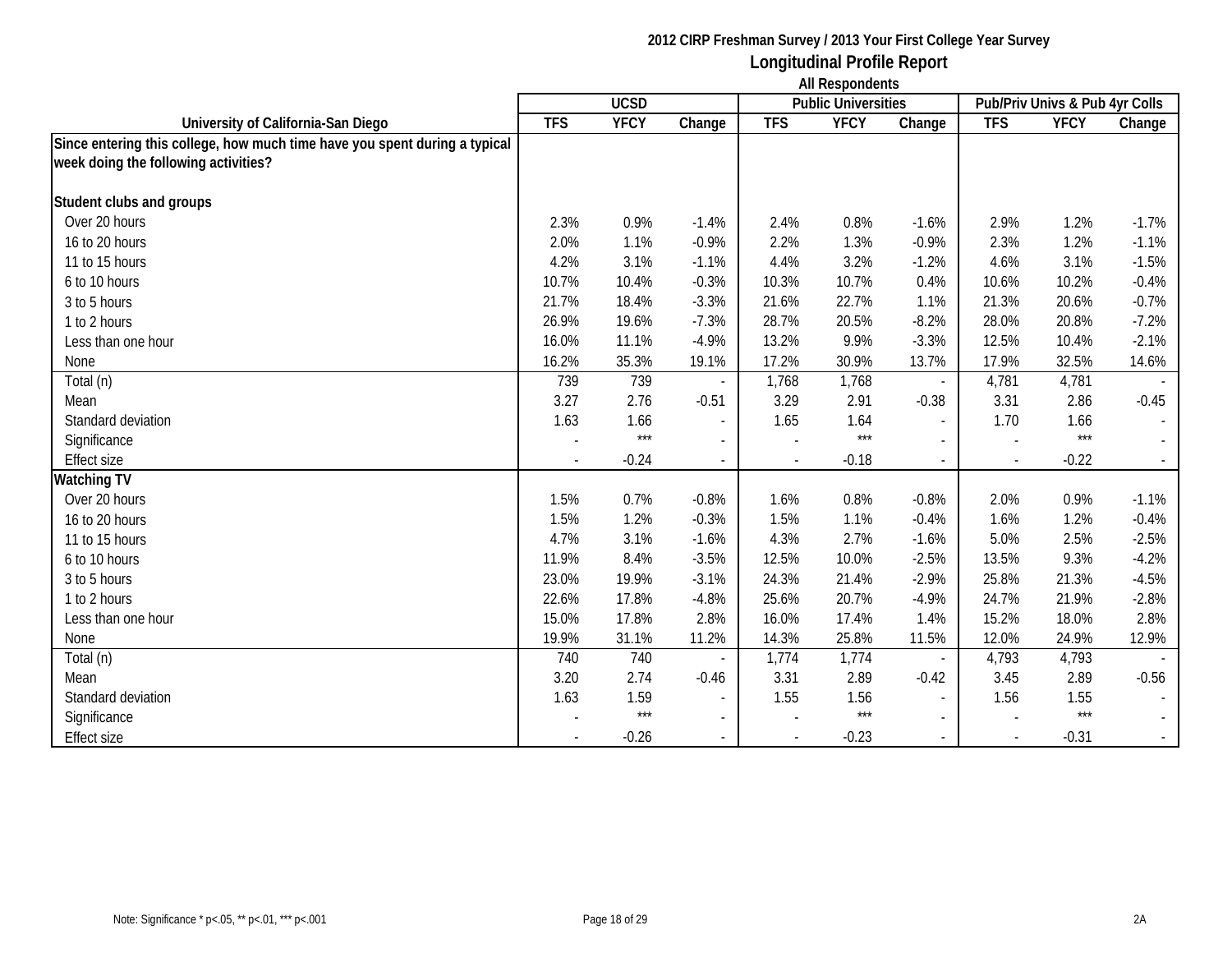|                                                                            | <b>All Respondents</b> |             |                          |            |                            |                          |            |                                |                             |
|----------------------------------------------------------------------------|------------------------|-------------|--------------------------|------------|----------------------------|--------------------------|------------|--------------------------------|-----------------------------|
|                                                                            |                        | <b>UCSD</b> |                          |            | <b>Public Universities</b> |                          |            | Pub/Priv Univs & Pub 4yr Colls |                             |
| University of California-San Diego                                         | <b>TFS</b>             | <b>YFCY</b> | Change                   | <b>TFS</b> | <b>YFCY</b>                | Change                   | <b>TFS</b> | <b>YFCY</b>                    | Change                      |
| Since entering this college, how much time have you spent during a typical |                        |             |                          |            |                            |                          |            |                                |                             |
| week doing the following activities?                                       |                        |             |                          |            |                            |                          |            |                                |                             |
| Household/childcare duties                                                 |                        |             |                          |            |                            |                          |            |                                |                             |
| Over 20 hours                                                              | 1.3%                   | 0.3%        | $-1.0%$                  | 1.2%       | 0.2%                       | $-1.0%$                  | 1.0%       | 0.4%                           | $-0.6%$                     |
| 16 to 20 hours                                                             | 0.8%                   | 0.4%        | $-0.4%$                  | 0.5%       | 0.2%                       | $-0.3%$                  | 0.8%       | 0.6%                           | $-0.2%$                     |
| 11 to 15 hours                                                             | 2.0%                   | 0.3%        | $-1.7%$                  | 1.9%       | 0.3%                       | $-1.6%$                  | 1.9%       | 0.8%                           | $-1.1%$                     |
| 6 to 10 hours                                                              | 4.6%                   | 1.5%        | $-3.1%$                  | 5.6%       | 2.0%                       | $-3.6%$                  | 5.6%       | 2.2%                           | $-3.4%$                     |
| 3 to 5 hours                                                               | 14.6%                  | 5.0%        | $-9.6%$                  | 16.6%      | 5.6%                       | $-11.0%$                 | 17.9%      | 7.2%                           | $-10.7%$                    |
| 1 to 2 hours                                                               | 28.6%                  | 16.2%       | $-12.4%$                 | 31.2%      | 16.0%                      | $-15.2%$                 | 31.7%      | 16.7%                          | $-15.0%$                    |
| Less than one hour                                                         | 23.3%                  | 16.0%       | $-7.3%$                  | 22.9%      | 14.9%                      | $-8.0%$                  | 21.8%      | 14.1%                          | $-7.7%$                     |
| None                                                                       | 24.8%                  | 60.4%       | 35.6%                    | 20.2%      | 60.9%                      | 40.7%                    | 19.2%      | 57.9%                          | 38.7%                       |
| Total (n)                                                                  | 742                    | 742         |                          | 1,775      | 1,775                      | $\overline{\phantom{a}}$ | 4,792      | 4,792                          |                             |
| Mean                                                                       | 2.67                   | 1.75        | $-0.92$                  | 2.78       | 1.75                       | $-1.03$                  | 2.83       | 1.88                           | $-0.95$                     |
| Standard deviation                                                         | 1.45                   | 1.13        | $\overline{\phantom{a}}$ | 1.38       | 1.12                       | $\blacksquare$           | 1.38       | 1.28                           |                             |
| Significance                                                               |                        | $***$       | $\sim$                   |            | $***$                      |                          |            | $***$                          |                             |
| <b>Effect size</b>                                                         |                        | $-0.53$     | $\sim$                   |            | $-0.59$                    | $\overline{\phantom{a}}$ |            | $-0.55$                        | $\mathcal{L}_{\mathcal{A}}$ |
| Online social networks (Facebook, Twitter, etc.)                           |                        |             |                          |            |                            |                          |            |                                |                             |
| Over 20 hours                                                              | 6.9%                   | 6.2%        | $-0.7%$                  | 4.6%       | 4.1%                       | $-0.5%$                  | 3.7%       | 3.8%                           | 0.1%                        |
| 16 to 20 hours                                                             | 3.8%                   | 4.0%        | 0.2%                     | 2.8%       | 2.8%                       | 0.0%                     | 2.7%       | 2.5%                           | $-0.2%$                     |
| 11 to 15 hours                                                             | 4.2%                   | 6.6%        | 2.4%                     | 4.7%       | 6.2%                       | 1.5%                     | 5.4%       | 5.7%                           | 0.3%                        |
| 6 to 10 hours                                                              | 15.0%                  | 20.0%       | 5.0%                     | 13.4%      | 18.4%                      | 5.0%                     | 13.5%      | 17.1%                          | 3.6%                        |
| 3 to 5 hours                                                               | 26.9%                  | 32.0%       | 5.1%                     | 26.4%      | 33.2%                      | 6.8%                     | 26.3%      | 32.1%                          | 5.8%                        |
| 1 to 2 hours                                                               | 24.8%                  | 18.9%       | $-5.9%$                  | 25.8%      | 21.9%                      | $-3.9%$                  | 26.2%      | 24.0%                          | $-2.2%$                     |
| Less than one hour                                                         | 14.4%                  | 8.5%        | $-5.9%$                  | 16.8%      | 9.4%                       | $-7.4%$                  | 16.4%      | 10.4%                          | $-6.0%$                     |
| None                                                                       | 4.0%                   | 3.8%        | $-0.2%$                  | 5.5%       | 4.0%                       | $-1.5%$                  | 5.8%       | 4.3%                           | $-1.5%$                     |
| Total (n)                                                                  | 741                    | 741         |                          | 1,778      | 1,778                      |                          | 4,802      | 4,802                          |                             |
| Mean                                                                       | 3.96                   | 4.23        | 0.27                     | 3.74       | 4.03                       | 0.29                     | 3.71       | 3.94                           | 0.23                        |
| Standard deviation                                                         | 1.72                   | 1.63        | $\sim$                   | 1.63       | 1.52                       | $\overline{\phantom{a}}$ | 1.60       | 1.51                           |                             |
| Significance                                                               |                        | $***$       | $\sim$                   |            | $***$                      |                          |            | $***$                          |                             |
| <b>Effect size</b>                                                         |                        | 0.16        |                          |            | 0.17                       |                          |            | 0.14                           | $\sim$                      |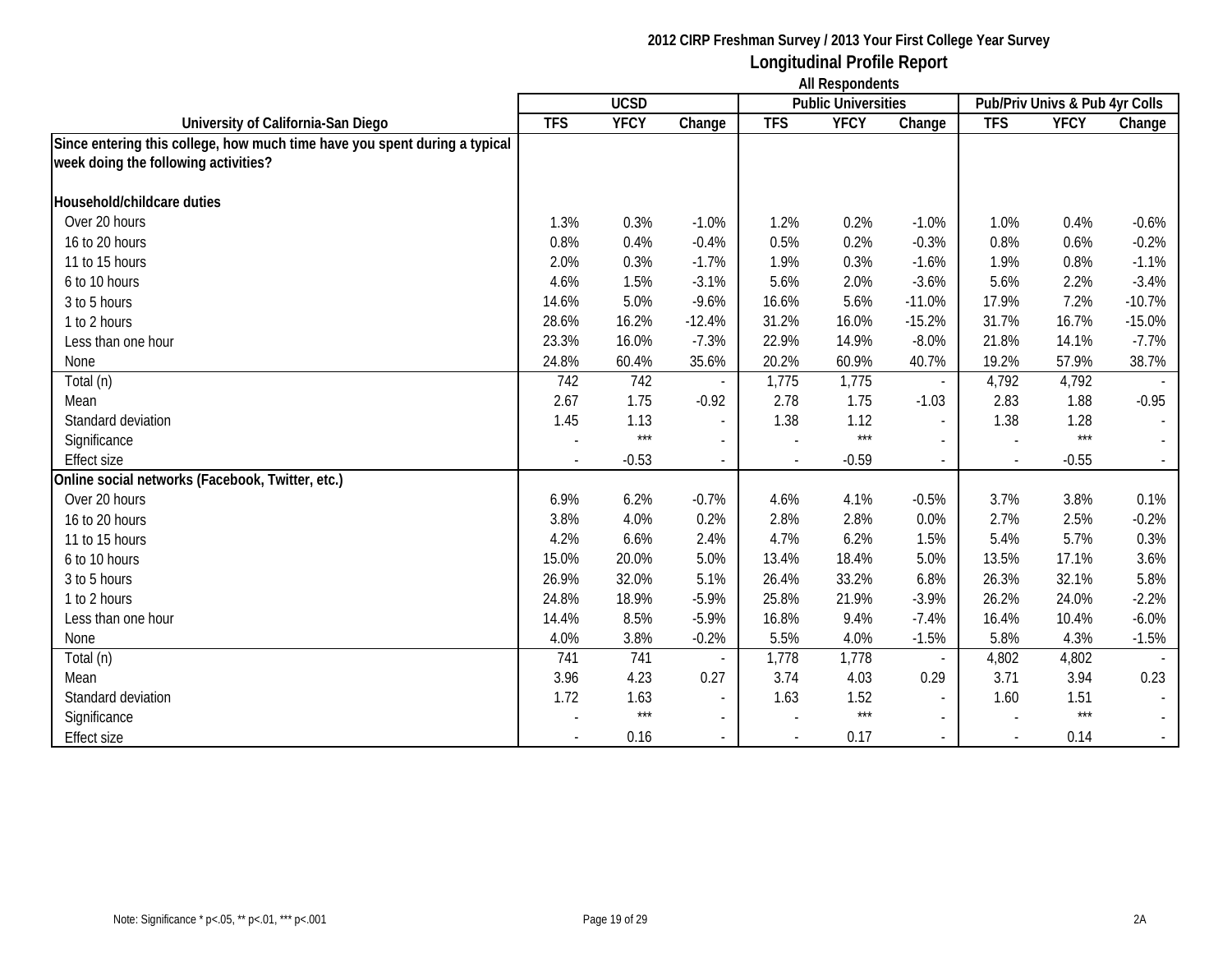|                                                       |                          | <b>UCSD</b> |                          |                          | <b>THE INCOPOTION IN</b><br><b>Public Universities</b> |                          |                | Pub/Priv Univs & Pub 4yr Colls |                             |
|-------------------------------------------------------|--------------------------|-------------|--------------------------|--------------------------|--------------------------------------------------------|--------------------------|----------------|--------------------------------|-----------------------------|
| University of California-San Diego                    | <b>TFS</b>               | <b>YFCY</b> | Change                   | <b>TFS</b>               | <b>YFCY</b>                                            | Change                   | <b>TFS</b>     | <b>YFCY</b>                    | Change                      |
| How often in the past year did you:                   |                          |             |                          |                          |                                                        |                          |                |                                |                             |
|                                                       |                          |             |                          |                          |                                                        |                          |                |                                |                             |
| Ask questions in class                                |                          |             |                          |                          |                                                        |                          |                |                                |                             |
| Frequently                                            | 46.2%                    | 7.5%        | $-38.7%$                 | 55.6%                    | 14.8%                                                  | $-40.8%$                 | 57.3%          | 23.7%                          | $-33.6%$                    |
| Occasionally                                          | 48.0%                    | 53.2%       | 5.2%                     | 40.4%                    | 60.2%                                                  | 19.8%                    | 39.2%          | 60.1%                          | 20.9%                       |
| Not at all                                            | 5.7%                     | 39.3%       | 33.6%                    | 3.9%                     | 24.9%                                                  | 21.0%                    | 3.4%           | 16.2%                          | 12.8%                       |
| Total (n)                                             | 893                      | 893         |                          | 2,392                    | 2,392                                                  | $\overline{\phantom{a}}$ | 6,247          | 6,247                          |                             |
| Mean                                                  | 2.41                     | 1.68        | $-0.73$                  | 2.52                     | 1.90                                                   | $-0.62$                  | 2.54           | 2.08                           | $-0.46$                     |
| Standard deviation                                    | 0.60                     | 0.61        |                          | 0.57                     | 0.62                                                   |                          | 0.56           | 0.63                           |                             |
| Significance                                          |                          | $***$       |                          |                          | $***$                                                  |                          |                | $***$                          |                             |
| <b>Effect size</b>                                    |                          | $-1.05$     | $\blacksquare$           | $\overline{\phantom{a}}$ | $-0.90$                                                | $\sim$                   |                | $-0.66$                        | $\sim$                      |
| Support your opinions with a logical argument         |                          |             |                          |                          |                                                        |                          |                |                                |                             |
| Frequently                                            | 58.5%                    | 46.4%       | $-12.1%$                 | 64.7%                    | 51.7%                                                  | $-13.0%$                 | 64.4%          | 56.1%                          | $-8.3%$                     |
| Occasionally                                          | 38.3%                    | 46.9%       | 8.6%                     | 32.5%                    | 42.8%                                                  | 10.3%                    | 32.5%          | 39.8%                          | 7.3%                        |
| Not at all                                            | 3.1%                     | 6.7%        | 3.6%                     | 2.9%                     | 5.5%                                                   | 2.6%                     | 3.1%           | 4.1%                           | 1.0%                        |
| Total (n)                                             | 890                      | 890         |                          | 2,381                    | 2,381                                                  | $\blacksquare$           | 6,217          | 6,217                          |                             |
| Mean                                                  | 2.55                     | 2.40        | $-0.15$                  | 2.62                     | 2.46                                                   | $-0.16$                  | 2.61           | 2.52                           | $-0.09$                     |
| Standard deviation                                    | 0.56                     | 0.61        |                          | 0.54                     | 0.60                                                   | $\overline{a}$           | 0.55           | 0.58                           |                             |
| Significance                                          |                          | $***$       | $\blacksquare$           |                          | $***$                                                  | $\overline{a}$           |                | $***$                          |                             |
| <b>Effect size</b>                                    |                          | $-0.23$     | $\overline{\phantom{a}}$ | $\overline{\phantom{a}}$ | $-0.25$                                                | $\blacksquare$           | $\blacksquare$ | $-0.14$                        | $\omega_{\rm c}$            |
| Seek solutions to problems and explain them to others |                          |             |                          |                          |                                                        |                          |                |                                |                             |
| Frequently                                            | 63.5%                    | 45.8%       | $-17.7%$                 | 63.1%                    | 50.8%                                                  | $-12.3%$                 | 61.6%          | 52.2%                          | $-9.4%$                     |
| Occasionally                                          | 35.1%                    | 50.6%       | 15.5%                    | 35.2%                    | 45.4%                                                  | 10.2%                    | 36.4%          | 44.0%                          | 7.6%                        |
| Not at all                                            | 1.5%                     | 3.6%        | 2.1%                     | 1.7%                     | 3.8%                                                   | 2.1%                     | 2.0%           | 3.8%                           | 1.8%                        |
| Total (n)                                             | 887                      | 887         |                          | 2,378                    | 2,378                                                  | $\overline{\phantom{a}}$ | 6,209          | 6,209                          |                             |
| Mean                                                  | 2.62                     | 2.42        | $-0.20$                  | 2.61                     | 2.47                                                   | $-0.14$                  | 2.60           | 2.48                           | $-0.12$                     |
| Standard deviation                                    | 0.51                     | 0.56        | $\overline{\phantom{a}}$ | 0.52                     | 0.57                                                   | $\overline{\phantom{a}}$ | 0.53           | 0.57                           | $\mathbb{L}$                |
| Significance                                          |                          | $***$       |                          |                          | $***$                                                  |                          |                | $***$                          |                             |
| <b>Effect size</b>                                    | $\overline{\phantom{a}}$ | $-0.30$     | $\sim$                   | $\overline{a}$           | $-0.21$                                                | $\sim$                   |                | $-0.18$                        | $\sim$                      |
| Revise your papers to improve your writing            |                          |             |                          |                          |                                                        |                          |                |                                |                             |
| Frequently                                            | 48.1%                    | 57.0%       | 8.9%                     | 54.1%                    | 57.1%                                                  | 3.0%                     | 55.3%          | 57.2%                          | 1.9%                        |
| Occasionally                                          | 46.7%                    | 39.1%       | $-7.6%$                  | 40.6%                    | 37.6%                                                  | $-3.0%$                  | 40.0%          | 37.6%                          | $-2.4%$                     |
| Not at all                                            | 5.2%                     | 3.9%        | $-1.3%$                  | 5.3%                     | 5.4%                                                   | 0.1%                     | 4.7%           | 5.2%                           | 0.5%                        |
| Total (n)                                             | 890                      | 890         | $\sim$                   | 2,378                    | 2,378                                                  | $\overline{\phantom{a}}$ | 6,205          | 6,205                          |                             |
| Mean                                                  | 2.43                     | 2.53        | 0.10                     | 2.49                     | 2.52                                                   | 0.03                     | 2.51           | 2.52                           | 0.01                        |
| Standard deviation                                    | 0.59                     | 0.57        |                          | 0.60                     | 0.60                                                   | $\overline{a}$           | 0.59           | 0.59                           |                             |
| Significance                                          |                          | $***$       | $\blacksquare$           |                          | $***$                                                  | $\blacksquare$           |                | $***$                          | $\omega$                    |
| Effect size                                           |                          | 0.14        |                          |                          | 0.04                                                   |                          |                | 0.01                           | $\mathcal{L}_{\mathcal{A}}$ |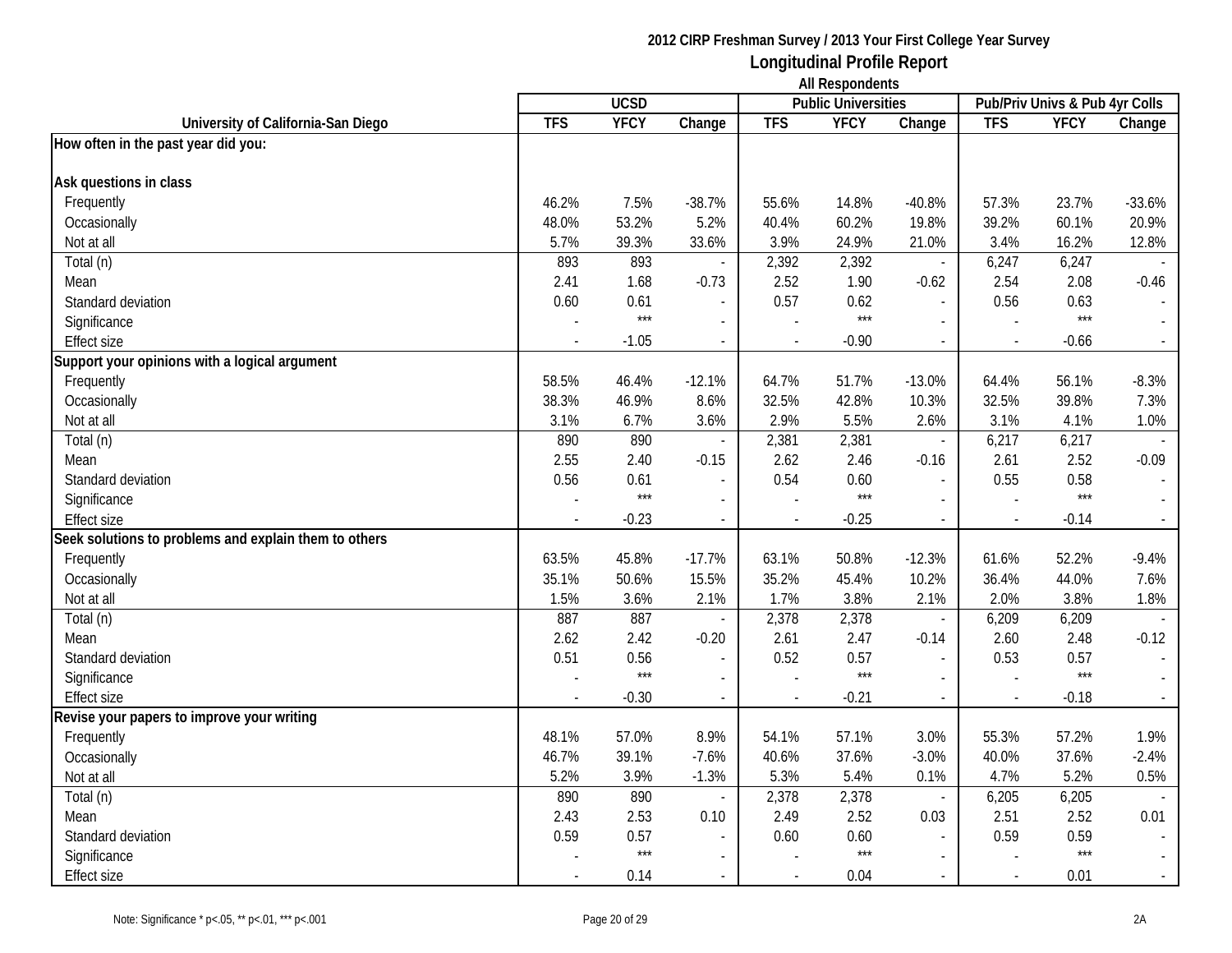|                                                                 |                | <b>UCSD</b>  |                          |              | <b>THE INCOPOTION IND</b><br><b>Public Universities</b> |                          |                | Pub/Priv Univs & Pub 4yr Colls |          |
|-----------------------------------------------------------------|----------------|--------------|--------------------------|--------------|---------------------------------------------------------|--------------------------|----------------|--------------------------------|----------|
| University of California-San Diego                              | <b>TFS</b>     | <b>YFCY</b>  | Change                   | <b>TFS</b>   | <b>YFCY</b>                                             | Change                   | <b>TFS</b>     | <b>YFCY</b>                    | Change   |
| How often in the past year did you:                             |                |              |                          |              |                                                         |                          |                |                                |          |
|                                                                 |                |              |                          |              |                                                         |                          |                |                                |          |
| Evaluate the quality or reliability of information you received |                |              |                          |              |                                                         |                          |                |                                |          |
| Frequently                                                      | 46.1%          | 48.9%        | 2.8%                     | 47.2%        | 50.7%                                                   | 3.5%                     | 47.5%          | 51.1%                          | 3.6%     |
| Occasionally                                                    | 50.5%          | 44.4%        | $-6.1%$                  | 49.2%        | 43.7%                                                   | $-5.5%$                  | 49.0%          | 44.0%                          | $-5.0\%$ |
| Not at all                                                      | 3.5%           | 6.8%         | 3.3%                     | 3.6%         | 5.6%                                                    | 2.0%                     | 3.5%           | 4.9%                           | 1.4%     |
| Total (n)                                                       | 888            | 888          | $\mathbf{r}$             | 2,373        | 2,373                                                   | $\blacksquare$           | 6,189          | 6,189                          |          |
| Mean                                                            | 2.43           | 2.42         | $-0.01$                  | 2.44         | 2.45                                                    | 0.01                     | 2.44           | 2.46                           | 0.02     |
| Standard deviation                                              | 0.56           | 0.62         |                          | 0.56         | 0.60                                                    | $\blacksquare$           | 0.56           | 0.59                           |          |
| Significance                                                    |                |              |                          |              |                                                         |                          |                |                                |          |
| <b>Effect size</b>                                              | $\overline{a}$ | $-0.01$      | $\overline{\phantom{a}}$ |              | 0.01                                                    | $\overline{\phantom{a}}$ | $\overline{a}$ | 0.03                           |          |
| Take a risk because you felt you had more to gain               |                |              |                          |              |                                                         |                          |                |                                |          |
| Frequently                                                      | 30.3%          | 27.6%        | $-2.7%$                  | 33.6%        | 30.1%                                                   | $-3.5%$                  | 35.4%          | 32.7%                          | $-2.7%$  |
| Occasionally                                                    | 59.6%          | 58.9%        | $-0.7%$                  | 58.4%        | 58.4%                                                   | 0.0%                     | 57.1%          | 56.5%                          | $-0.6%$  |
| Not at all                                                      | 10.1%          | 13.5%        | 3.4%                     | 8.0%         | 11.5%                                                   | 3.5%                     | 7.5%           | 10.8%                          | 3.3%     |
| Total (n)                                                       | 888            | 888          |                          | 2,370        | 2,370                                                   | $\Box$                   | 6,189          | 6,189                          |          |
| Mean                                                            | 2.20           | 2.14         | $-0.06$                  | 2.26         | 2.19                                                    | $-0.07$                  | 2.28           | 2.22                           | $-0.06$  |
| Standard deviation                                              | 0.60           | 0.63         | $\overline{\phantom{a}}$ | 0.59         | 0.62                                                    | $\overline{\phantom{a}}$ | 0.59           | 0.62                           |          |
| Significance                                                    |                |              | $\blacksquare$           |              |                                                         | $\overline{a}$           | $\sim$         |                                |          |
| <b>Effect size</b>                                              | $\blacksquare$ | $-0.08$      | $\blacksquare$           | $\mathbf{r}$ | $-0.10$                                                 | $\overline{\phantom{a}}$ | $\sim$         | $-0.08$                        | $\sim$   |
| Seek alternative solutions to a problem                         |                |              |                          |              |                                                         |                          |                |                                |          |
| Frequently                                                      | 48.1%          | 39.5%        | $-8.6%$                  | 48.2%        | 41.8%                                                   | $-6.4%$                  | 49.2%          | 44.7%                          | $-4.5%$  |
| Occasionally                                                    | 49.7%          | 55.3%        | 5.6%                     | 49.3%        | 54.1%                                                   | 4.8%                     | 48.7%          | 51.6%                          | 2.9%     |
| Not at all                                                      | 2.1%           | 5.2%         | 3.1%                     | 2.5%         | 4.1%                                                    | 1.6%                     | 2.1%           | 3.7%                           | 1.6%     |
| Total (n)                                                       | 885            | 885          |                          | 2,367        | 2,367                                                   | $\overline{\phantom{a}}$ | 6,173          | 6,173                          |          |
| Mean                                                            | 2.46           | 2.34         | $-0.12$                  | 2.46         | 2.38                                                    | $-0.08$                  | 2.47           | 2.41                           | $-0.06$  |
| Standard deviation                                              | 0.54           | 0.57         | $\mathcal{L}$            | 0.55         | 0.56                                                    | $\overline{\phantom{a}}$ | 0.54           | 0.56                           |          |
| Significance                                                    |                | $***$        | $\overline{\phantom{a}}$ |              | $***$                                                   | $\overline{\phantom{a}}$ |                | $***$                          |          |
| <b>Effect size</b>                                              |                | $-0.17$      |                          |              | $-0.12$                                                 | $\overline{\phantom{a}}$ |                | $-0.09$                        |          |
| Look up scientific research articles and resources              |                |              |                          |              |                                                         |                          |                |                                |          |
| Frequently                                                      | 29.1%          | 26.3%        | $-2.8%$                  | 30.9%        | 33.7%                                                   | 2.8%                     | 30.3%          | 37.8%                          | 7.5%     |
| Occasionally                                                    | 53.8%          | 50.7%        | $-3.1%$                  | 53.4%        | 50.0%                                                   | $-3.4%$                  | 52.1%          | 48.3%                          | $-3.8%$  |
| Not at all                                                      | 17.1%          | 22.9%        | 5.8%                     | 15.6%        | 16.3%                                                   | 0.7%                     | 17.6%          | 13.9%                          | $-3.7%$  |
| Total (n)                                                       | 889            | 889          | $\overline{\phantom{a}}$ | 2,373        | 2,373                                                   | $\overline{\phantom{a}}$ | 6,178          | 6,178                          |          |
| Mean                                                            | 2.12           | 2.03         | $-0.09$                  | 2.15         | 2.17                                                    | 0.02                     | 2.13           | 2.24                           | 0.11     |
| Standard deviation                                              | 0.67           | 0.70         | $\overline{\phantom{a}}$ | 0.67         | 0.69                                                    | $\blacksquare$           | 0.68           | 0.68                           |          |
| Significance                                                    |                | $\star\star$ | $\overline{a}$           |              | $^{\star\star}$                                         | $\overline{\phantom{a}}$ |                | $^{\star\star}$                |          |
| <b>Effect size</b>                                              |                | $-0.11$      | $\overline{\phantom{a}}$ |              | 0.02                                                    | $\sim$                   | $\overline{a}$ | 0.13                           |          |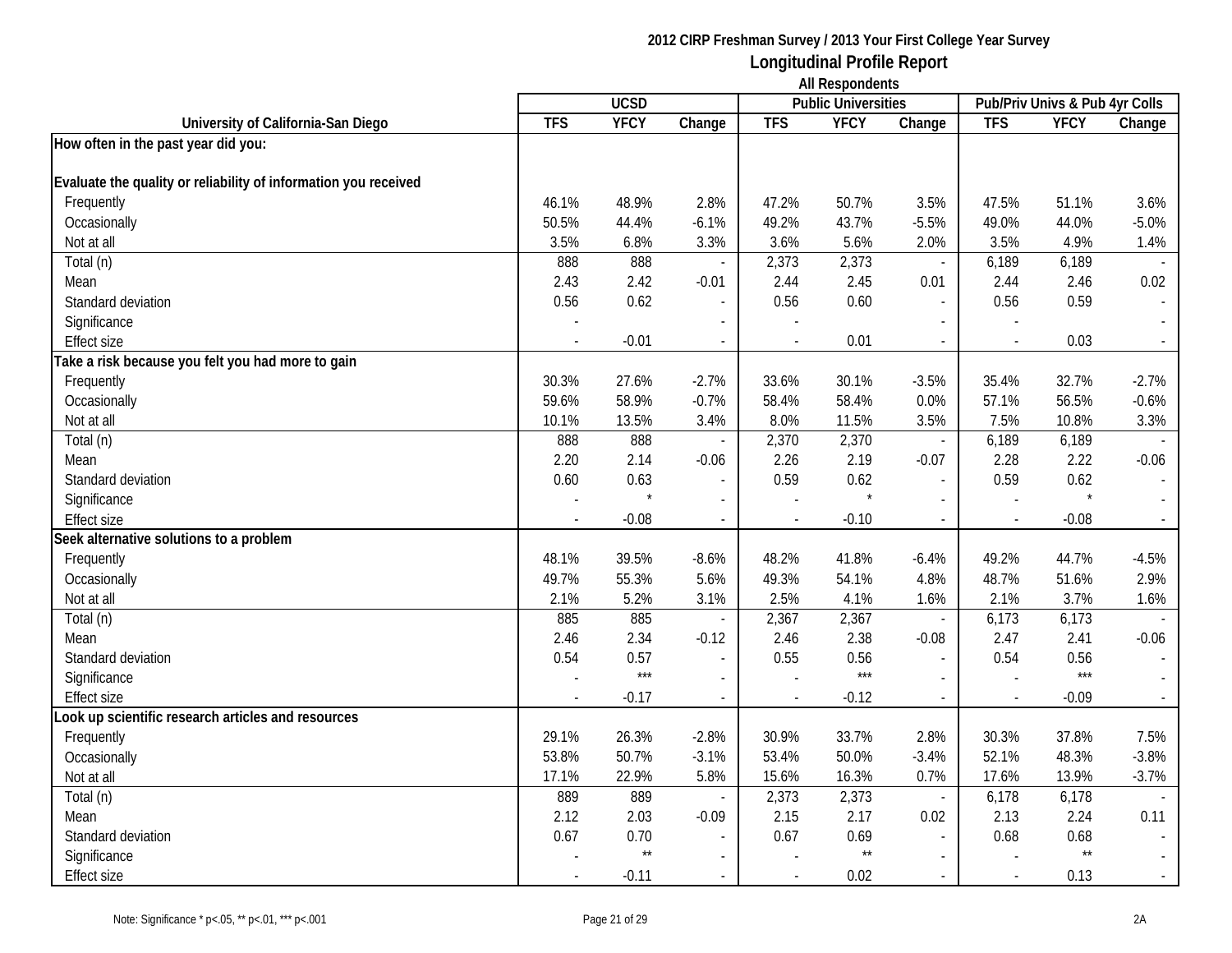|                                                                         |                | <b>UCSD</b> |               |            | <b>THE INVOLUTION</b><br><b>Public Universities</b> |                          |                          | Pub/Priv Univs & Pub 4yr Colls |         |
|-------------------------------------------------------------------------|----------------|-------------|---------------|------------|-----------------------------------------------------|--------------------------|--------------------------|--------------------------------|---------|
| University of California-San Diego                                      | <b>TFS</b>     | <b>YFCY</b> | Change        | <b>TFS</b> | <b>YFCY</b>                                         | Change                   | <b>TFS</b>               | <b>YFCY</b>                    | Change  |
| How often in the past year did you:                                     |                |             |               |            |                                                     |                          |                          |                                |         |
|                                                                         |                |             |               |            |                                                     |                          |                          |                                |         |
| Explore topics on your own, even though it was not required for a class |                |             |               |            |                                                     |                          |                          |                                |         |
| Frequently                                                              | 36.9%          | 28.4%       | $-8.5%$       | 39.9%      | 32.8%                                               | $-7.1%$                  | 38.6%                    | 32.3%                          | $-6.3%$ |
| Occasionally                                                            | 50.9%          | 54.1%       | 3.2%          | 49.5%      | 51.7%                                               | 2.2%                     | 48.9%                    | 52.3%                          | 3.4%    |
| Not at all                                                              | 12.2%          | 17.6%       | 5.4%          | 10.6%      | 15.5%                                               | 4.9%                     | 12.5%                    | 15.4%                          | 2.9%    |
| Total (n)                                                               | 888            | 888         |               | 2,372      | 2,372                                               | $\overline{\phantom{a}}$ | 6,190                    | 6,190                          |         |
| Mean                                                                    | 2.25           | 2.11        | $-0.14$       | 2.29       | 2.17                                                | $-0.12$                  | 2.26                     | 2.17                           | $-0.09$ |
| Standard deviation                                                      | 0.66           | 0.67        |               | 0.65       | 0.67                                                |                          | 0.67                     | 0.67                           |         |
| Significance                                                            |                | $***$       |               |            | $***$                                               |                          |                          | $***$                          |         |
| <b>Effect size</b>                                                      | $\overline{a}$ | $-0.18$     | $\sim$        |            | $-0.16$                                             | $\sim$                   | $\overline{\phantom{a}}$ | $-0.12$                        |         |
| Accept mistakes as part of the learning process                         |                |             |               |            |                                                     |                          |                          |                                |         |
| Frequently                                                              | 58.9%          | 62.9%       | 4.0%          | 57.6%      | 63.4%                                               | 5.8%                     | 58.5%                    | 62.5%                          | 4.0%    |
| Occasionally                                                            | 40.2%          | 34.8%       | $-5.4%$       | 41.1%      | 34.4%                                               | $-6.7%$                  | 39.6%                    | 35.3%                          | $-4.3%$ |
| Not at all                                                              | 0.9%           | 2.3%        | 1.4%          | 1.3%       | 2.2%                                                | 0.9%                     | 1.9%                     | 2.2%                           | 0.3%    |
| Total (n)                                                               | 887            | 887         |               | 2,374      | 2,374                                               | $\blacksquare$           | 6,194                    | 6,194                          |         |
| Mean                                                                    | 2.58           | 2.61        | 0.03          | 2.56       | 2.61                                                | 0.05                     | 2.57                     | 2.60                           | 0.03    |
| Standard deviation                                                      | 0.51           | 0.53        |               | 0.52       | 0.53                                                | $\blacksquare$           | 0.53                     | 0.53                           |         |
| Significance                                                            |                |             |               |            |                                                     |                          | $\overline{\phantom{a}}$ |                                |         |
| <b>Effect size</b>                                                      |                | 0.05        | $\mathcal{L}$ |            | 0.08                                                | $\overline{\phantom{a}}$ | $\sim$                   | 0.05                           | $\sim$  |
| Seek feedback on your academic work                                     |                |             |               |            |                                                     |                          |                          |                                |         |
| Frequently                                                              | 46.4%          | 48.1%       | 1.7%          | 51.9%      | 50.9%                                               | $-1.0%$                  | 54.4%                    | 52.2%                          | $-2.2%$ |
| Occasionally                                                            | 48.1%          | 45.8%       | $-2.3%$       | 43.7%      | 43.4%                                               | $-0.3%$                  | 41.3%                    | 42.9%                          | 1.6%    |
| Not at all                                                              | 5.4%           | 6.1%        | 0.7%          | 4.4%       | 5.7%                                                | 1.3%                     | 4.3%                     | 4.8%                           | 0.5%    |
| Total (n)                                                               | 887            | 887         |               | 2,371      | 2,371                                               | $\overline{\phantom{a}}$ | 6,186                    | 6,186                          |         |
| Mean                                                                    | 2.41           | 2.42        | 0.01          | 2.47       | 2.45                                                | $-0.02$                  | 2.50                     | 2.47                           | $-0.03$ |
| Standard deviation                                                      | 0.59           | 0.60        | $\mathcal{L}$ | 0.58       | 0.60                                                | $\overline{\phantom{a}}$ | 0.58                     | 0.59                           |         |
| Significance                                                            |                |             |               |            |                                                     |                          |                          |                                |         |
| <b>Effect size</b>                                                      |                | 0.01        |               |            | $-0.03$                                             |                          | $\overline{a}$           | $-0.04$                        |         |
| Integrate skills and knowledge from different sources and experiences   |                |             |               |            |                                                     |                          |                          |                                |         |
| Frequently                                                              | 63.1%          | 60.5%       | $-2.6%$       | 62.4%      | 65.5%                                               | 3.1%                     | 63.0%                    | 65.9%                          | 2.9%    |
| Occasionally                                                            | 36.4%          | 37.8%       | 1.4%          | 36.5%      | 33.1%                                               | $-3.4%$                  | 35.8%                    | 32.6%                          | $-3.2%$ |
| Not at all                                                              | 0.6%           | 1.7%        | 1.1%          | 1.1%       | 1.4%                                                | 0.3%                     | 1.2%                     | 1.5%                           | 0.3%    |
| Total (n)                                                               | 888            | 888         | $\sim$        | 2,371      | 2,371                                               | $\overline{\phantom{a}}$ | 6,180                    | 6,180                          |         |
| Mean                                                                    | 2.63           | 2.59        | $-0.04$       | 2.61       | 2.64                                                | 0.03                     | 2.62                     | 2.64                           | 0.02    |
| Standard deviation                                                      | $0.50\,$       | 0.53        |               | 0.51       | 0.51                                                |                          | 0.51                     | 0.51                           |         |
| Significance                                                            |                |             |               |            |                                                     |                          |                          |                                |         |
| <b>Effect size</b>                                                      |                | $-0.06$     |               |            | 0.05                                                |                          | $\overline{\phantom{a}}$ | 0.03                           |         |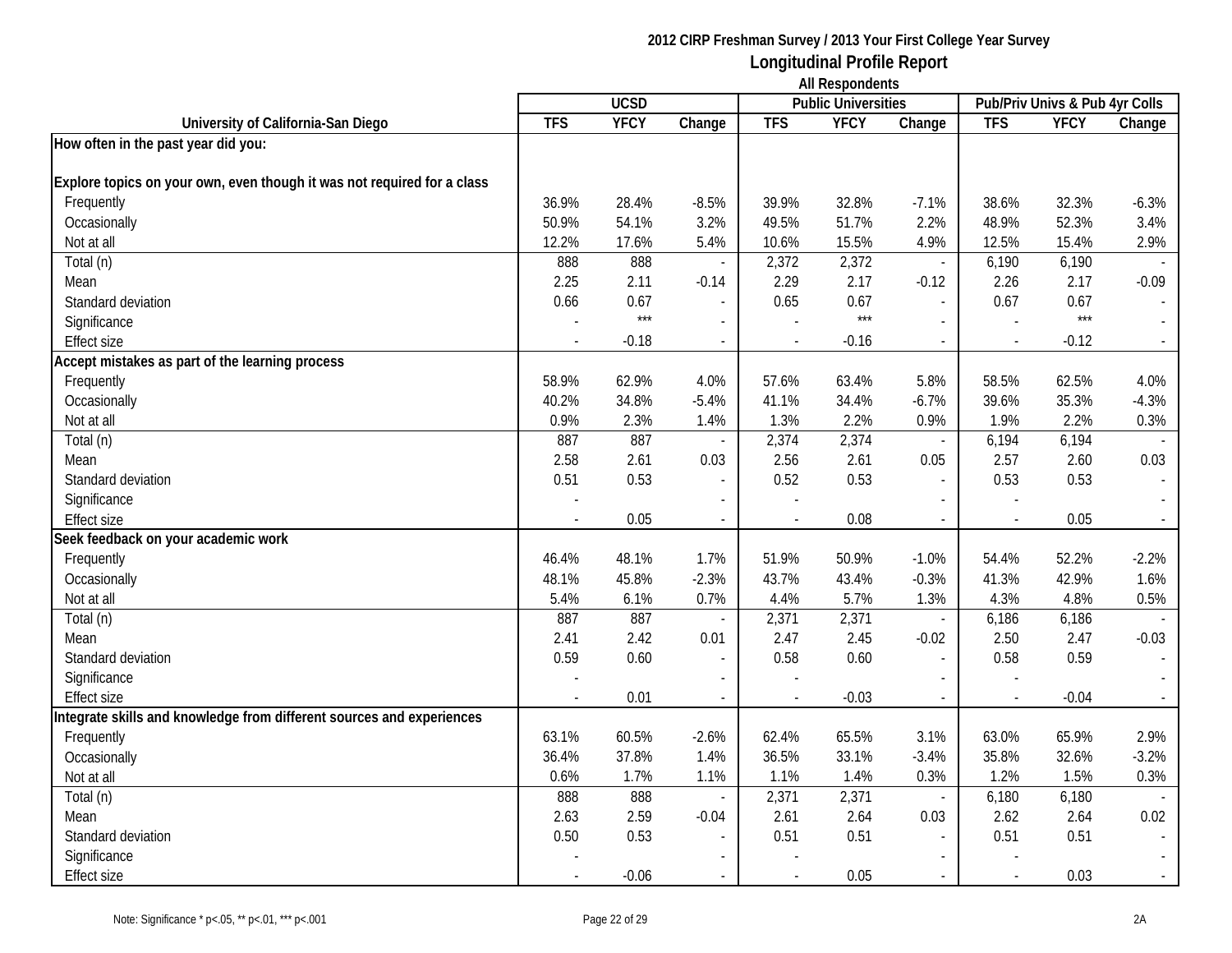|                                                                          | <b>All Respondents</b> |             |                          |            |                            |                          |            |                                |                             |
|--------------------------------------------------------------------------|------------------------|-------------|--------------------------|------------|----------------------------|--------------------------|------------|--------------------------------|-----------------------------|
|                                                                          |                        | <b>UCSD</b> |                          |            | <b>Public Universities</b> |                          |            | Pub/Priv Univs & Pub 4yr Colls |                             |
| University of California-San Diego                                       | <b>TFS</b>             | <b>YFCY</b> | Change                   | <b>TFS</b> | <b>YFCY</b>                | Change                   | <b>TFS</b> | <b>YFCY</b>                    | Change                      |
| Indicate the importance to you personally of each of the following:      |                        |             |                          |            |                            |                          |            |                                |                             |
| Becoming accomplished in one of the performing arts (acting, dancing,    |                        |             |                          |            |                            |                          |            |                                |                             |
| etc.)                                                                    |                        |             |                          |            |                            |                          |            |                                |                             |
| Essential                                                                | 3.9%                   | 7.7%        | 3.8%                     | 4.8%       | 8.6%                       | 3.8%                     | 7.1%       | 10.4%                          | 3.3%                        |
| Very important                                                           | 9.5%                   | 17.4%       | 7.9%                     | 8.6%       | 13.1%                      | 4.5%                     | 9.0%       | 13.2%                          | 4.2%                        |
| Somewhat important                                                       | 33.2%                  | 30.4%       | $-2.8%$                  | 27.8%      | 28.7%                      | 0.9%                     | 25.0%      | 27.2%                          | 2.2%                        |
| Not important                                                            | 53.4%                  | 44.5%       | $-8.9%$                  | 58.8%      | 49.6%                      | $-9.2%$                  | 58.8%      | 49.1%                          | $-9.7%$                     |
| Total (n)                                                                | 749                    | 749         |                          | 1,816      | 1,816                      | $\blacksquare$           | 4,830      | 4,830                          |                             |
| Mean                                                                     | 1.64                   | 1.88        | 0.24                     | 1.60       | 1.81                       | 0.21                     | 1.65       | 1.85                           | 0.20                        |
| Standard deviation                                                       | 0.81                   | 0.96        | $\blacksquare$           | 0.84       | 0.97                       | $\blacksquare$           | 0.92       | 1.01                           | $\blacksquare$              |
| Significance                                                             |                        | $***$       |                          |            | $***$                      | $\overline{\phantom{a}}$ |            | $***$                          | $\sim$                      |
| <b>Effect size</b>                                                       |                        | 0.26        |                          |            | 0.23                       | $\overline{a}$           |            | 0.22                           | $\sim$                      |
| Becoming an authority in my field                                        |                        |             |                          |            |                            |                          |            |                                |                             |
| Essential                                                                | 18.0%                  | 22.4%       | 4.4%                     | 16.3%      | 22.4%                      | 6.1%                     | 18.8%      | 24.6%                          | 5.8%                        |
| Very important                                                           | 35.4%                  | 41.0%       | 5.6%                     | 37.2%      | 41.9%                      | 4.7%                     | 39.0%      | 41.4%                          | 2.4%                        |
| Somewhat important                                                       | 38.2%                  | 28.3%       | $-9.9%$                  | 37.2%      | 28.1%                      | $-9.1%$                  | 33.4%      | 26.6%                          | $-6.8%$                     |
| Not important                                                            | 8.4%                   | 8.3%        | $-0.1%$                  | 9.4%       | 7.7%                       | $-1.7%$                  | 8.8%       | 7.3%                           | $-1.5%$                     |
| Total (n)                                                                | 746                    | 746         |                          | 1,811      | 1,811                      | $\overline{\phantom{a}}$ | 4,813      | 4,813                          |                             |
| Mean                                                                     | 2.63                   | 2.77        | 0.14                     | 2.60       | 2.79                       | 0.19                     | 2.68       | 2.83                           | 0.15                        |
| Standard deviation                                                       | 0.87                   | 0.89        | $\overline{\phantom{a}}$ | 0.87       | 0.88                       | $\blacksquare$           | 0.88       | 0.88                           |                             |
| Significance                                                             |                        | $***$       | $\overline{\phantom{a}}$ |            | $***$                      | $\overline{\phantom{a}}$ |            | $***$                          |                             |
| <b>Effect size</b>                                                       | $\overline{a}$         | 0.15        | $\blacksquare$           | $\sim$     | 0.21                       | $\overline{\phantom{a}}$ |            | 0.16                           | $\sim$                      |
| Obtaining recognition from my colleagues for contributions to my special |                        |             |                          |            |                            |                          |            |                                |                             |
| field                                                                    |                        |             |                          |            |                            |                          |            |                                |                             |
| Essential                                                                | 17.4%                  | 16.9%       | $-0.5%$                  | 14.9%      | 17.8%                      | 2.9%                     | 16.7%      | 19.2%                          | 2.5%                        |
| Very important                                                           | 39.6%                  | 42.4%       | 2.8%                     | 40.4%      | 43.7%                      | 3.3%                     | 39.3%      | 42.3%                          | 3.0%                        |
| Somewhat important                                                       | 36.5%                  | 32.4%       | $-4.1%$                  | 37.1%      | 30.7%                      | $-6.4%$                  | 35.4%      | 31.0%                          | $-4.4%$                     |
| Not important                                                            | 6.4%                   | 8.3%        | 1.9%                     | 7.6%       | 7.8%                       | 0.2%                     | 8.6%       | 7.5%                           | $-1.1%$                     |
| Total (n)                                                                | 747                    | 747         |                          | 1,811      | 1,811                      | $\blacksquare$           | 4,815      | 4,815                          |                             |
| Mean                                                                     | 2.68                   | 2.68        | 0.00                     | 2.63       | 2.71                       | 0.08                     | 2.64       | 2.73                           | 0.09                        |
| Standard deviation                                                       | 0.83                   | 0.85        |                          | 0.83       | 0.85                       |                          | 0.86       | 0.85                           |                             |
| Significance                                                             |                        |             |                          |            |                            | $\sim$                   |            |                                |                             |
| <b>Effect size</b>                                                       |                        | 0.00        |                          |            | 0.09                       |                          |            | 0.10                           | $\mathcal{L}_{\mathcal{A}}$ |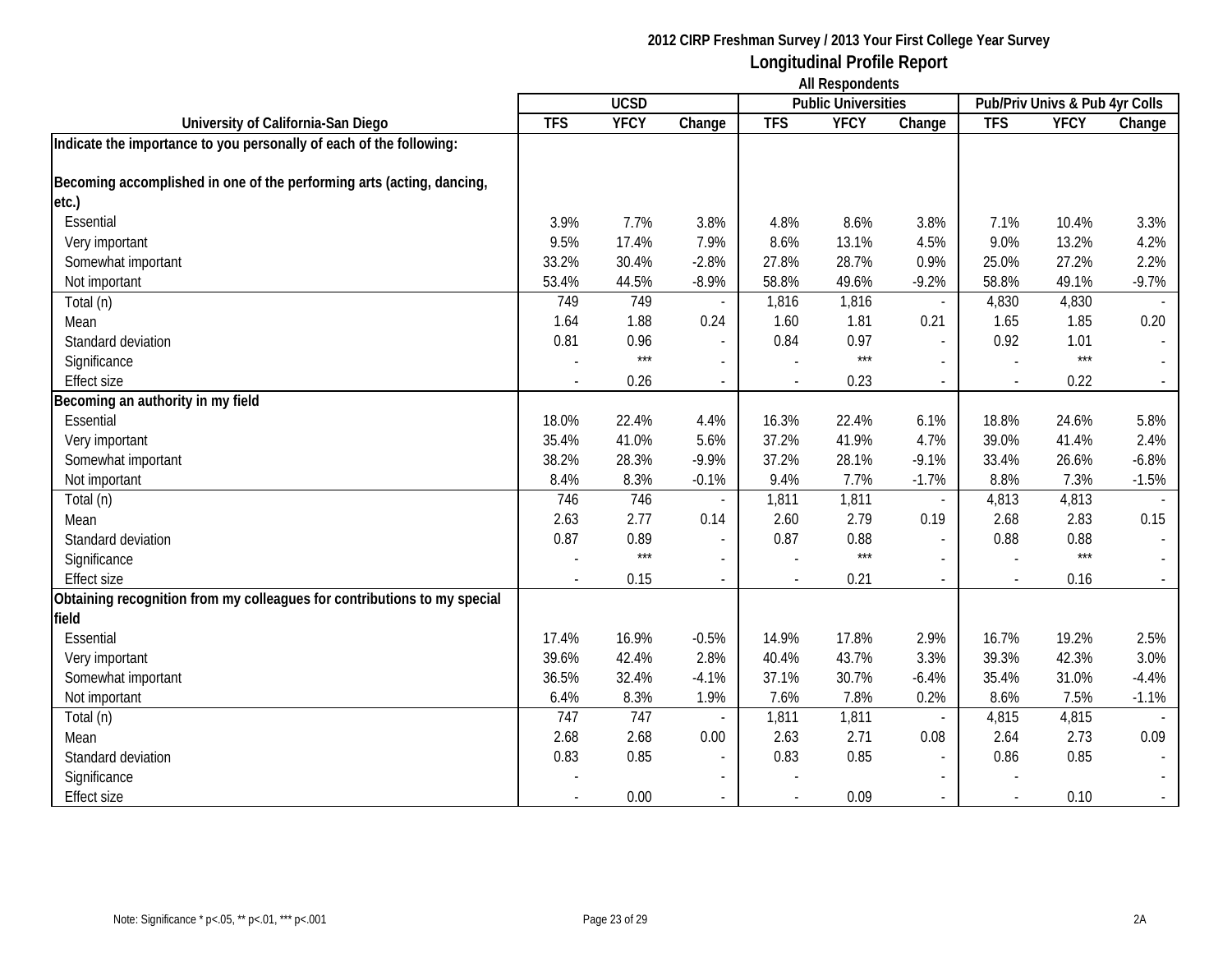|                                                                     |            | <b>UCSD</b> |                          |            | <b>Public Universities</b> |                          |            | Pub/Priv Univs & Pub 4yr Colls |                             |
|---------------------------------------------------------------------|------------|-------------|--------------------------|------------|----------------------------|--------------------------|------------|--------------------------------|-----------------------------|
| University of California-San Diego                                  | <b>TFS</b> | <b>YFCY</b> | Change                   | <b>TFS</b> | <b>YFCY</b>                | Change                   | <b>TFS</b> | <b>YFCY</b>                    | Change                      |
| Indicate the importance to you personally of each of the following: |            |             |                          |            |                            |                          |            |                                |                             |
|                                                                     |            |             |                          |            |                            |                          |            |                                |                             |
| Influencing the political structure                                 |            |             |                          |            |                            |                          |            |                                |                             |
| Essential                                                           | 4.7%       | 6.3%        | 1.6%                     | 4.4%       | 6.2%                       | 1.8%                     | 5.6%       | 7.4%                           | 1.8%                        |
| Very important                                                      | 10.6%      | 14.9%       | 4.3%                     | 11.1%      | 14.8%                      | 3.7%                     | 12.0%      | 16.5%                          | 4.5%                        |
| Somewhat important                                                  | 36.9%      | 39.1%       | 2.2%                     | 36.8%      | 38.3%                      | 1.5%                     | 38.0%      | 38.1%                          | 0.1%                        |
| Not important                                                       | 47.8%      | 39.8%       | $-8.0%$                  | 47.7%      | 40.7%                      | $-7.0%$                  | 44.5%      | 37.9%                          | $-6.6%$                     |
| Total (n)                                                           | 747        | 747         |                          | 1,809      | 1,809                      | $\overline{\phantom{a}}$ | 4,807      | 4,807                          |                             |
| Mean                                                                | 1.72       | 1.88        | 0.16                     | 1.72       | 1.87                       | 0.15                     | 1.79       | 1.93                           | 0.14                        |
| Standard deviation                                                  | 0.83       | 0.89        |                          | 0.83       | 0.89                       |                          | 0.86       | 0.92                           | $\mathbf{r}$                |
| Significance                                                        |            | $***$       |                          |            | $***$                      |                          |            | $***$                          | $\mathcal{L}_{\mathcal{A}}$ |
| <b>Effect size</b>                                                  |            | 0.18        | $\mathbf{r}$             |            | 0.17                       | $\overline{a}$           |            | 0.15                           | $\sim$                      |
| Influencing social values                                           |            |             |                          |            |                            |                          |            |                                |                             |
| Essential                                                           | 7.5%       | 13.4%       | 5.9%                     | 7.6%       | 13.0%                      | 5.4%                     | 10.2%      | 14.4%                          | 4.2%                        |
| Very important                                                      | 29.0%      | 29.6%       | 0.6%                     | 27.9%      | 32.8%                      | 4.9%                     | 29.2%      | 34.6%                          | 5.4%                        |
| Somewhat important                                                  | 42.2%      | 41.0%       | $-1.2%$                  | 43.4%      | 37.7%                      | $-5.7%$                  | 42.1%      | 36.6%                          | $-5.5%$                     |
| Not important                                                       | 21.3%      | 16.0%       | $-5.3%$                  | 21.1%      | 16.5%                      | $-4.6%$                  | 18.6%      | 14.4%                          | $-4.2%$                     |
| Total (n)                                                           | 746        | 746         |                          | 1,808      | 1,808                      | $\blacksquare$           | 4,796      | 4,796                          |                             |
| Mean                                                                | 2.23       | 2.40        | 0.17                     | 2.22       | 2.42                       | 0.20                     | 2.31       | 2.49                           | 0.18                        |
| Standard deviation                                                  | 0.87       | 0.91        | $\overline{\phantom{a}}$ | 0.86       | 0.91                       | $\blacksquare$           | 0.89       | 0.91                           |                             |
| Significance                                                        |            | $***$       | $\overline{\phantom{a}}$ |            | $***$                      |                          |            | $***$                          |                             |
| Effect size                                                         |            | 0.17        |                          |            | 0.20                       |                          |            | 0.18                           |                             |
| Raising a family                                                    |            |             |                          |            |                            |                          |            |                                |                             |
| Essential                                                           | 35.8%      | 34.6%       | $-1.2%$                  | 35.3%      | 36.7%                      | 1.4%                     | 38.5%      | 39.4%                          | 0.9%                        |
| Very important                                                      | 30.4%      | 33.8%       | 3.4%                     | 31.8%      | 31.5%                      | $-0.3%$                  | 32.5%      | 30.8%                          | $-1.7%$                     |
| Somewhat important                                                  | 23.1%      | 21.5%       | $-1.6%$                  | 22.4%      | 20.9%                      | $-1.5%$                  | 19.4%      | 19.6%                          | 0.2%                        |
| Not important                                                       | 10.7%      | 10.1%       | $-0.6%$                  | 10.5%      | 10.9%                      | 0.4%                     | 9.6%       | 10.2%                          | 0.6%                        |
| Total (n)                                                           | 749        | 749         |                          | 1,811      | 1,811                      | $\overline{\phantom{a}}$ | 4,804      | 4,804                          |                             |
| Mean                                                                | 2.91       | 2.93        | 0.02                     | 2.92       | 2.94                       | 0.02                     | 3.00       | 2.99                           | $-0.01$                     |
| Standard deviation                                                  | 1.00       | 0.98        | $\blacksquare$           | 1.00       | 1.00                       | $\blacksquare$           | 0.98       | 1.00                           | $\blacksquare$              |
| Significance                                                        |            |             | $\overline{\phantom{a}}$ |            |                            |                          |            |                                |                             |
| <b>Effect size</b>                                                  |            | 0.02        |                          |            | 0.02                       |                          |            | $-0.01$                        |                             |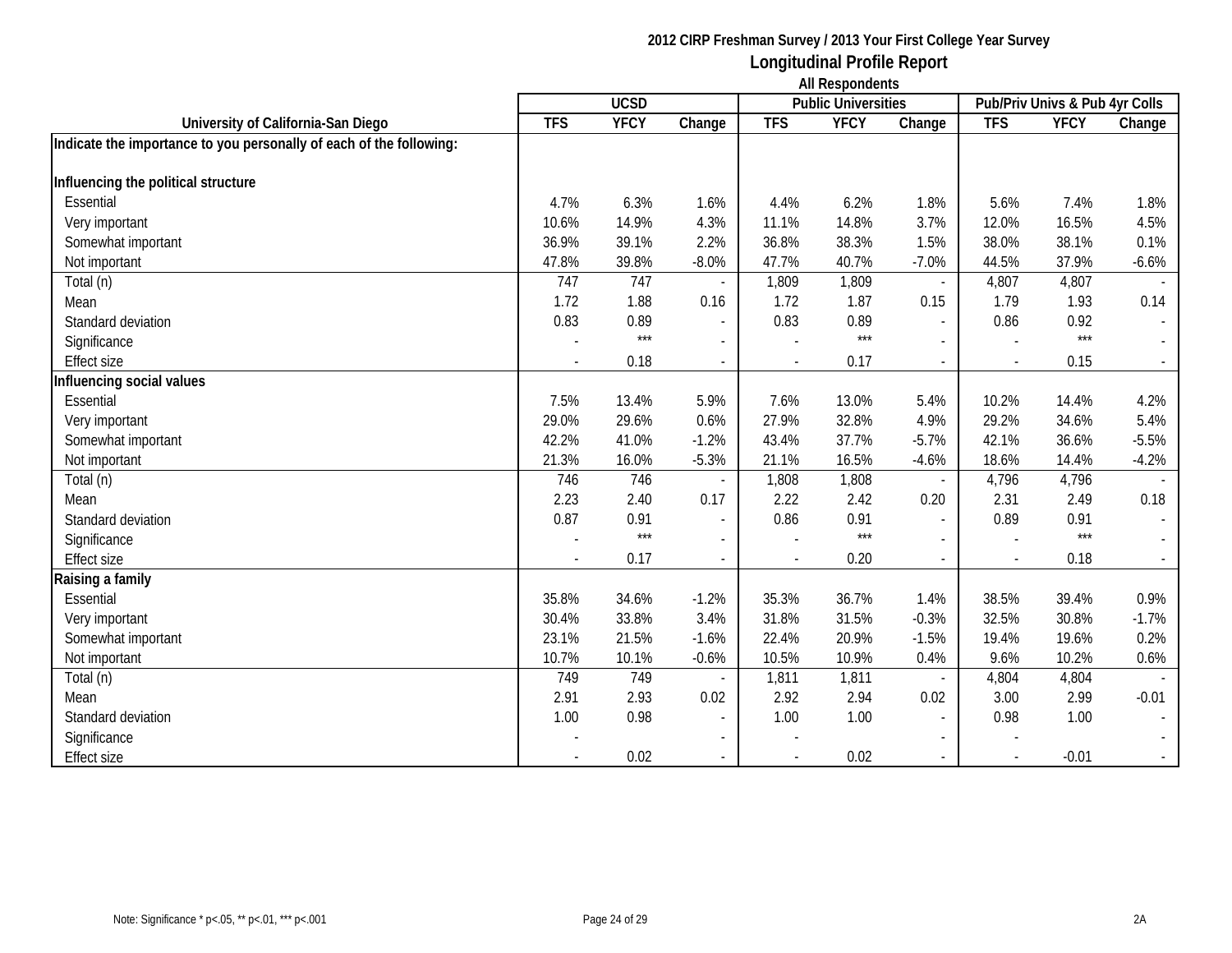| <b>All Respondents</b>                                              |                          |              |                          |            |                            |                          |                                |                 |         |
|---------------------------------------------------------------------|--------------------------|--------------|--------------------------|------------|----------------------------|--------------------------|--------------------------------|-----------------|---------|
|                                                                     |                          | <b>UCSD</b>  |                          |            | <b>Public Universities</b> |                          | Pub/Priv Univs & Pub 4yr Colls |                 |         |
| University of California-San Diego                                  | <b>TFS</b>               | <b>YFCY</b>  | Change                   | <b>TFS</b> | <b>YFCY</b>                | Change                   | <b>TFS</b>                     | <b>YFCY</b>     | Change  |
| Indicate the importance to you personally of each of the following: |                          |              |                          |            |                            |                          |                                |                 |         |
| Being very well off financially                                     |                          |              |                          |            |                            |                          |                                |                 |         |
| Essential                                                           | 43.2%                    | 37.5%        | $-5.7%$                  | 36.7%      | 33.5%                      | $-3.2%$                  | 38.5%                          | 35.2%           | $-3.3%$ |
| Very important                                                      | 36.3%                    | 38.6%        | 2.3%                     | 36.8%      | 37.1%                      | 0.3%                     | 37.5%                          | 36.8%           | $-0.7%$ |
| Somewhat important                                                  | 17.8%                    | 20.1%        | 2.3%                     | 22.5%      | 25.0%                      | 2.5%                     | 20.8%                          | 23.4%           | 2.6%    |
| Not important                                                       | 2.7%                     | 3.8%         | 1.1%                     | 3.9%       | 4.4%                       | 0.5%                     | 3.2%                           | 4.7%            | 1.5%    |
| Total (n)                                                           | 741                      | 741          | $\overline{\phantom{a}}$ | 1,805      | 1,805                      | $\overline{\phantom{a}}$ | 4,793                          | 4,793           |         |
| Mean                                                                | 3.20                     | 3.10         | $-0.10$                  | 3.06       | 3.00                       | $-0.06$                  | 3.11                           | 3.02            | $-0.09$ |
| Standard deviation                                                  | 0.82                     | 0.85         | $\overline{\phantom{a}}$ | 0.86       | 0.87                       | $\sim$                   | 0.84                           | 0.88            |         |
| Significance                                                        |                          | $\star\star$ |                          |            | $\star\star$               |                          |                                | $^{\star\star}$ |         |
| <b>Effect size</b>                                                  |                          | $-0.13$      | $\overline{\phantom{a}}$ |            | $-0.08$                    | $\sim$                   | $\overline{\phantom{a}}$       | $-0.11$         |         |
| Helping others who are in difficulty                                |                          |              |                          |            |                            |                          |                                |                 |         |
| Essential                                                           | 25.3%                    | 36.0%        | 10.7%                    | 27.6%      | 37.0%                      | 9.4%                     | 30.8%                          | 37.8%           | 7.0%    |
| Very important                                                      | 46.6%                    | 46.1%        | $-0.5%$                  | 45.2%      | 44.8%                      | $-0.4%$                  | 43.7%                          | 43.5%           | $-0.2%$ |
| Somewhat important                                                  | 26.1%                    | 16.7%        | $-9.4%$                  | 25.6%      | 17.3%                      | $-8.3%$                  | 23.7%                          | 17.6%           | $-6.1%$ |
| Not important                                                       | 1.9%                     | 1.2%         | $-0.7%$                  | 1.6%       | 0.9%                       | $-0.7%$                  | 1.9%                           | 1.1%            | $-0.8%$ |
| Total (n)                                                           | 742                      | 742          |                          | 1,807      | 1,807                      | $\overline{\phantom{a}}$ | 4,798                          | 4,798           |         |
| Mean                                                                | 2.95                     | 3.17         | 0.22                     | 2.99       | 3.18                       | 0.19                     | 3.03                           | 3.18            | 0.15    |
| Standard deviation                                                  | 0.77                     | 0.74         | ÷,                       | 0.77       | 0.74                       |                          | 0.79                           | 0.75            |         |
| Significance                                                        |                          | $***$        |                          |            | $***$                      |                          |                                | $***$           |         |
| <b>Effect size</b>                                                  | $\overline{\phantom{a}}$ | 0.26         | $\overline{\phantom{a}}$ |            | 0.23                       | $\overline{\phantom{a}}$ | $\overline{\phantom{a}}$       | 0.18            |         |
| Making a theoretical contribution to science                        |                          |              |                          |            |                            |                          |                                |                 |         |
| Essential                                                           | 11.9%                    | 10.4%        | $-1.5%$                  | 9.1%       | 10.6%                      | 1.5%                     | 8.1%                           | 9.1%            | 1.0%    |
| Very important                                                      | 23.0%                    | 29.4%        | 6.4%                     | 21.4%      | 23.6%                      | 2.2%                     | 17.8%                          | 19.8%           | 2.0%    |
| Somewhat important                                                  | 39.6%                    | 35.7%        | $-3.9%$                  | 38.1%      | 33.3%                      | $-4.8%$                  | 34.5%                          | 32.1%           | $-2.4%$ |
| Not important                                                       | 25.5%                    | 24.5%        | $-1.0%$                  | 31.4%      | 32.5%                      | 1.1%                     | 39.6%                          | 39.1%           | $-0.5%$ |
| Total (n)                                                           | 742                      | 742          |                          | 1,807      | 1,807                      |                          | 4,795                          | 4,795           |         |
| Mean                                                                | 2.21                     | 2.26         | 0.05                     | 2.08       | 2.12                       | 0.04                     | 1.94                           | 1.99            | 0.05    |
| Standard deviation                                                  | 0.96                     | 0.94         | $\blacksquare$           | 0.94       | 0.99                       |                          | 0.95                           | 0.98            |         |
| Significance                                                        |                          |              |                          |            |                            |                          |                                |                 |         |
| Effect size                                                         |                          | 0.05         |                          |            | 0.04                       | $\overline{\phantom{a}}$ | $\overline{\phantom{a}}$       | 0.05            |         |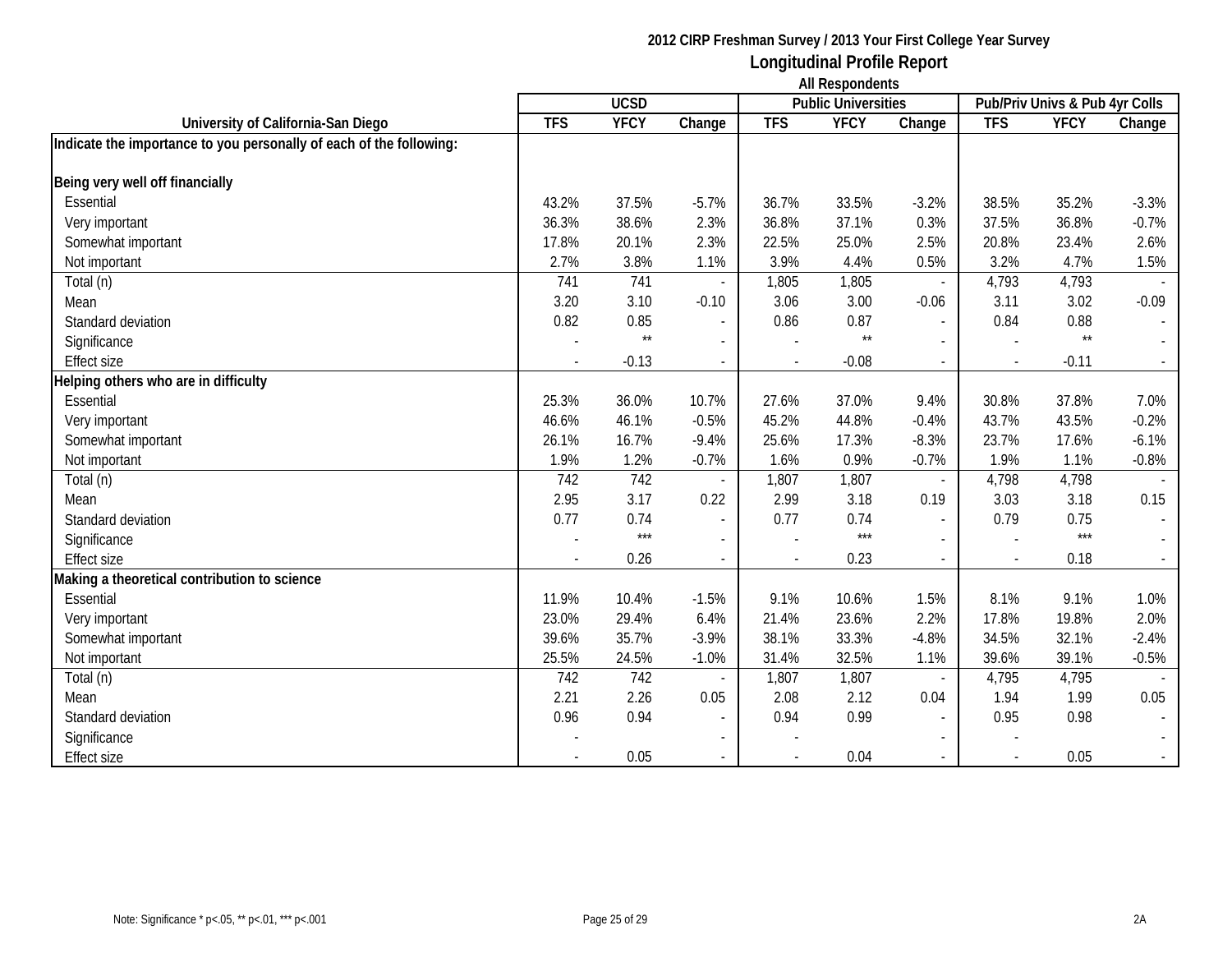|                                                                     | <b>UCSD</b> |              |                          |            | AIL INGSPOTIUGHIS<br><b>Public Universities</b> |                          | Pub/Priv Univs & Pub 4yr Colls |                 |          |
|---------------------------------------------------------------------|-------------|--------------|--------------------------|------------|-------------------------------------------------|--------------------------|--------------------------------|-----------------|----------|
| University of California-San Diego                                  | <b>TFS</b>  | <b>YFCY</b>  | Change                   | <b>TFS</b> | <b>YFCY</b>                                     | Change                   | <b>TFS</b>                     | <b>YFCY</b>     | Change   |
| Indicate the importance to you personally of each of the following: |             |              |                          |            |                                                 |                          |                                |                 |          |
| Writing original works (poems, novels etc.)                         |             |              |                          |            |                                                 |                          |                                |                 |          |
| Essential                                                           | 4.5%        | 6.2%         | 1.7%                     | 5.2%       | 7.0%                                            | 1.8%                     | 6.0%                           | 7.9%            | 1.9%     |
| Very important                                                      | 6.9%        | 15.5%        | 8.6%                     | 8.1%       | 13.0%                                           | 4.9%                     | 9.0%                           | 13.6%           | 4.6%     |
| Somewhat important                                                  | 28.1%       | 30.1%        | 2.0%                     | 26.4%      | 27.7%                                           | 1.3%                     | 25.5%                          | 27.7%           | 2.2%     |
| Not important                                                       | 60.6%       | 48.2%        | $-12.4%$                 | 60.3%      | 52.3%                                           | $-8.0%$                  | 59.5%                          | 50.7%           | $-8.8%$  |
| Total (n)                                                           | 741         | 741          |                          | 1,805      | 1,805                                           | $\overline{\phantom{a}}$ | 4,787                          | 4,787           |          |
| Mean                                                                | 1.55        | 1.80         | 0.25                     | 1.58       | 1.75                                            | 0.17                     | 1.62                           | 1.79            | 0.17     |
| Standard deviation                                                  | 0.81        | 0.92         |                          | 0.85       | 0.93                                            | $\blacksquare$           | 0.88                           | 0.96            |          |
| Significance                                                        |             | $***$        |                          |            | $***$                                           |                          |                                | $***$           |          |
| <b>Effect size</b>                                                  |             | 0.29         |                          |            | 0.20                                            | $\blacksquare$           | $\overline{\phantom{a}}$       | 0.20            |          |
| Creating artistic works (painting, sculpture, etc.)                 |             |              |                          |            |                                                 |                          |                                |                 |          |
| Essential                                                           | 3.1%        | 5.4%         | 2.3%                     | 3.5%       | 5.6%                                            | 2.1%                     | 4.7%                           | 7.1%            | 2.4%     |
| Very important                                                      | 7.3%        | 13.2%        | 5.9%                     | 7.9%       | 11.4%                                           | 3.5%                     | 8.0%                           | 12.0%           | 4.0%     |
| Somewhat important                                                  | 26.0%       | 32.9%        | 6.9%                     | 23.9%      | 27.7%                                           | 3.8%                     | 22.4%                          | 26.2%           | 3.8%     |
| Not important                                                       | 63.6%       | 48.4%        | $-15.2%$                 | 64.8%      | 55.3%                                           | $-9.5%$                  | 64.9%                          | 54.7%           | $-10.2%$ |
| Total (n)                                                           | 741         | 741          |                          | 1,805      | 1,805                                           |                          | 4,787                          | 4,787           |          |
| Mean                                                                | 1.50        | 1.76         | 0.26                     | 1.50       | 1.67                                            | 0.17                     | 1.52                           | 1.72            | 0.20     |
| Standard deviation                                                  | 0.76        | 0.88         | $\sim$                   | 0.79       | 0.89                                            | $\overline{a}$           | 0.83                           | 0.93            |          |
| Significance                                                        |             | $***$        |                          |            | $***$                                           |                          |                                | $***$           |          |
| <b>Effect size</b>                                                  |             | 0.32         |                          |            | 0.21                                            | $\overline{\phantom{a}}$ | $\overline{\phantom{a}}$       | 0.25            |          |
| Becoming successful in a business of my own                         |             |              |                          |            |                                                 |                          |                                |                 |          |
| Essential                                                           | 12.8%       | 13.8%        | 1.0%                     | 11.2%      | 12.0%                                           | 0.8%                     | 14.3%                          | 14.5%           | 0.2%     |
| Very important                                                      | 24.4%       | 28.1%        | 3.7%                     | 20.4%      | 23.1%                                           | 2.7%                     | 20.5%                          | 24.2%           | 3.7%     |
| Somewhat important                                                  | 32.4%       | 32.9%        | 0.5%                     | 33.0%      | 32.4%                                           | $-0.6%$                  | 31.2%                          | 31.5%           | 0.3%     |
| Not important                                                       | 30.4%       | 25.2%        | $-5.2%$                  | 35.4%      | 32.5%                                           | $-2.9%$                  | 33.9%                          | 29.8%           | $-4.1%$  |
| Total (n)                                                           | 741         | 741          |                          | 1,805      | 1,805                                           | $\blacksquare$           | 4,788                          | 4,788           |          |
| Mean                                                                | 2.20        | 2.30         | 0.10                     | 2.07       | 2.15                                            | 0.08                     | 2.15                           | 2.23            | 0.08     |
| Standard deviation                                                  | 1.01        | 1.00         |                          | 1.00       | 1.01                                            |                          | 1.05                           | 1.03            |          |
| Significance                                                        |             | $\star\star$ | $\overline{\phantom{a}}$ |            | $^{\star\star}$                                 | $\overline{\phantom{a}}$ |                                | $^{\star\star}$ |          |
| <b>Effect size</b>                                                  |             | 0.10         | $\overline{a}$           |            | 0.08                                            | $\sim$                   | $\sim$                         | 0.08            |          |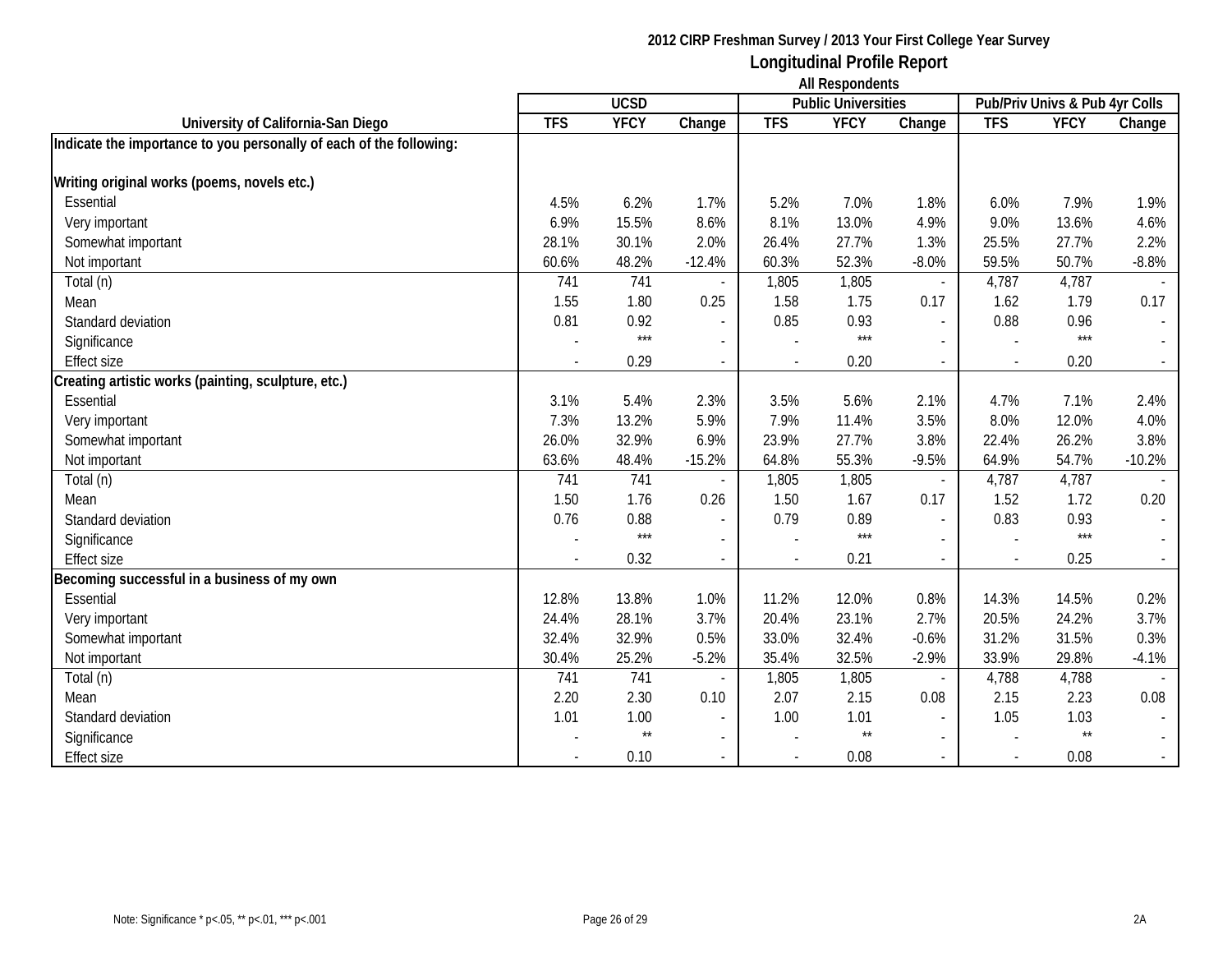|                                                                     | <b>UCSD</b> |             |                          |            | AIL INGSPOTIUGHIS<br><b>Public Universities</b> |                          | Pub/Priv Univs & Pub 4yr Colls |             |         |
|---------------------------------------------------------------------|-------------|-------------|--------------------------|------------|-------------------------------------------------|--------------------------|--------------------------------|-------------|---------|
| University of California-San Diego                                  | <b>TFS</b>  | <b>YFCY</b> | Change                   | <b>TFS</b> | <b>YFCY</b>                                     | Change                   | <b>TFS</b>                     | <b>YFCY</b> | Change  |
| Indicate the importance to you personally of each of the following: |             |             |                          |            |                                                 |                          |                                |             |         |
|                                                                     |             |             |                          |            |                                                 |                          |                                |             |         |
| Becoming involved in programs to clean up the environment           |             |             |                          |            |                                                 |                          |                                |             |         |
| Essential                                                           | 9.6%        | 11.7%       | 2.1%                     | 9.5%       | 11.0%                                           | 1.5%                     | 7.9%                           | 9.6%        | 1.7%    |
| Very important                                                      | 19.3%       | 24.3%       | 5.0%                     | 19.9%      | 23.8%                                           | 3.9%                     | 19.8%                          | 22.7%       | 2.9%    |
| Somewhat important                                                  | 49.5%       | 45.6%       | $-3.9%$                  | 47.7%      | 44.5%                                           | $-3.2%$                  | 46.6%                          | 45.4%       | $-1.2%$ |
| Not important                                                       | 21.6%       | 18.4%       | $-3.2%$                  | 22.9%      | 20.7%                                           | $-2.2%$                  | 25.7%                          | 22.3%       | $-3.4%$ |
| Total (n)                                                           | 741         | 741         |                          | 1,802      | 1,802                                           | $\overline{\phantom{a}}$ | 4,774                          | 4,774       |         |
| Mean                                                                | 2.17        | 2.29        | 0.12                     | 2.16       | 2.25                                            | 0.09                     | 2.10                           | 2.20        | 0.10    |
| Standard deviation                                                  | 0.87        | 0.90        | $\blacksquare$           | 0.88       | 0.91                                            | $\blacksquare$           | 0.87                           | 0.89        |         |
| Significance                                                        |             | $***$       |                          |            | $***$                                           |                          |                                | $***$       |         |
| <b>Effect size</b>                                                  |             | 0.14        |                          |            | 0.11                                            | $\blacksquare$           | $\overline{\phantom{a}}$       | 0.12        |         |
| Developing a meaningful philosophy of life                          |             |             |                          |            |                                                 |                          |                                |             |         |
| Essential                                                           | 21.0%       | 28.2%       | 7.2%                     | 18.6%      | 28.4%                                           | 9.8%                     | 18.4%                          | 25.8%       | 7.4%    |
| Very important                                                      | 32.3%       | 31.5%       | $-0.8%$                  | 30.5%      | 29.7%                                           | $-0.8%$                  | 29.7%                          | 29.8%       | 0.1%    |
| Somewhat important                                                  | 31.4%       | 30.6%       | $-0.8%$                  | 32.9%      | 28.8%                                           | $-4.1%$                  | 33.4%                          | 29.6%       | $-3.8%$ |
| Not important                                                       | 15.2%       | 9.7%        | $-5.5%$                  | 18.0%      | 13.1%                                           | $-4.9%$                  | 18.4%                          | 14.9%       | $-3.5%$ |
| Total (n)                                                           | 742         | 742         |                          | 1,804      | 1,804                                           |                          | 4,780                          | 4,780       |         |
| Mean                                                                | 2.59        | 2.78        | 0.19                     | 2.50       | 2.74                                            | 0.24                     | 2.48                           | 2.66        | 0.18    |
| Standard deviation                                                  | 0.98        | 0.96        | $\blacksquare$           | 0.99       | 1.01                                            | $\overline{a}$           | 0.99                           | 1.02        |         |
| Significance                                                        |             | $***$       |                          |            | $***$                                           |                          |                                | $***$       |         |
| <b>Effect size</b>                                                  |             | 0.19        |                          |            | 0.24                                            | $\overline{\phantom{a}}$ | $\overline{\phantom{a}}$       | 0.18        |         |
| Participating in a community action program                         |             |             |                          |            |                                                 |                          |                                |             |         |
| Essential                                                           | 7.2%        | 12.2%       | 5.0%                     | 6.7%       | 13.0%                                           | 6.3%                     | 8.2%                           | 11.8%       | 3.6%    |
| Very important                                                      | 22.6%       | 28.7%       | 6.1%                     | 23.5%      | 29.0%                                           | 5.5%                     | 24.0%                          | 28.5%       | 4.5%    |
| Somewhat important                                                  | 45.9%       | 40.1%       | $-5.8%$                  | 46.6%      | 38.8%                                           | $-7.8%$                  | 45.3%                          | 40.8%       | $-4.5%$ |
| Not important                                                       | 24.4%       | 19.1%       | $-5.3%$                  | 23.2%      | 19.2%                                           | $-4.0%$                  | 22.4%                          | 18.9%       | $-3.5%$ |
| Total (n)                                                           | 739         | 739         |                          | 1,799      | 1,799                                           | $\overline{\phantom{a}}$ | 4,771                          | 4,771       |         |
| Mean                                                                | 2.13        | 2.34        | 0.21                     | 2.14       | 2.36                                            | 0.22                     | 2.18                           | 2.33        | 0.15    |
| Standard deviation                                                  | 0.86        | 0.92        |                          | 0.85       | 0.93                                            |                          | 0.87                           | 0.91        |         |
| Significance                                                        |             | $***$       | $\overline{\phantom{a}}$ |            | $***$                                           | $\overline{\phantom{a}}$ |                                | $***$       |         |
| <b>Effect size</b>                                                  |             | 0.23        | $\overline{a}$           |            | 0.24                                            | $\sim$                   | $\sim$                         | 0.16        |         |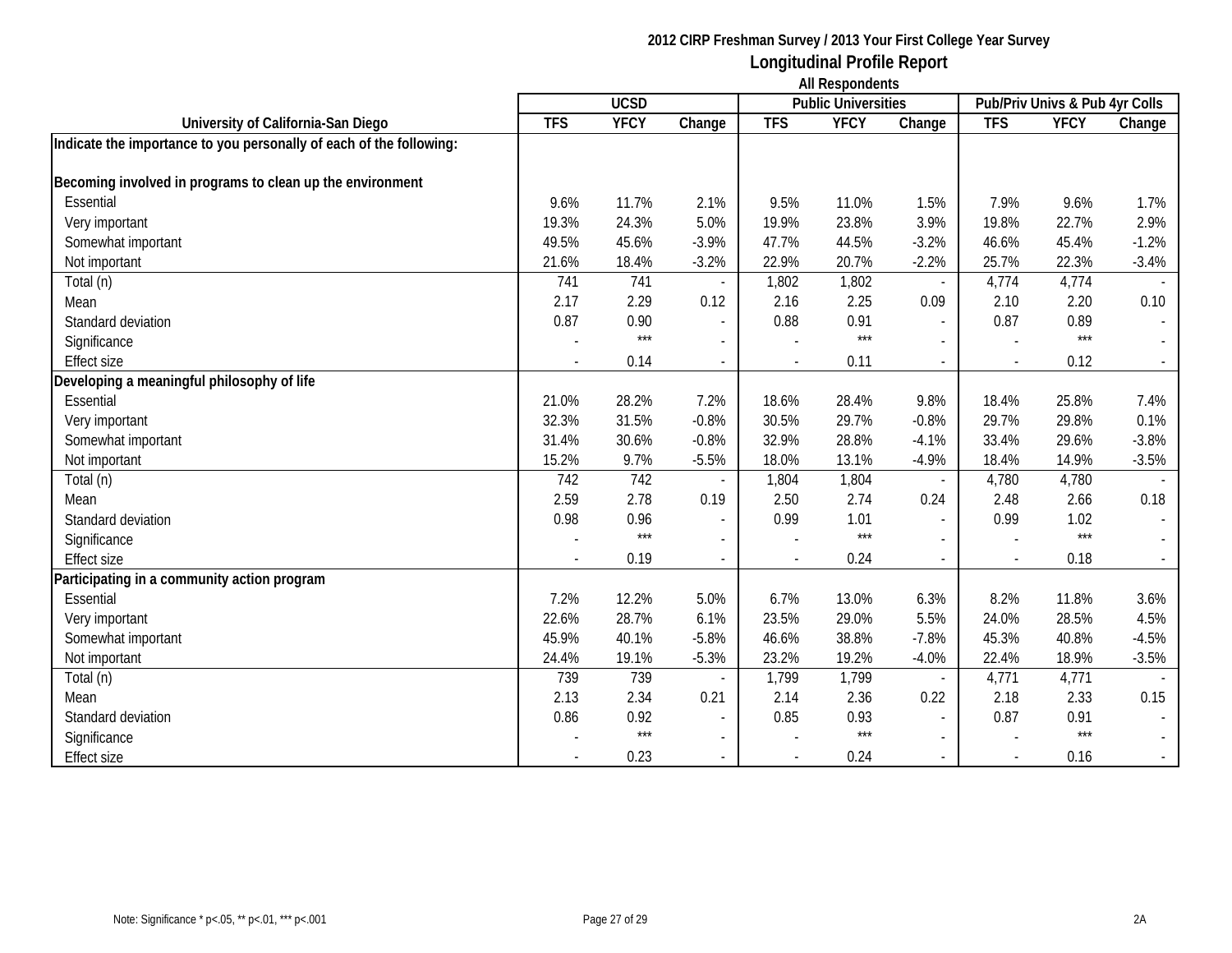|                                                                     | <b>UCSD</b> |               |                          |            | AIL INGSPOTIUGHIS<br><b>Public Universities</b> |                          | Pub/Priv Univs & Pub 4yr Colls |                 |         |
|---------------------------------------------------------------------|-------------|---------------|--------------------------|------------|-------------------------------------------------|--------------------------|--------------------------------|-----------------|---------|
| University of California-San Diego                                  | <b>TFS</b>  | <b>YFCY</b>   | Change                   | <b>TFS</b> | <b>YFCY</b>                                     | Change                   | <b>TFS</b>                     | <b>YFCY</b>     | Change  |
| Indicate the importance to you personally of each of the following: |             |               |                          |            |                                                 |                          |                                |                 |         |
| Helping to promote racial understanding                             |             |               |                          |            |                                                 |                          |                                |                 |         |
| Essential                                                           | 9.4%        | 12.5%         | 3.1%                     | 8.9%       | 12.4%                                           | 3.5%                     | 9.8%                           | 12.6%           | 2.8%    |
| Very important                                                      | 27.4%       | 33.3%         | 5.9%                     | 26.1%      | 29.1%                                           | 3.0%                     | 26.2%                          | 29.6%           | 3.4%    |
| Somewhat important                                                  | 44.6%       | 37.1%         | $-7.5%$                  | 44.3%      | 39.2%                                           | $-5.1%$                  | 43.0%                          | 39.0%           | $-4.0%$ |
| Not important                                                       | 18.6%       | 17.1%         | $-1.5%$                  | 20.6%      | 19.3%                                           | $-1.3%$                  | 21.0%                          | 18.8%           | $-2.2%$ |
| Total (n)                                                           | 742         | 742           |                          | 1,800      | 1,800                                           | $\overline{\phantom{a}}$ | 4,774                          | 4,774           |         |
| Mean                                                                | 2.28        | 2.41          | 0.13                     | 2.23       | 2.35                                            | 0.12                     | 2.25                           | 2.36            | 0.11    |
| Standard deviation                                                  | 0.87        | 0.91          | $\blacksquare$           | 0.88       | 0.93                                            | $\overline{\phantom{a}}$ | 0.90                           | 0.93            |         |
| Significance                                                        |             | $***$         |                          |            | $***$                                           |                          |                                | $***$           |         |
| <b>Effect size</b>                                                  |             | 0.14          |                          |            | 0.13                                            | $\blacksquare$           | $\sim$                         | 0.12            |         |
| Keeping up to date with political affairs                           |             |               |                          |            |                                                 |                          |                                |                 |         |
| Essential                                                           | 9.5%        | 9.6%          | 0.1%                     | 9.9%       | 10.6%                                           | 0.7%                     | 11.6%                          | 12.1%           | 0.5%    |
| Very important                                                      | 22.1%       | 27.9%         | 5.8%                     | 23.9%      | 29.4%                                           | 5.5%                     | 25.0%                          | 28.7%           | 3.7%    |
| Somewhat important                                                  | 45.0%       | 41.7%         | $-3.3%$                  | 41.5%      | 41.3%                                           | $-0.2%$                  | 39.4%                          | 41.4%           | 2.0%    |
| Not important                                                       | 23.4%       | 20.7%         | $-2.7%$                  | 24.7%      | 18.7%                                           | $-6.0\%$                 | 24.0%                          | 17.9%           | $-6.1%$ |
| Total (n)                                                           | 738         | 738           |                          | 1,795      | 1,795                                           |                          | 4,771                          | 4,771           |         |
| Mean                                                                | 2.18        | 2.26          | 0.08                     | 2.19       | 2.32                                            | 0.13                     | 2.24                           | 2.35            | 0.11    |
| Standard deviation                                                  | 0.90        | 0.90          | $\blacksquare$           | 0.92       | 0.90                                            | $\overline{a}$           | 0.95                           | 0.91            |         |
| Significance                                                        |             | $\star\star$  |                          |            | $^{\star\star}$                                 |                          |                                | $^{\star\star}$ |         |
| <b>Effect size</b>                                                  |             | 0.09          |                          |            | 0.14                                            | $\overline{\phantom{a}}$ | $\overline{\phantom{a}}$       | 0.12            |         |
| Becoming a community leader                                         |             |               |                          |            |                                                 |                          |                                |                 |         |
| Essential                                                           | 7.1%        | 9.9%          | 2.8%                     | 7.4%       | 11.3%                                           | 3.9%                     | 9.8%                           | 12.5%           | 2.7%    |
| Very important                                                      | 22.6%       | 30.2%         | 7.6%                     | 22.3%      | 28.9%                                           | 6.6%                     | 25.2%                          | 27.9%           | 2.7%    |
| Somewhat important                                                  | 45.9%       | 36.7%         | $-9.2%$                  | 44.9%      | 37.3%                                           | $-7.6%$                  | 41.7%                          | 38.2%           | $-3.5%$ |
| Not important                                                       | 24.5%       | 23.2%         | $-1.3%$                  | 25.5%      | 22.5%                                           | $-3.0%$                  | 23.3%                          | 21.4%           | $-1.9%$ |
| Total (n)                                                           | 736         | 736           |                          | 1,795      | 1,795                                           | $\blacksquare$           | 4,765                          | 4,765           |         |
| Mean                                                                | 2.12        | 2.27          | 0.15                     | 2.12       | 2.29                                            | 0.17                     | 2.21                           | 2.31            | 0.10    |
| Standard deviation                                                  | 0.86        | 0.93<br>$***$ |                          | 0.87       | 0.94                                            |                          | 0.91                           | 0.95<br>$***$   |         |
| Significance                                                        |             |               | $\overline{\phantom{a}}$ |            | $***$                                           | $\overline{\phantom{a}}$ |                                |                 |         |
| <b>Effect size</b>                                                  |             | 0.16          | $\overline{a}$           |            | 0.18                                            | $\sim$                   | $\sim$                         | 0.11            |         |